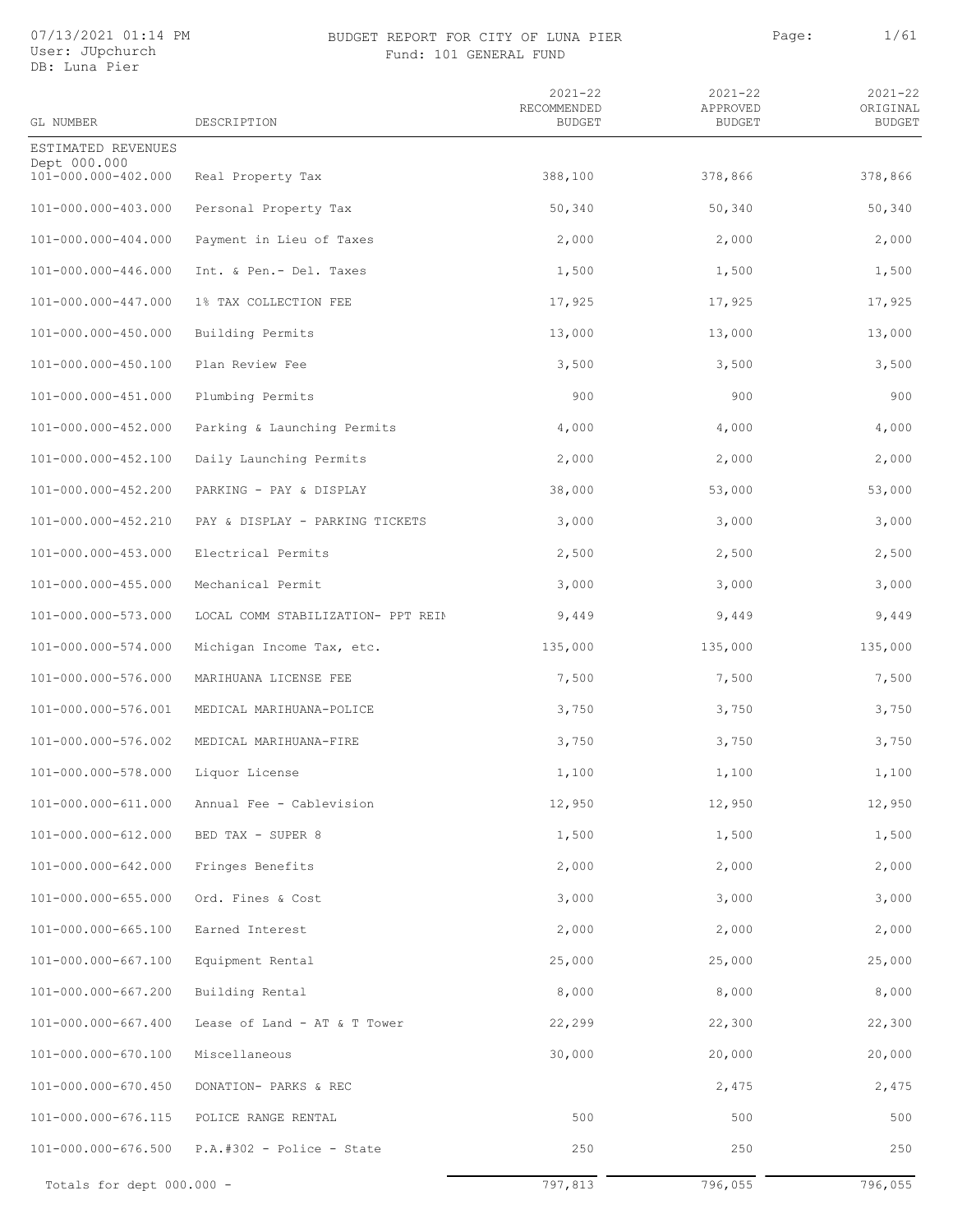| 07/13/2021 01:14 PM<br>User: JUpchurch<br>DB: Luna Pier |             | BUDGET REPORT FOR CITY OF LUNA PIER<br>Fund: 101 GENERAL FUND |                                   | 2/61<br>Page:                     |
|---------------------------------------------------------|-------------|---------------------------------------------------------------|-----------------------------------|-----------------------------------|
| GL NUMBER                                               | DESCRIPTION | $2021 - 22$<br>RECOMMENDED<br>BUDGET                          | $2021 - 22$<br>APPROVED<br>BUDGET | $2021 - 22$<br>ORIGINAL<br>BUDGET |

ESTIMATED REVENUES TOTAL ESTIMATED REVENUES **1999** TOTAL ESTIMATED REVENUES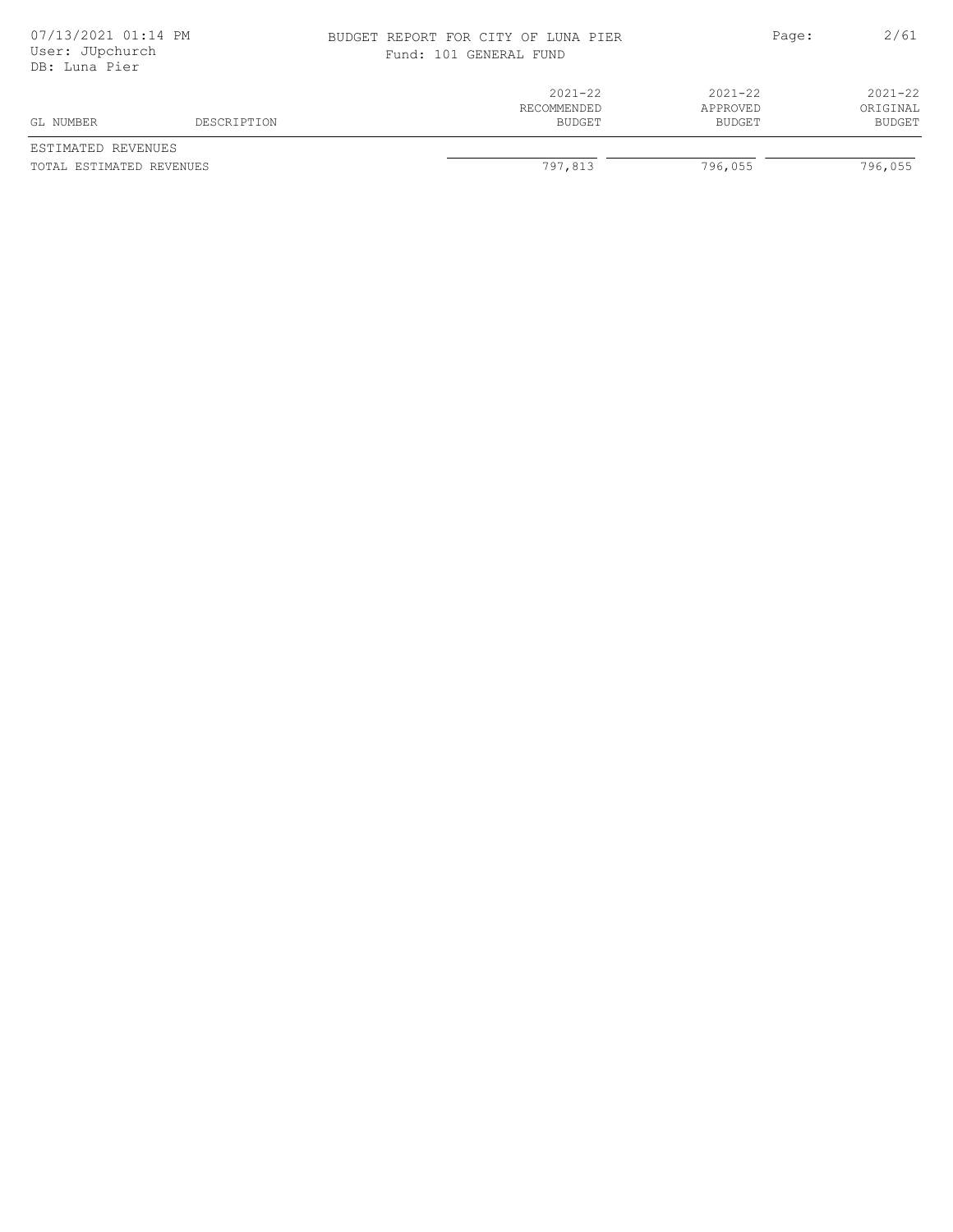07/13/2021 01:14 PM User: JUpchurch DB: Luna Pier

# BUDGET REPORT FOR CITY OF LUNA PIER PAGE: Page: 3/61

|  |  |  | Fund: 101 GENERAL FUND |  |  |
|--|--|--|------------------------|--|--|
|--|--|--|------------------------|--|--|

| GL NUMBER                                                            | DESCRIPTION       | $2021 - 22$<br>RECOMMENDED<br><b>BUDGET</b> | $2021 - 22$<br>APPROVED<br><b>BUDGET</b> | $2021 - 22$<br>ORIGINAL<br><b>BUDGET</b> |
|----------------------------------------------------------------------|-------------------|---------------------------------------------|------------------------------------------|------------------------------------------|
| APPROPRIATIONS<br>Dept 101.000 - CITY COUNCIL<br>101-101.000-702.100 | Council Salaries  | 7,200                                       | 7,200                                    | 7,200                                    |
| 101-101.000-719.000                                                  | CITY CONTRIBUTION | 120                                         | 120                                      | 120                                      |
| 101-101.000-720.200                                                  | SOCIAL SECURITY   | 450                                         | 450                                      | 450                                      |
| 101-101.000-720.300                                                  | MEDICARE          | 105                                         | 105                                      | 105                                      |
| 101-101.000-727.100                                                  | Office Supplies   | 100                                         | 100                                      | 100                                      |
| 101-101.000-861.100                                                  | Travel            | 200                                         | 200                                      | 200                                      |
| Totals for dept 101.000 - CITY COUNCIL                               |                   | 8,175                                       | 8,175                                    | 8,175                                    |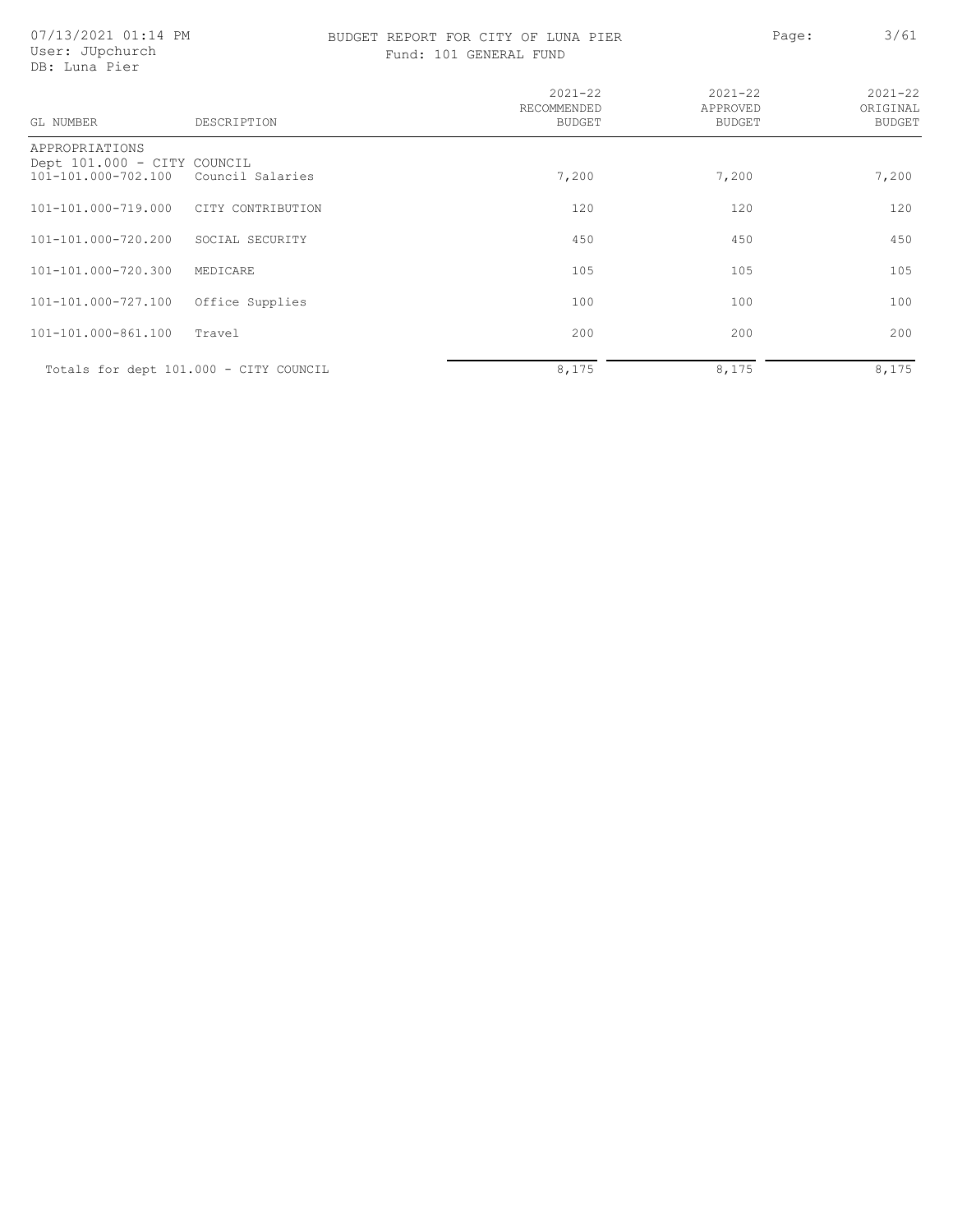07/13/2021 01:14 PM User: JUpchurch DB: Luna Pier

# BUDGET REPORT FOR CITY OF LUNA PIER PAGE: Page: 4/61

| GL NUMBER                                   | DESCRIPTION                     | $2021 - 22$<br>RECOMMENDED<br><b>BUDGET</b> | $2021 - 22$<br>APPROVED<br><b>BUDGET</b> | $2021 - 22$<br>ORIGINAL<br><b>BUDGET</b> |
|---------------------------------------------|---------------------------------|---------------------------------------------|------------------------------------------|------------------------------------------|
| APPROPRIATIONS                              |                                 |                                             |                                          |                                          |
| Dept 171.000 - MAYOR<br>101-171.000-702.200 | Mayor's Salary                  | 1,500                                       | 1,500                                    | 1,500                                    |
| 101-171.000-702.210                         | Executive Director              | 1,500                                       | 1,500                                    | 1,500                                    |
| 101-171.000-719.000                         | CITY CONTRIBUTION- WORKERS COMP | 30                                          | 30                                       | 30                                       |
| 101-171.000-720.200                         | SOCIAL SECURITY                 | 300                                         | 300                                      | 300                                      |
| 101-171.000-720.300                         | MEDICARE                        | 70                                          | 70                                       | 70                                       |
| 101-171.000-727.100                         | Office Supplies                 | 20                                          | 20                                       | 20                                       |
| 101-171.000-861.100                         | Travel                          | 200                                         | 200                                      | 200                                      |
| 101-171.000-880.100                         | Community Promotion             | 175                                         | 175                                      | 175                                      |
| 101-171.000-958.000                         | Membership & Dues               | 85                                          | 85                                       | 85                                       |
| Totals for dept 171.000 - MAYOR             |                                 | 3,880                                       | 3,880                                    | 3,880                                    |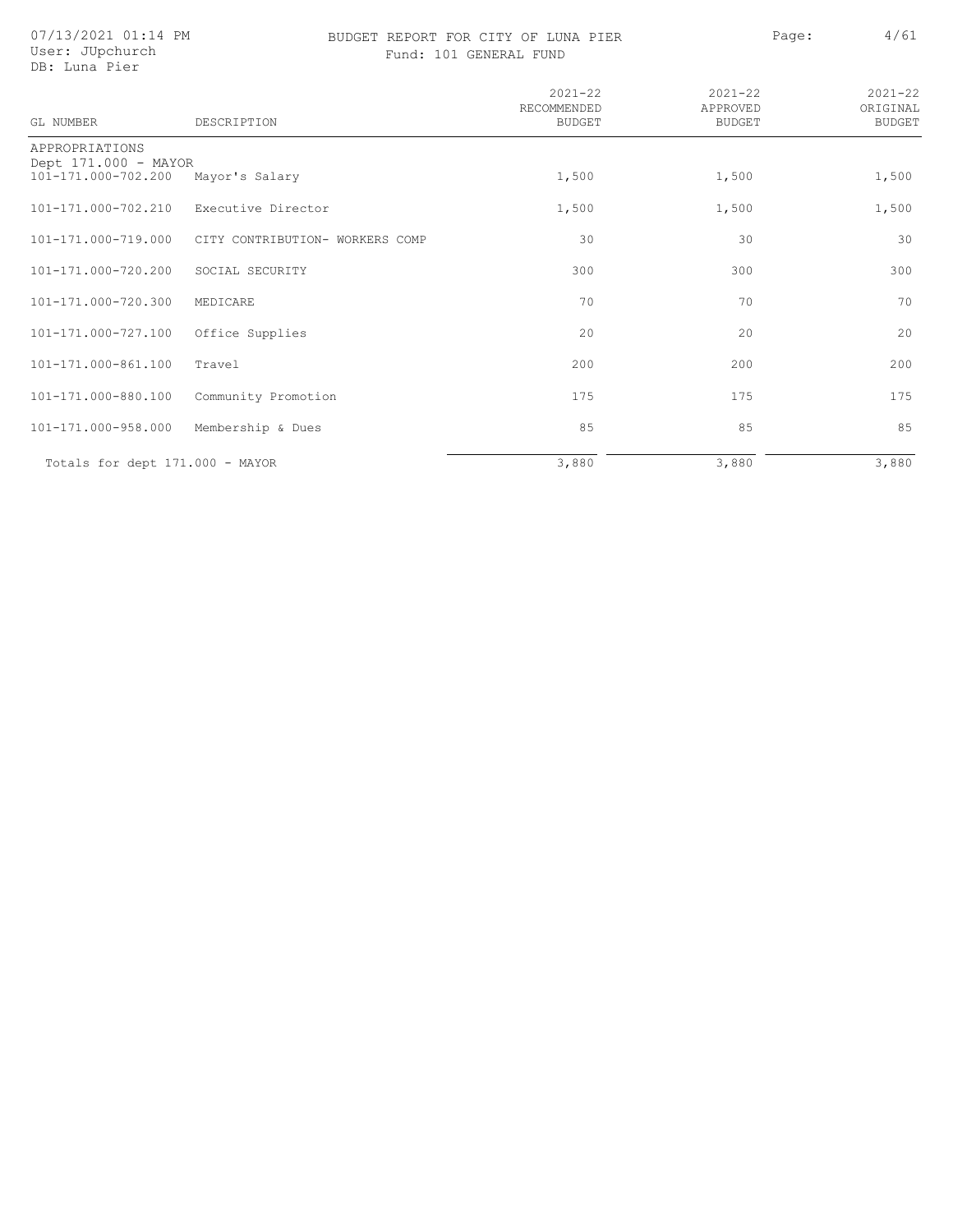### BUDGET REPORT FOR CITY OF LUNA PIER Page: 5/61 Fund: 101 GENERAL FUND

| GL NUMBER                                 | DESCRIPTION                             | $2021 - 22$<br>RECOMMENDED<br><b>BUDGET</b> | $2021 - 22$<br>APPROVED<br><b>BUDGET</b> | $2021 - 22$<br>ORIGINAL<br><b>BUDGET</b> |
|-------------------------------------------|-----------------------------------------|---------------------------------------------|------------------------------------------|------------------------------------------|
| APPROPRIATIONS<br>Dept 191.000 - ELECTION |                                         |                                             |                                          |                                          |
|                                           | 101-191.000-702.400 Commission Salaries | 3,280                                       | 3,280                                    | 3,280                                    |
| 101-191.000-727.200                       | Material & supplies                     | 2,100                                       | 2,100                                    | 2,100                                    |
| 101-191.000-900.000                       | Publications                            | 175                                         | 175                                      | 175                                      |
|                                           | Totals for dept 191.000 - ELECTION      | 5,555                                       | 5,555                                    | 5,555                                    |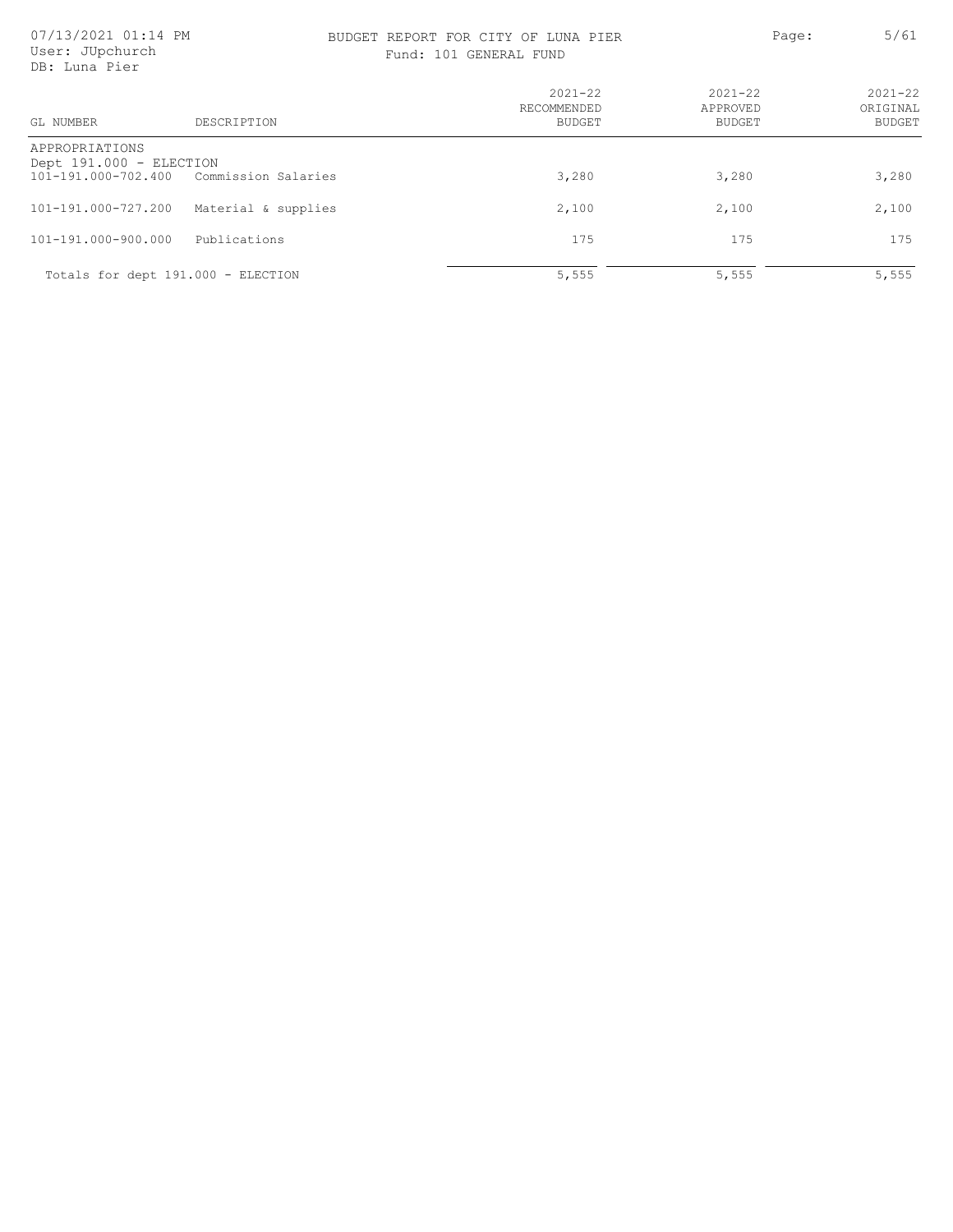### BUDGET REPORT FOR CITY OF LUNA PIER PAGE: Page: 6/61 Fund: 101 GENERAL FUND

| DD. AUHA FICT                                                 |                                 |                                      |                                   |                                          |
|---------------------------------------------------------------|---------------------------------|--------------------------------------|-----------------------------------|------------------------------------------|
| GL NUMBER                                                     | DESCRIPTION                     | $2021 - 22$<br>RECOMMENDED<br>BUDGET | $2021 - 22$<br>APPROVED<br>BUDGET | $2021 - 22$<br>ORIGINAL<br><b>BUDGET</b> |
| APPROPRIATIONS<br>Dept 202.000 - AUDIT<br>101-202.000-801.100 | Audit Fees                      | 10,500                               | 10,500                            | 10,500                                   |
|                                                               | Totals for dept 202.000 - AUDIT | 10,500                               | 10,500                            | 10,500                                   |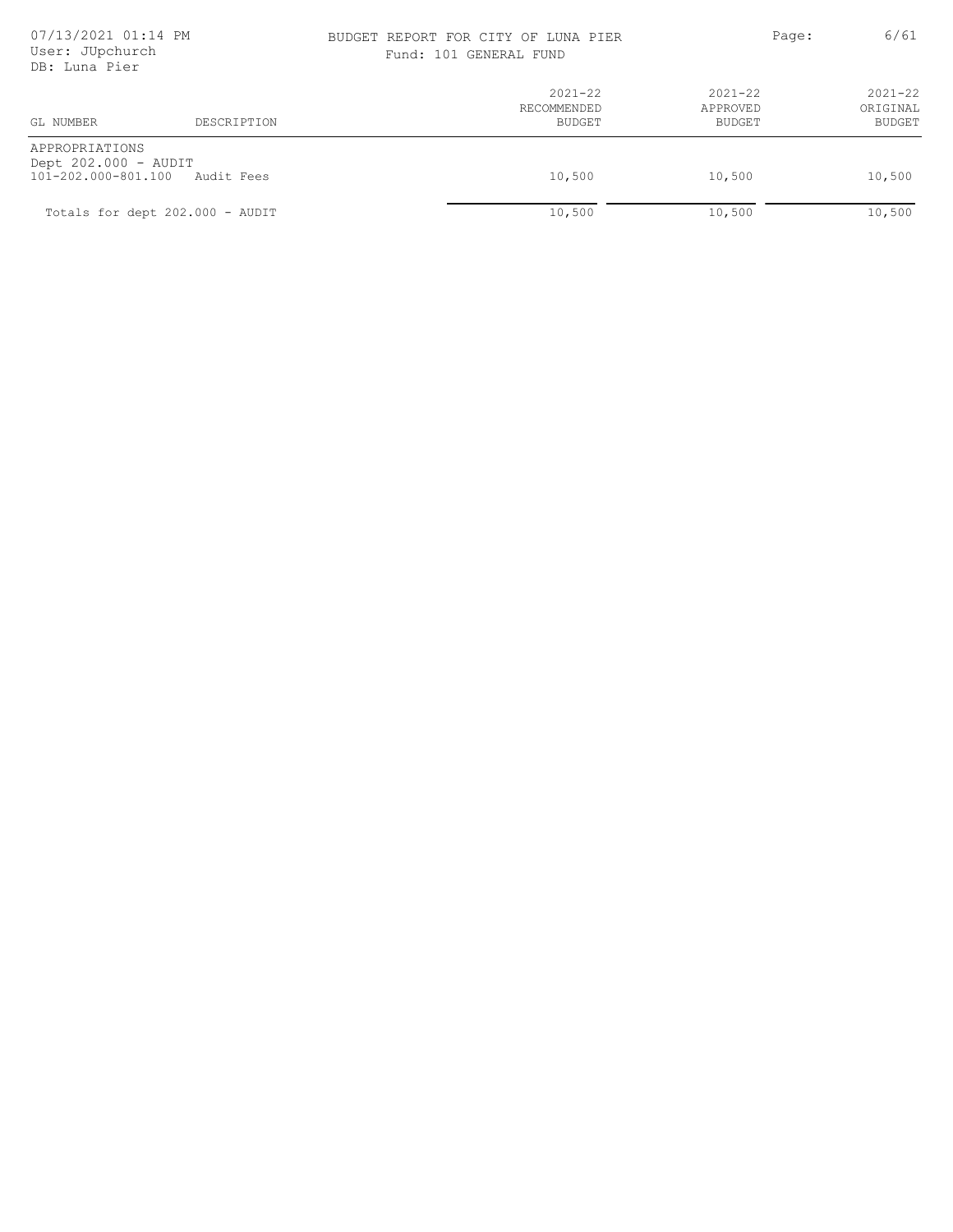# BUDGET REPORT FOR CITY OF LUNA PIER PAGE: Page: 7/61

Fund: 101 GENERAL FUND

| GL NUMBER                                                                          | DESCRIPTION               | $2021 - 22$<br>RECOMMENDED<br>BUDGET | $2021 - 22$<br>APPROVED<br>BUDGET | $2021 - 22$<br>ORIGINAL<br>BUDGET |
|------------------------------------------------------------------------------------|---------------------------|--------------------------------------|-----------------------------------|-----------------------------------|
| APPROPRIATIONS<br>Dept 209.000 - ASSESSOR<br>101-209.000-702.500 Assessor's Salary |                           | 14,000                               | 14,000                            | 14,000                            |
| 101-209.000-704.200                                                                | Assistant Field Appraiser | 3,000                                | 3,000                             | 3,000                             |
| 101-209.000-727.100                                                                | Office Supplies           | 100                                  | 100                               | 100                               |
| 101-209.000-801.300                                                                | Contracted Services       | 2,500                                | 2,500                             | 2,500                             |
| 101-209.000-958.000                                                                | Membership & Dues         | 25                                   | 25                                | 25                                |
| Totals for dept 209.000 - ASSESSOR                                                 |                           | 19,625                               | 19,625                            | 19,625                            |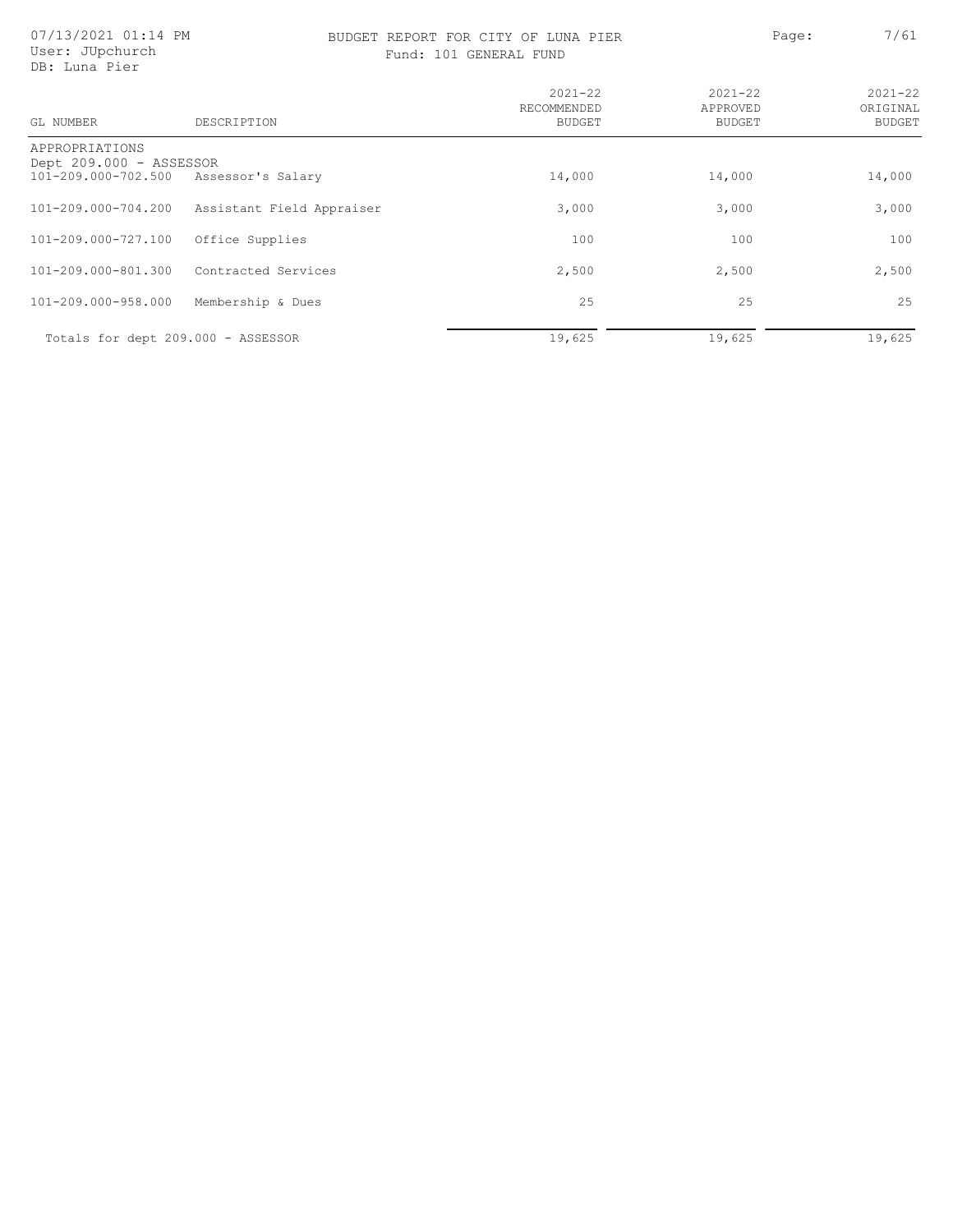# 07/13/2021 01:14 PM BUDGET REPORT FOR CITY OF LUNA PIER 8/61

| Fund: 101 GENERAL FUND |  |
|------------------------|--|
|------------------------|--|

| рр. пана гіст                         |                                            |                                      |                                   |                                   |
|---------------------------------------|--------------------------------------------|--------------------------------------|-----------------------------------|-----------------------------------|
| GL NUMBER                             | DESCRIPTION                                | $2021 - 22$<br>RECOMMENDED<br>BUDGET | $2021 - 22$<br>APPROVED<br>BUDGET | $2021 - 22$<br>ORIGINAL<br>BUDGET |
| APPROPRIATIONS<br>101-210.000-801.400 | Dept 210.000 - CITY ATTORNEY<br>Legal Fees | 15,000                               | 15,000                            | 15,000                            |
|                                       | Totals for dept 210.000 - CITY ATTORNEY    | 15,000                               | 15,000                            | 15,000                            |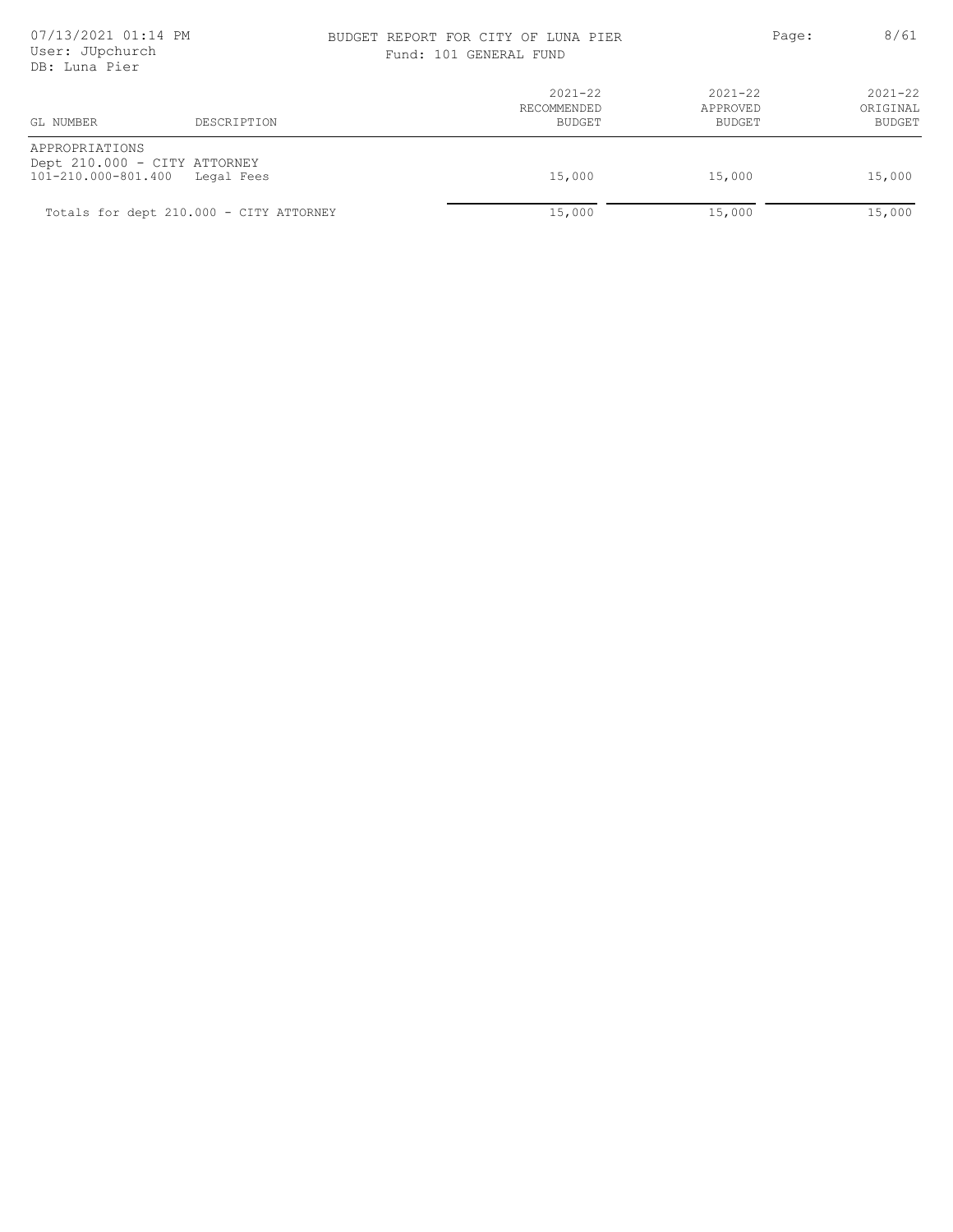07/13/2021 01:14 PM User: JUpchurch

### BUDGET REPORT FOR CITY OF LUNA PIER PAGE: Page: 9/61 Fund: 101 GENERAL FUND

| DB: Luna Pier                                                      |                                 |                                             |                                          |                                          |
|--------------------------------------------------------------------|---------------------------------|---------------------------------------------|------------------------------------------|------------------------------------------|
| <b>GL NUMBER</b>                                                   | DESCRIPTION                     | $2021 - 22$<br>RECOMMENDED<br><b>BUDGET</b> | $2021 - 22$<br>APPROVED<br><b>BUDGET</b> | $2021 - 22$<br>ORIGINAL<br><b>BUDGET</b> |
| APPROPRIATIONS<br>Dept 215.000 - CITY CLERK<br>101-215.000-702.600 | Clerk's Salary                  | 33,700                                      | 33,700                                   | 33,700                                   |
| 101-215.000-719.000                                                | CITY CONTRIBUTION- WORKERS COMP | 300                                         | 300                                      | 300                                      |
| 101-215.000-719.100                                                | City's Contribution - Hosp.     | 14,000                                      | 14,000                                   | 14,000                                   |
| 101-215.000-719.150                                                | DENTAL                          | 2,000                                       | 2,000                                    | 2,000                                    |
| 101-215.000-719.250                                                | VISION                          |                                             | 1,000                                    | 1,000                                    |
| 101-215.000-720.200                                                | SOCIAL SECURITY                 | 2,000                                       | 2,000                                    | 2,000                                    |
| 101-215.000-720.300                                                | MEDICARE                        | 475                                         | 475                                      | 475                                      |
| 101-215.000-727.100                                                | Office Supplies                 | 2,000                                       | 2,000                                    | 2,000                                    |
| 101-215.000-730.000                                                | Postage (ALL DEPTS.)            | 2,500                                       | 2,500                                    | 2,500                                    |
| 101-215.000-900.000                                                | Publications                    | 3,000                                       | 3,000                                    | 3,000                                    |
| 101-215.000-930.000                                                | Equipment Maintenance           | 1,200                                       | 1,200                                    | 1,200                                    |
| 101-215.000-958.000                                                | Membership & Dues               | 2,300                                       | 2,300                                    | 2,300                                    |
| Totals for dept 215.000 - CITY CLERK                               |                                 | 63,475                                      | 64,475                                   | 64, 475                                  |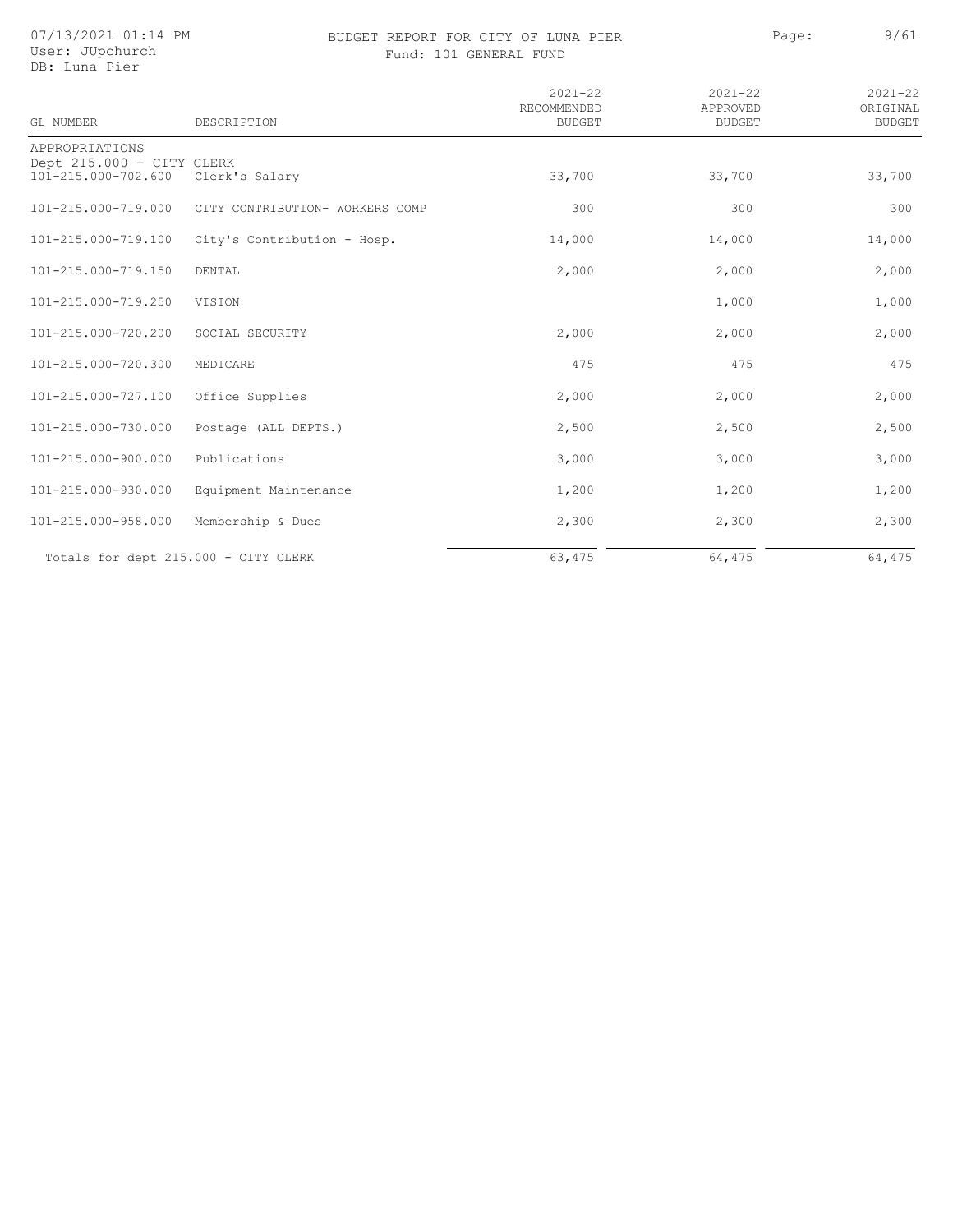# BUDGET REPORT FOR CITY OF LUNA PIER PAGE: Page: 10/61

Fund: 101 GENERAL FUND

| -aqe: |  |  | ΙU. |
|-------|--|--|-----|
|       |  |  |     |

| GL NUMBER                                  | DESCRIPTION                               | $2021 - 22$<br>RECOMMENDED<br>BUDGET | $2021 - 22$<br>APPROVED<br>BUDGET | $2021 - 22$<br>ORIGINAL<br>BUDGET |
|--------------------------------------------|-------------------------------------------|--------------------------------------|-----------------------------------|-----------------------------------|
| APPROPRIATIONS<br>101-247.000-702.700 Fees | Dept 247.000 - BOARD OF REVIEW            | 1,920                                | 1,920                             | 1,920                             |
|                                            | Totals for dept 247.000 - BOARD OF REVIEW | 1,920                                | 1,920                             | 1,920                             |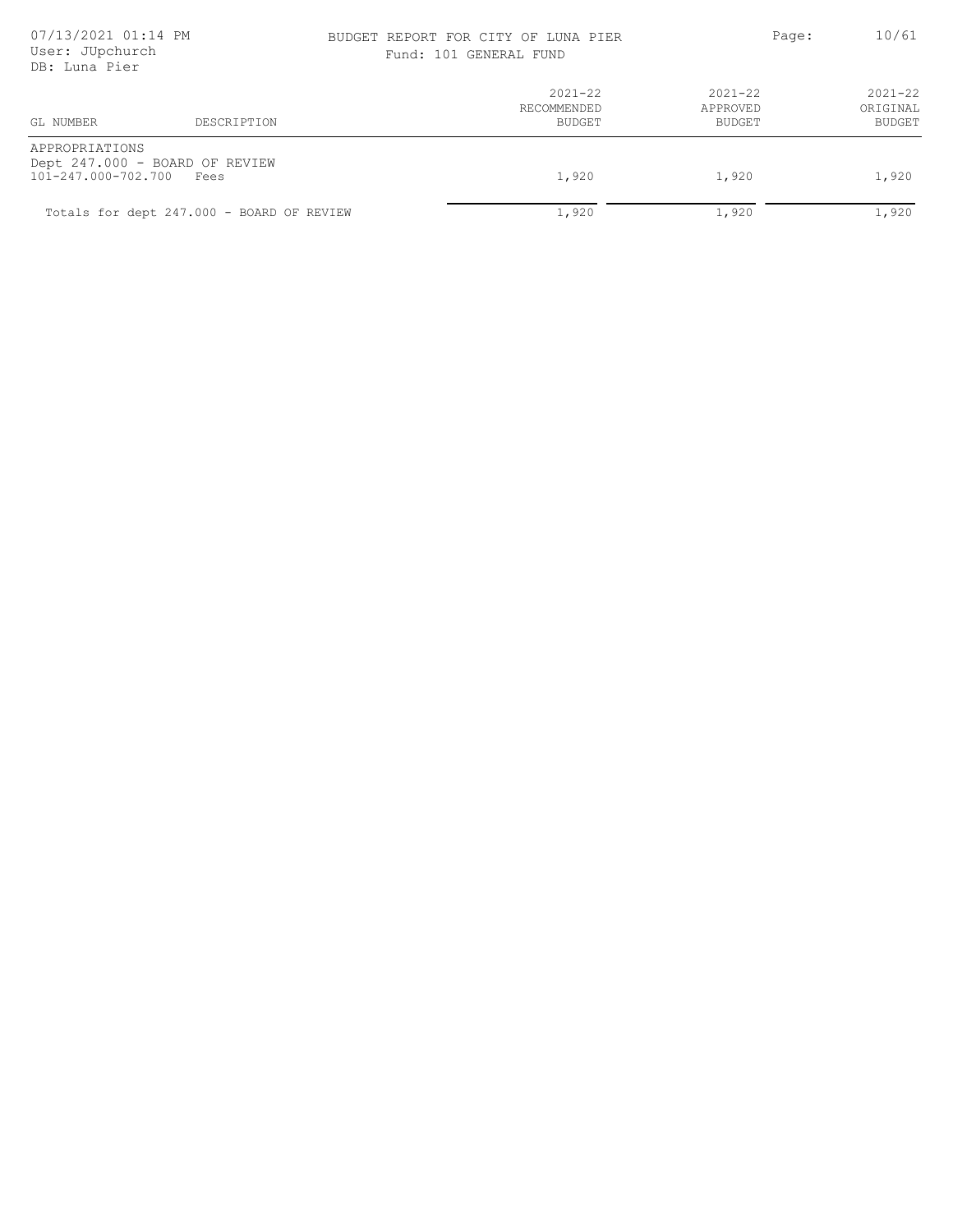07/13/2021 01:14 PM User: JUpchurch DB: Luna Pier

### BUDGET REPORT FOR CITY OF LUNA PIER PAGE: Page: 11/61 Fund: 101 GENERAL FUND

|         | $-29$ |  | $+ +$ $ -$ |  |  |
|---------|-------|--|------------|--|--|
|         |       |  |            |  |  |
|         |       |  |            |  |  |
|         |       |  |            |  |  |
|         |       |  |            |  |  |
|         |       |  |            |  |  |
| 0.00100 |       |  | 0.00100    |  |  |

| GL NUMBER                                       | DESCRIPTION                              | $2021 - 22$<br>RECOMMENDED<br><b>BUDGET</b> | $2021 - 22$<br>APPROVED<br><b>BUDGET</b> | $2021 - 22$<br>ORIGINAL<br><b>BUDGET</b> |
|-------------------------------------------------|------------------------------------------|---------------------------------------------|------------------------------------------|------------------------------------------|
| APPROPRIATIONS<br>Dept 253.000 - CITY TREASURER |                                          |                                             |                                          |                                          |
| 101-253.000-702.800                             | Treasurer's Salary                       | 33,700                                      | 33,700                                   | 33,700                                   |
| 101-253.000-719.000                             | CITY CONTRIBUTION- WORKERS COMP          | 300                                         | 300                                      | 300                                      |
| 101-253.000-719.100                             | City's Contribution - Hosp.              | 14,000                                      | 14,000                                   | 14,000                                   |
| 101-253.000-719.150                             | DENTAL                                   | 2,000                                       | 2,000                                    | 2,000                                    |
| 101-253.000-719.250                             | VISION                                   |                                             | 1,000                                    | 1,000                                    |
| 101-253.000-720.200                             | SOCIAL SECURITY                          | 2,000                                       | 2,000                                    | 2,000                                    |
| 101-253.000-720.300                             | MEDICARE                                 | 475                                         | 475                                      | 475                                      |
| 101-253.000-727.100                             | Office Supplies                          | 300                                         | 300                                      | 300                                      |
| 101-253.000-801.130                             | CONTRACTED SERVICES - TAXES              | 1,700                                       | 1,700                                    | 1,700                                    |
| 101-253.000-958.000                             | Membership & Dues                        | 145                                         | 145                                      | 145                                      |
| 101-253.000-960.200                             | Service (yearly) tax program             | 1,450                                       | 1,450                                    | 1,450                                    |
|                                                 | Totals for dept 253.000 - CITY TREASURER | 56,070                                      | 57,070                                   | 57,070                                   |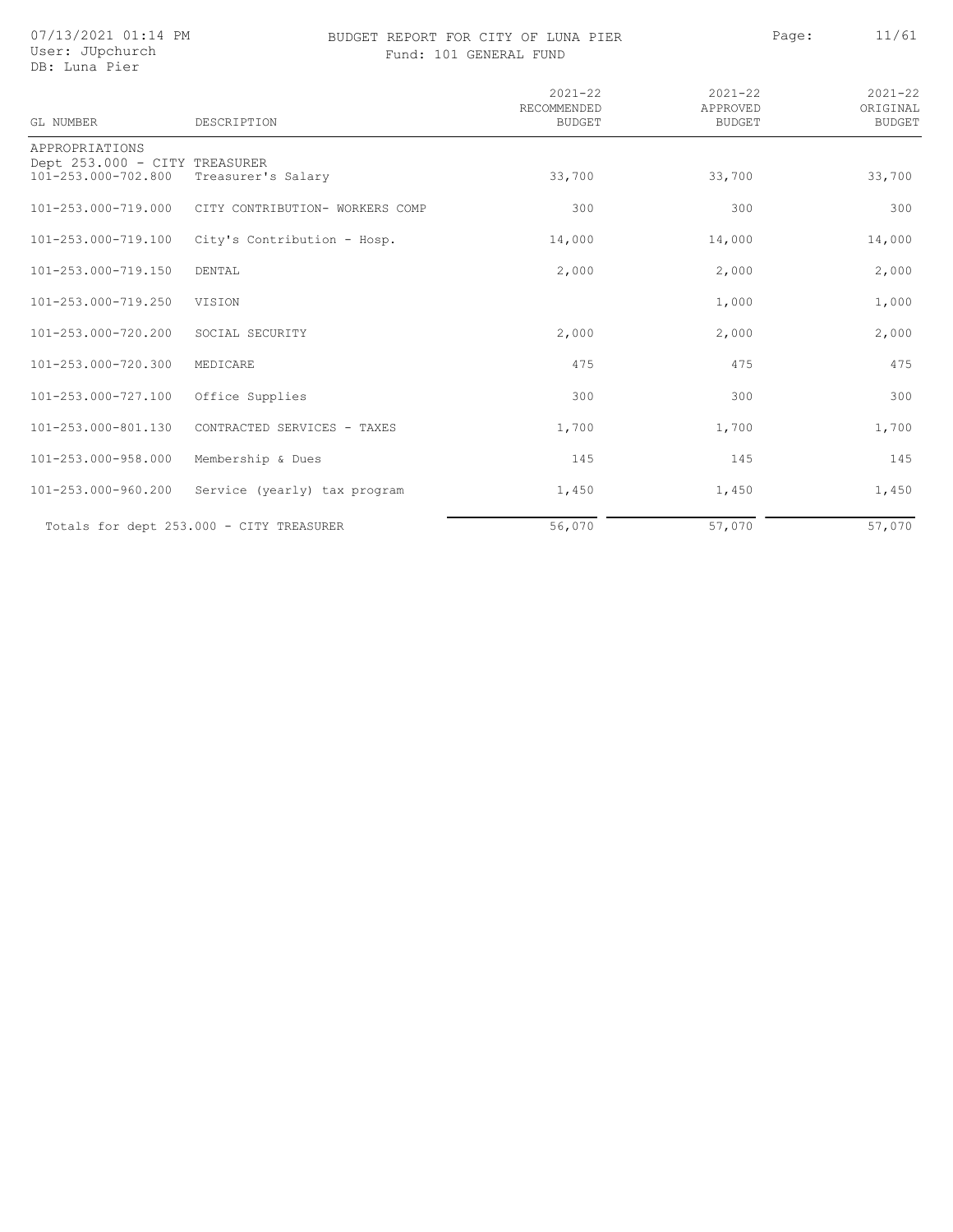07/13/2021 01:14 PM User: JUpchurch DB: Luna Pier

### BUDGET REPORT FOR CITY OF LUNA PIER PAGE: Page: 12/61 Fund: 101 GENERAL FUND

| 101 GENERAL FUND |
|------------------|
|------------------|

| GL NUMBER                                       | DESCRIPTION                     | $2021 - 22$<br>RECOMMENDED<br><b>BUDGET</b> | $2021 - 22$<br>APPROVED<br><b>BUDGET</b> | $2021 - 22$<br>ORIGINAL<br><b>BUDGET</b> |
|-------------------------------------------------|---------------------------------|---------------------------------------------|------------------------------------------|------------------------------------------|
| APPROPRIATIONS                                  |                                 |                                             |                                          |                                          |
| Dept 265.000 - CITY HALL<br>101-265.000-719.000 | CITY CONTRIBUTION- WORKERS COMP | 200                                         | 200                                      | 200                                      |
| 101-265.000-920.000                             | Utilities                       | 5,000                                       | 5,000                                    | 5,000                                    |
| 101-265.000-921.000                             | Telephone                       | 1,860                                       | 1,860                                    | 1,860                                    |
| 101-265.000-930.000                             | Equipment Maintenance           | 6,500                                       | 6,500                                    | 6,500                                    |
| 101-265.000-931.000                             | Building Maintenance            | 2,000                                       | 2,000                                    | 2,000                                    |
| 101-265.000-962.000                             | Mileage (ALL DEPT'S.)           | 600                                         | 600                                      | 600                                      |
| 101-265.000-977.100                             | New Equipment                   | 8,000                                       | 8,000                                    | 8,000                                    |
| Totals for dept 265.000 - CITY HALL             |                                 | 24,160                                      | 24,160                                   | 24,160                                   |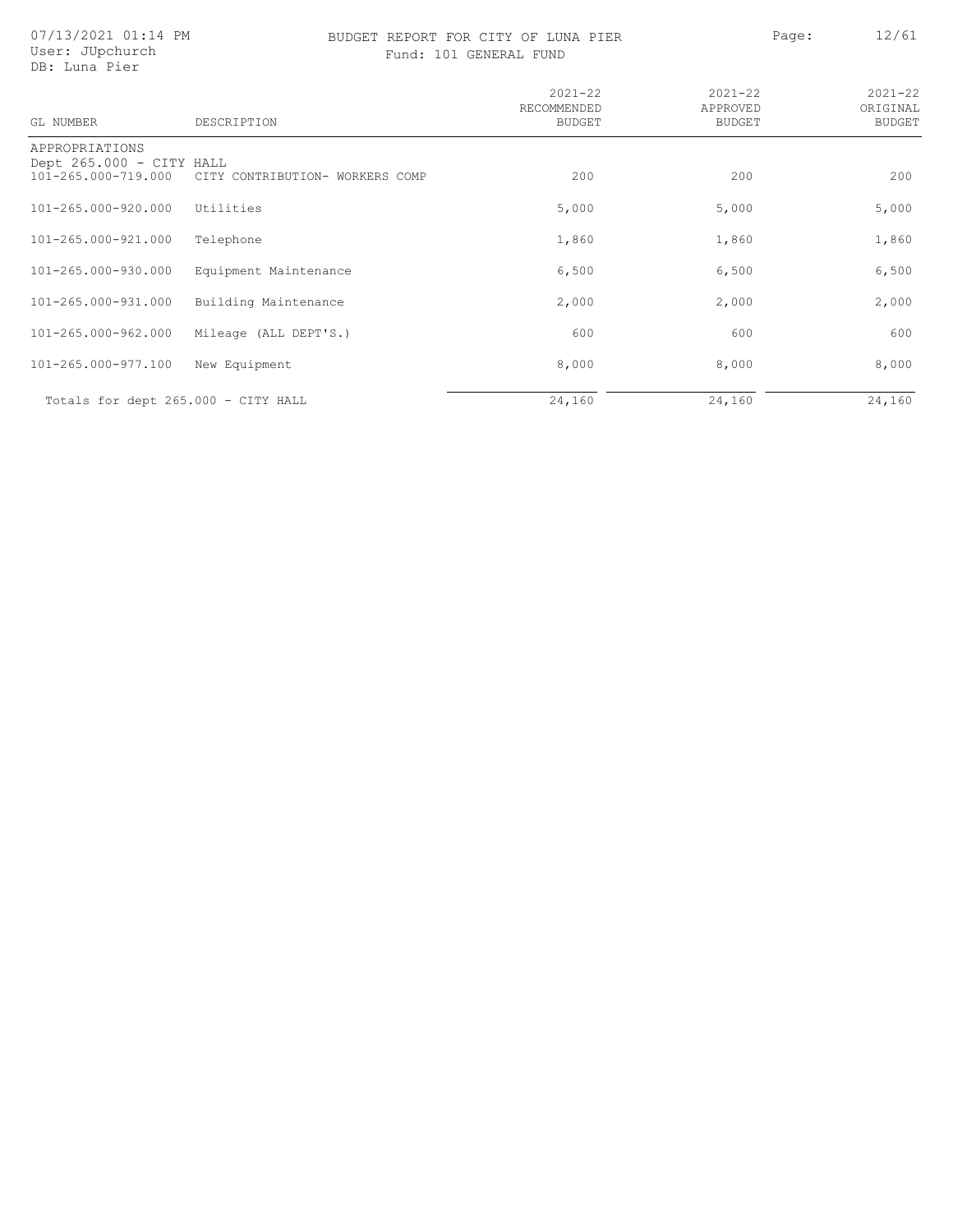### BUDGET REPORT FOR CITY OF LUNA PIER PAGE: Page: 13/61 Fund: 101 GENERAL FUND

| DB: Luna Pier                                |                                       |                                             |                                      |                                   |
|----------------------------------------------|---------------------------------------|---------------------------------------------|--------------------------------------|-----------------------------------|
| GL NUMBER                                    | DESCRIPTION                           | $2021 - 22$<br>RECOMMENDED<br><b>BUDGET</b> | 2021-22<br>APPROVED<br><b>BUDGET</b> | $2021 - 22$<br>ORIGINAL<br>BUDGET |
| APPROPRIATIONS<br>Dept 294.000 - UNALLOCATED |                                       |                                             |                                      |                                   |
|                                              | 101-294.000-956.100 Miscellaneous     | 500                                         | 500                                  | 500                               |
|                                              | Totals for dept 294.000 - UNALLOCATED | 500                                         | 500                                  | 500                               |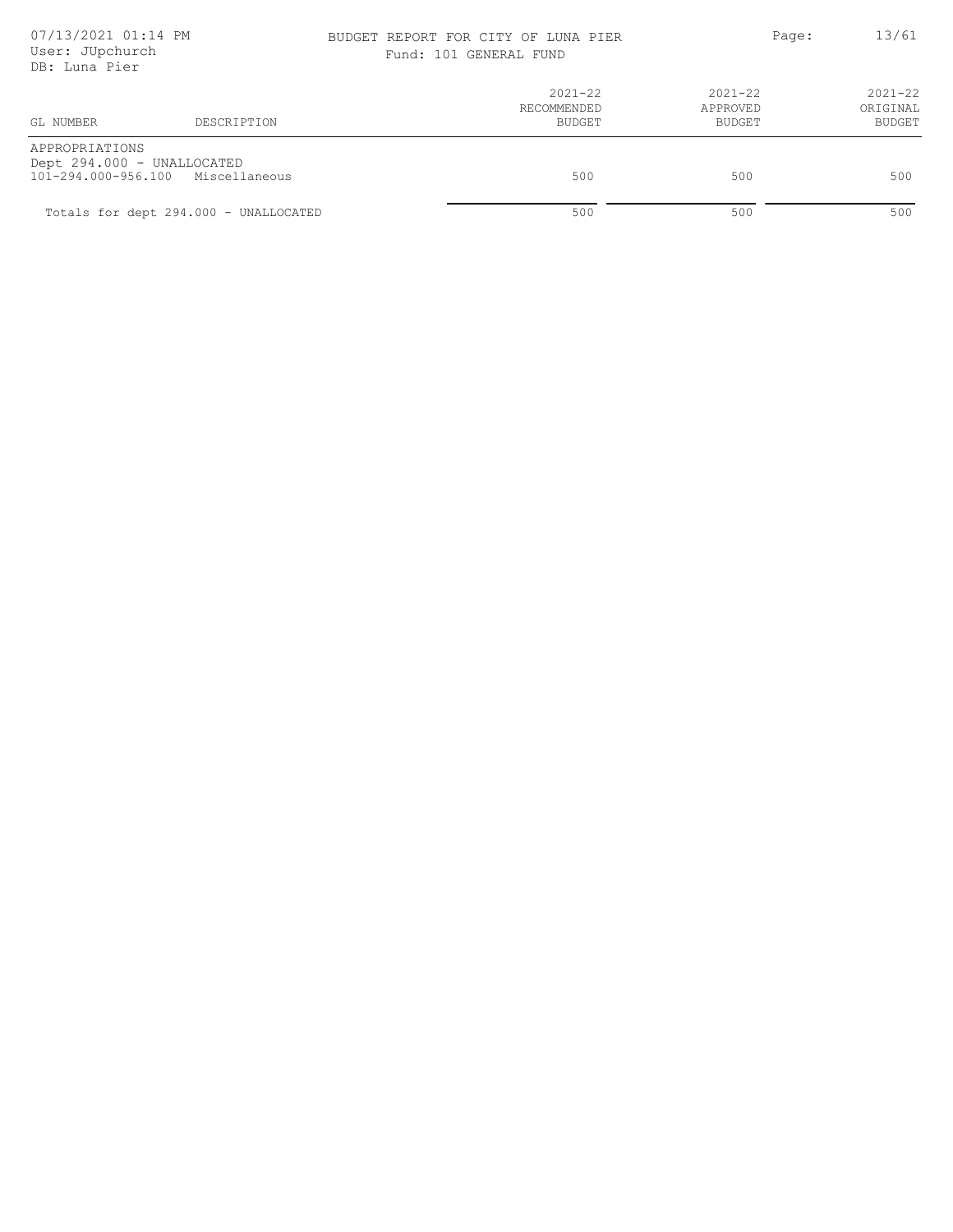### BUDGET REPORT FOR CITY OF LUNA PIER PAGE: Page: 14/61 Fund: 101 GENERAL FUND

| GL NUMBER                                               | DESCRIPTION                                 | $2021 - 22$<br>RECOMMENDED<br><b>BUDGET</b> | $2021 - 22$<br>APPROVED<br><b>BUDGET</b> | $2021 - 22$<br>ORIGINAL<br><b>BUDGET</b> |
|---------------------------------------------------------|---------------------------------------------|---------------------------------------------|------------------------------------------|------------------------------------------|
| APPROPRIATIONS                                          |                                             |                                             |                                          |                                          |
| Dept 301.000 - POLICE DEPARTMENT<br>101-301.000-710.000 | SHOP WITH A COP                             | 569                                         | 569                                      | 569                                      |
| 101-301.000-713.000                                     | SHOOTING RANGE                              | 1,000                                       | 1,000                                    | 1,000                                    |
| 101-301.000-719.000                                     | CITY CONTRIBUTION-WORKERS COMP              | 4,700                                       | 4,700                                    | 4,700                                    |
| 101-301.000-727.100                                     | Office Supplies                             | 700                                         | 700                                      | 700                                      |
| 101-301.000-729.000                                     | Operating supplies                          | 3,000                                       | 3,000                                    | 3,000                                    |
| 101-301.000-749.200                                     | Uniforms Replacement                        | 3,000                                       | 3,000                                    | 3,000                                    |
| 101-301.000-751.000                                     | Gasoline & Diesel                           | 4,000                                       | 4,000                                    | 4,000                                    |
| 101-301.000-801.300                                     | Contracted Services                         | 1,000                                       | 1,000                                    | 1,000                                    |
| 101-301.000-921.000                                     | TELEPHONE, INTERNET, CABLE                  | 1,500                                       | 1,500                                    | 1,500                                    |
| 101-301.000-930.000                                     | Equipment Maintenance                       | 7,000                                       | 7,000                                    | 7,000                                    |
| 101-301.000-932.000                                     | Radio Maintenance                           | 5,245                                       | 5,245                                    | 5,245                                    |
| 101-301.000-956.100                                     | Miscellaneous                               | 250                                         | 250                                      | 250                                      |
| 101-301.000-960.000                                     | Schooling                                   | 1,000                                       | 1,000                                    | 1,000                                    |
| 101-301.000-960.400                                     | P.A. #302 - TRAINING                        | 1,000                                       | 1,000                                    | 1,000                                    |
| 101-301.000-975.000                                     | Building Improvements                       | 1,000                                       | 1,000                                    | 1,000                                    |
| 101-301.000-977.100                                     | New Equipment                               | 7,000                                       | 7,000                                    | 7,000                                    |
|                                                         | Totals for dept 301.000 - POLICE DEPARTMENT | 41,964                                      | 41,964                                   | 41,964                                   |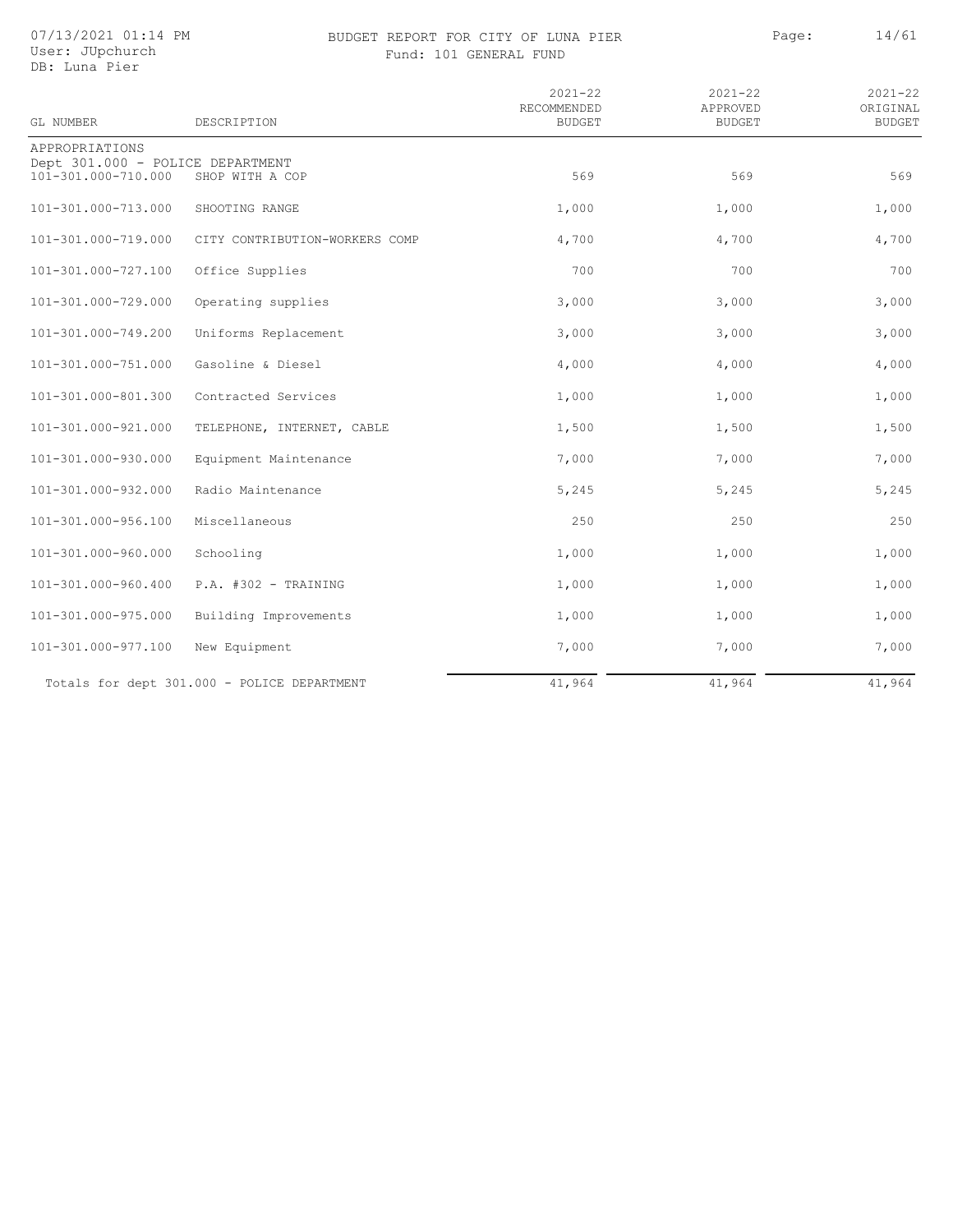07/13/2021 01:14 PM User: JUpchurch

### DB: Luna Pier

### BUDGET REPORT FOR CITY OF LUNA PIER PAGE: Page: 15/61 Fund: 101 GENERAL FUND

| GL NUMBER                                             | DESCRIPTION                               | $2021 - 22$<br>RECOMMENDED<br><b>BUDGET</b> | $2021 - 22$<br>APPROVED<br><b>BUDGET</b> | $2021 - 22$<br>ORIGINAL<br><b>BUDGET</b> |
|-------------------------------------------------------|-------------------------------------------|---------------------------------------------|------------------------------------------|------------------------------------------|
| APPROPRIATIONS                                        |                                           |                                             |                                          |                                          |
| Dept 336.000 - FIRE DEPARTMENT<br>101-336.000-702.900 | Chief's Salary                            | 2,000                                       | 2,000                                    | 2,000                                    |
| 101-336.000-705.500                                   | Firemen's salary (run)                    | 13,000                                      | 13,000                                   | 13,000                                   |
| 101-336.000-715.000                                   | Insurance                                 | 1,450                                       | 1,450                                    | 1,450                                    |
| 101-336.000-719.000                                   | CITY CONTRIBUTION- WORKERS COMP           | 1,400                                       | 1,400                                    | 1,400                                    |
| 101-336.000-720.200                                   | SOCIAL SECURITY                           | 1,000                                       | 1,000                                    | 1,000                                    |
| 101-336.000-720.300                                   | MEDICARE                                  | 250                                         | 250                                      | 250                                      |
| 101-336.000-729.000                                   | Operating supplies                        | 700                                         | 700                                      | 700                                      |
| 101-336.000-751.000                                   | Gasoline & Diesel                         | 1,200                                       | 1,200                                    | 1,200                                    |
| 101-336.000-920.000                                   | Utilities                                 | 5,000                                       | 5,000                                    | 5,000                                    |
| 101-336.000-921.000                                   | Telephone                                 | 1,500                                       | 1,500                                    | 1,500                                    |
| 101-336.000-930.000                                   | Equipment Maintenance                     | 7,800                                       | 7,800                                    | 7,800                                    |
| 101-336.000-930.400                                   | Maintenance - Computer Up-date            | 2,580                                       | 2,580                                    | 2,580                                    |
| 101-336.000-931.000                                   | Building Maintenance                      | 1,500                                       | 1,500                                    | 1,500                                    |
| 101-336.000-931.300                                   | ESCROW - TURNOUT GEAR                     | 8,000                                       | 8,000                                    | 8,000                                    |
| 101-336.000-958.200                                   | Chief's Dues                              | 250                                         | 250                                      | 250                                      |
| 101-336.000-960.000                                   | Schooling                                 | 1,000                                       | 1,000                                    | 1,000                                    |
| 101-336.000-960.100                                   | Training                                  | 2,500                                       | 2,500                                    | 2,500                                    |
| 101-336.000-960.110                                   | MEDICAL (PHYSICALS, VACCINES, ETC.)       | 500                                         | 500                                      | 500                                      |
| 101-336.000-977.100                                   | New Equipment                             | 500                                         | 500                                      | 500                                      |
|                                                       | Totals for dept 336.000 - FIRE DEPARTMENT | 52,130                                      | 52,130                                   | 52,130                                   |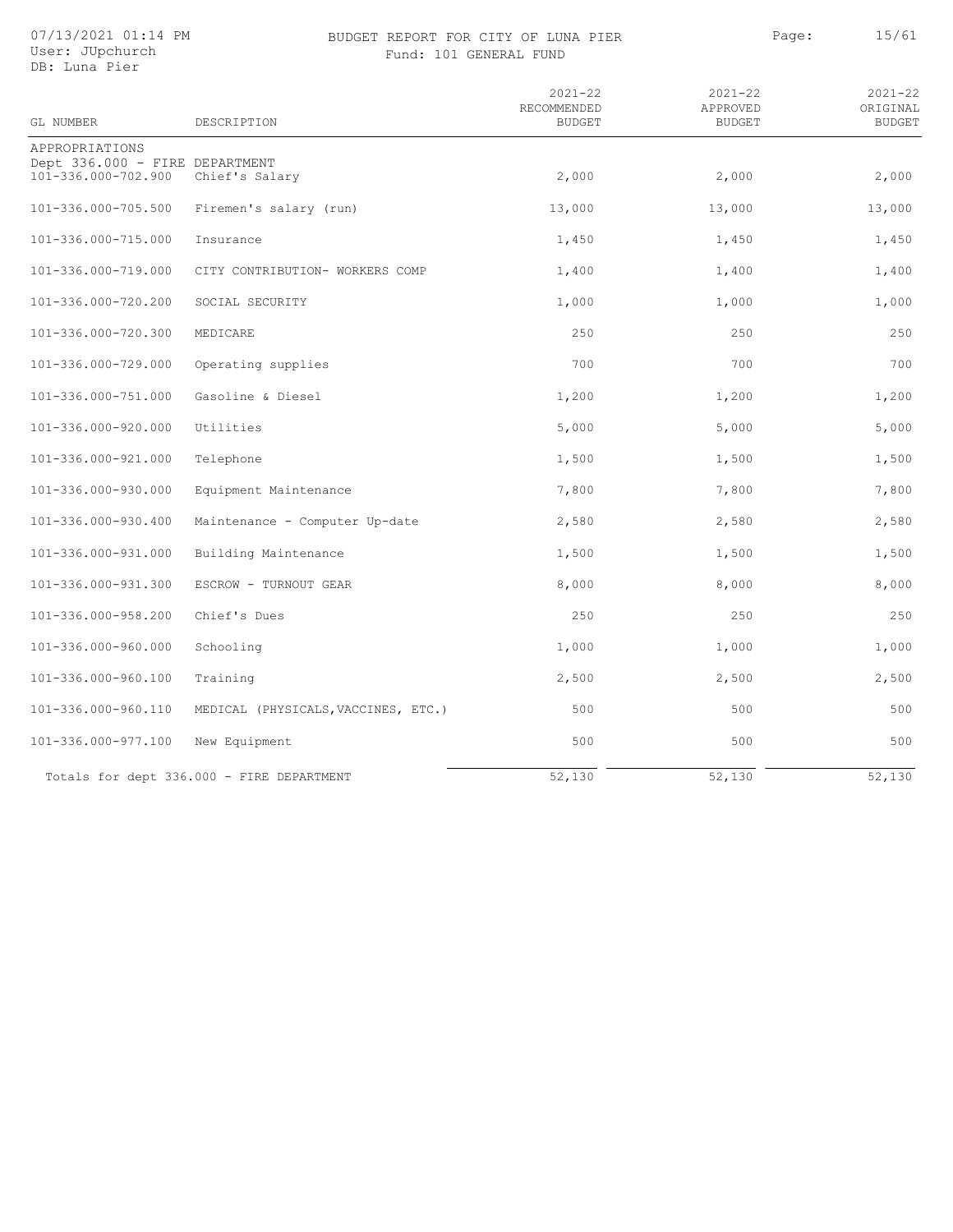### BUDGET REPORT FOR CITY OF LUNA PIER PAGE: Page: 16/61 Fund: 101 GENERAL FUND

|  |  | ıd: 101 GENERAL FUND |  |  |
|--|--|----------------------|--|--|
|--|--|----------------------|--|--|

| GL NUMBER                                                | DESCRIPTION                                  | $2021 - 22$<br>RECOMMENDED<br><b>BUDGET</b> | $2021 - 22$<br>APPROVED<br><b>BUDGET</b> | $2021 - 22$<br>ORIGINAL<br><b>BUDGET</b> |
|----------------------------------------------------------|----------------------------------------------|---------------------------------------------|------------------------------------------|------------------------------------------|
| APPROPRIATIONS                                           |                                              |                                             |                                          |                                          |
| Dept 371.000 - BUILDING INSPECTOR<br>101-371.000-702.110 | INSPECTOR'S SALARY                           | 18,000                                      | 18,000                                   | 18,000                                   |
| 101-371.000-717.000                                      | LIFE INS.                                    | 40                                          | 40                                       | 40                                       |
| 101-371.000-719.000                                      | CITY CONTRIBUTION- WORKERS COMP              | 864                                         | 864                                      | 864                                      |
| 101-371.000-719.100                                      | City's Contribution - Hosp.                  | 5,000                                       | 5,000                                    | 5,000                                    |
| 101-371.000-720.200                                      | SOCIAL SECURITY                              | 1,200                                       | 1,200                                    | 1,200                                    |
| 101-371.000-720.300                                      | MEDICARE                                     | 300                                         | 300                                      | 300                                      |
| 101-371.000-727.100                                      | Office Supplies                              | 50                                          | 50                                       | 50                                       |
| 101-371.000-729.000                                      | Operating supplies                           | 800                                         | 800                                      | 800                                      |
| 101-371.000-802.300                                      | Fee To Plumbing & Mech. Insp.                | 3,500                                       | 3,500                                    | 3,500                                    |
| 101-371.000-802.400                                      | Fee To Electrical Inspector                  | 2,500                                       | 2,500                                    | 2,500                                    |
| 101-371.000-802.600                                      | PLAN REVIEW                                  | 500                                         | 500                                      | 500                                      |
| 101-371.000-958.100                                      | MEMBERSHIP & DUES                            | 255                                         | 255                                      | 255                                      |
| 101-371.000-960.300                                      | SOFTWARE SUPPORT                             | 1,100                                       | 1,100                                    | 1,100                                    |
| 101-371.000-977.100                                      | New Equipment                                | 150                                         | 150                                      | 150                                      |
|                                                          | Totals for dept 371.000 - BUILDING INSPECTOR | 34,259                                      | 34,259                                   | 34,259                                   |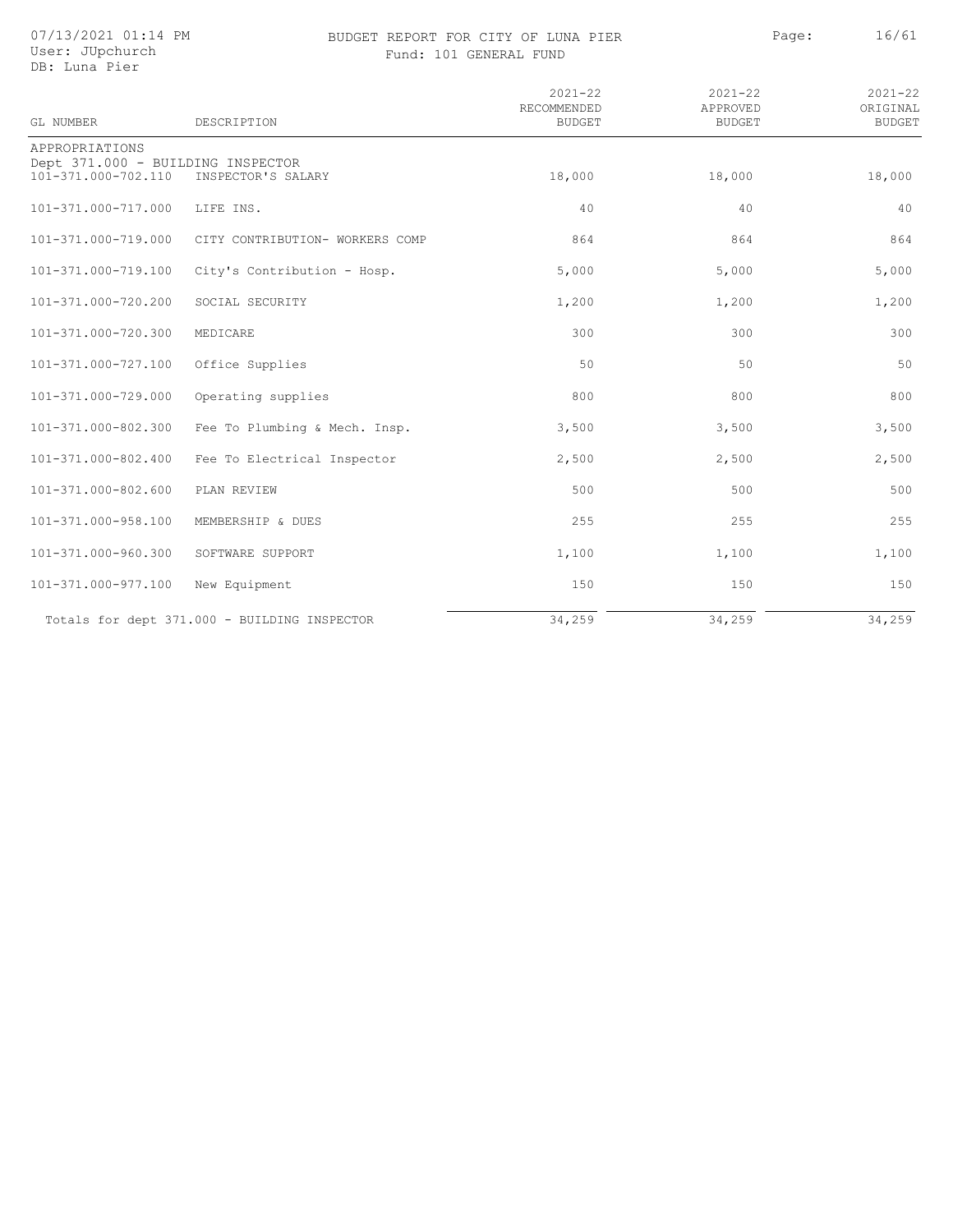07/13/2021 01:14 PM User: JUpchurch

DB: Luna Pier

### BUDGET REPORT FOR CITY OF LUNA PIER PAGE: Page: 17/61 Fund: 101 GENERAL FUND

| GL NUMBER                                          | DESCRIPTION                            | $2021 - 22$<br>RECOMMENDED<br><b>BUDGET</b> | $2021 - 22$<br>APPROVED<br><b>BUDGET</b> | $2021 - 22$<br>ORIGINAL<br><b>BUDGET</b> |
|----------------------------------------------------|----------------------------------------|---------------------------------------------|------------------------------------------|------------------------------------------|
| APPROPRIATIONS                                     |                                        |                                             |                                          |                                          |
| Dept 441.000 - PUBLIC WORKS<br>101-441.000-702.120 | Superintendent's Salary                | 15,305                                      | 15,305                                   | 15,305                                   |
| 101-441.000-705.400                                | Part Time Salary                       | 25,000                                      | 25,000                                   | 25,000                                   |
| 101-441.000-719.000                                | CITY CONTRIBUTION-WORKERS COMP         | 1,650                                       | 1,650                                    | 1,650                                    |
| 101-441.000-719.100                                | City's Contribution - Hosp.            | 2,500                                       | 2,500                                    | 2,500                                    |
| 101-441.000-720.200                                | SOCIAL SECURITY                        | 2,500                                       | 2,500                                    | 2,500                                    |
| 101-441.000-720.300                                | MEDICARE                               | 600                                         | 600                                      | 600                                      |
| 101-441.000-729.000                                | Operating supplies                     | 750                                         | 750                                      | 750                                      |
| 101-441.000-751.000                                | Gasoline & Diesel                      | 6,000                                       | 6,000                                    | 6,000                                    |
| 101-441.000-801.500                                | Tree Removal                           | 500                                         | 500                                      | 500                                      |
| 101-441.000-920.000                                | Utilities                              | 3,500                                       | 3,500                                    | 3,500                                    |
| 101-441.000-930.000                                | Equipment Maintenance                  | 5,000                                       | 5,000                                    | 5,000                                    |
| 101-441.000-931.000                                | Building Maintenance                   | 500                                         | 500                                      | 500                                      |
|                                                    | Totals for dept 441.000 - PUBLIC WORKS | 63,805                                      | 63,805                                   | 63,805                                   |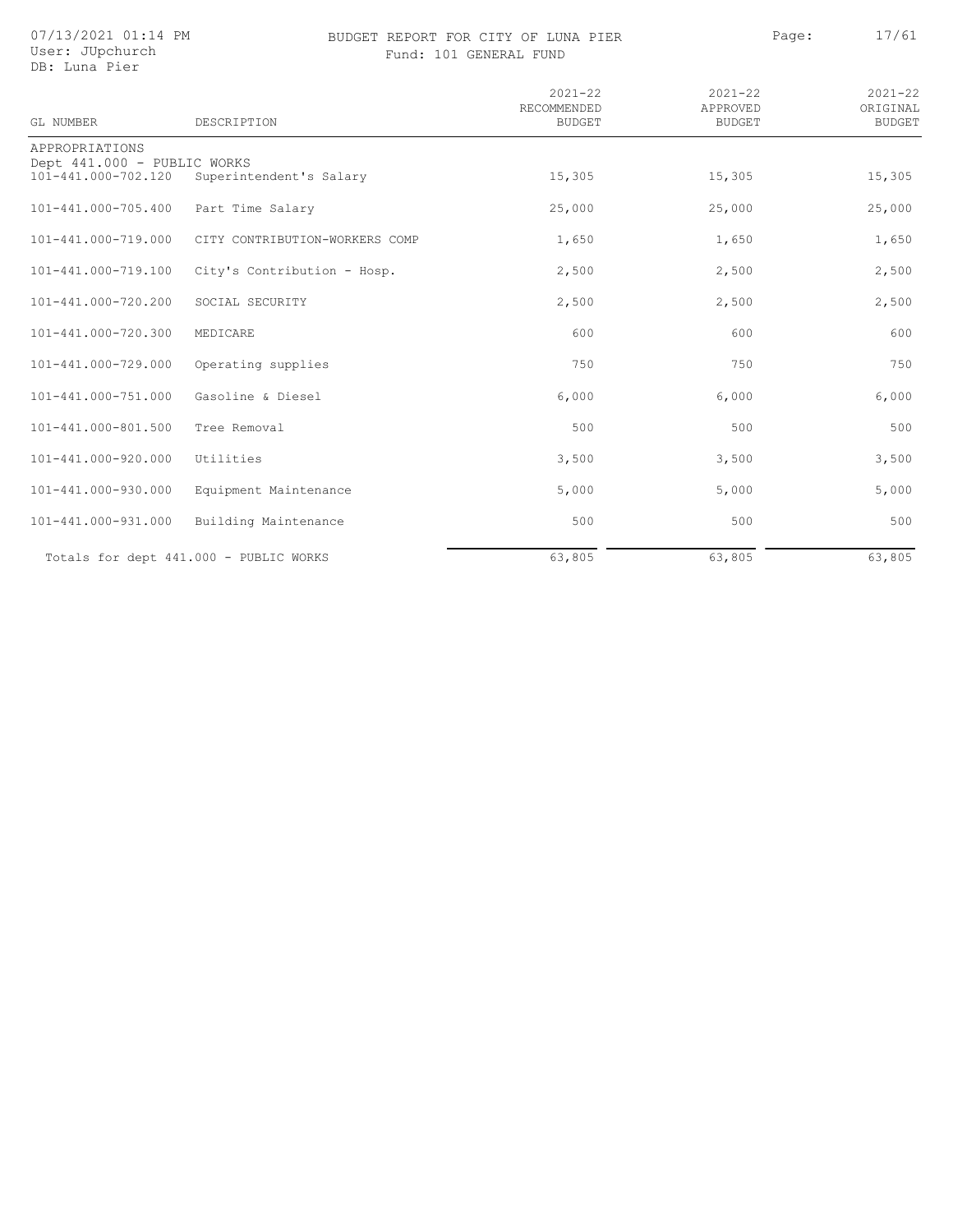### BUDGET REPORT FOR CITY OF LUNA PIER PAGE: Page: 18/61

|  | Fund: 101 GENERAL FUND |  |
|--|------------------------|--|
|  |                        |  |

| GL NUMBER<br>DESCRIPTION                                                                             | $2021 - 22$<br>RECOMMENDED<br>BUDGET | $2021 - 22$<br>APPROVED<br>BUDGET | $2021 - 22$<br>ORIGINAL<br>BUDGET |
|------------------------------------------------------------------------------------------------------|--------------------------------------|-----------------------------------|-----------------------------------|
| APPROPRIATIONS<br>Dept 445.000 - LAKESIDE DRAIN<br>101-445.000-991.300 PRINCIPAL ON DRAIN ASSESSMENT | 31,897                               | 31,897                            | 31,897                            |
| 101-445.000-996.300<br>INTREST ON DRAIN ASSESMENT                                                    | 15,694                               | 15,694                            | 15,694                            |
| Totals for dept 445.000 - LAKESIDE DRAIN                                                             | 47,591                               | 47,591                            | 47,591                            |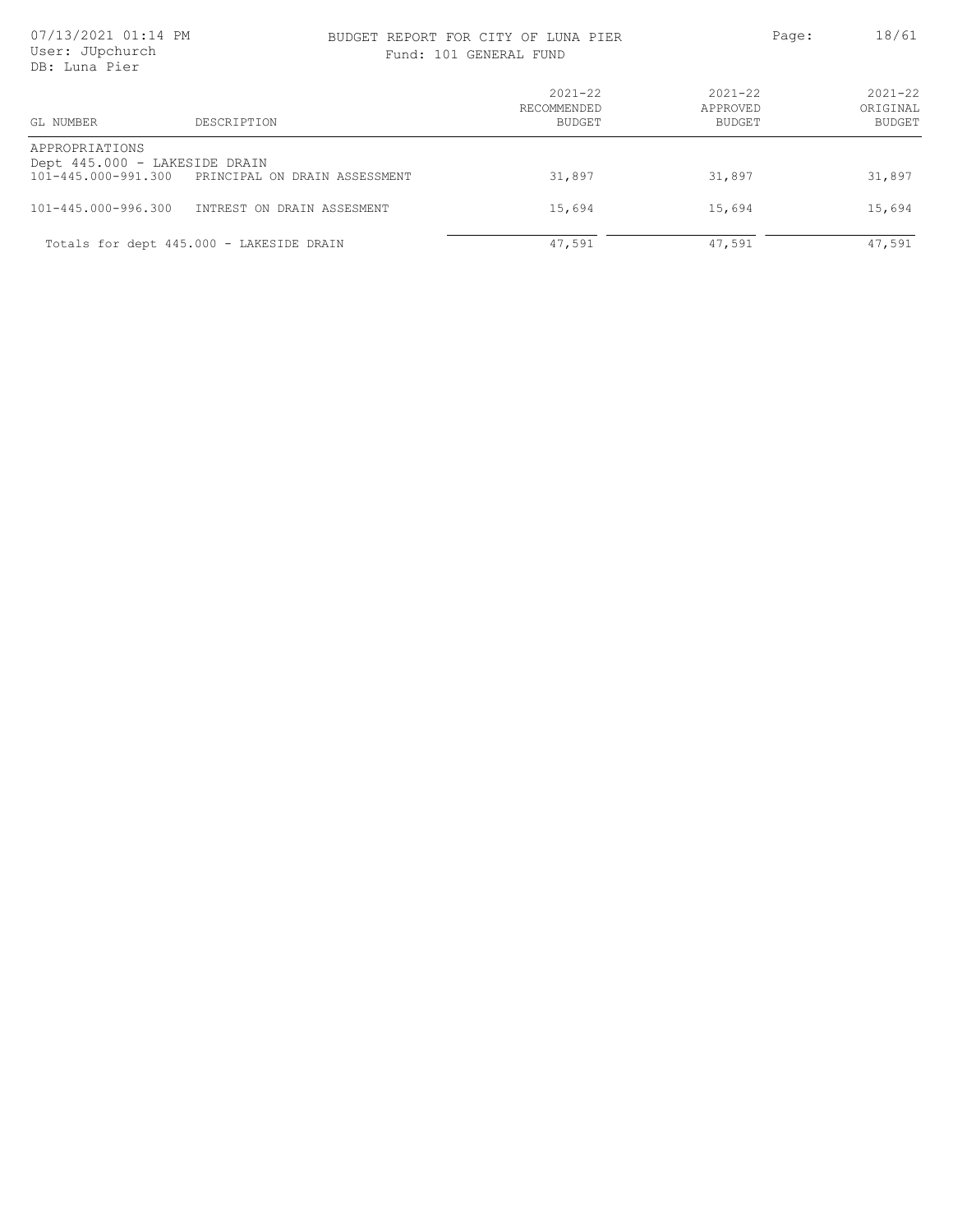# BUDGET REPORT FOR CITY OF LUNA PIER PAGE: Page: 19/61

| Fund: 101 GENERAL FUND |
|------------------------|
|------------------------|

| GL NUMBER                                                                           | DESCRIPTION                             | $2021 - 22$<br>RECOMMENDED<br><b>BUDGET</b> | $2021 - 22$<br>APPROVED<br>BUDGET | $2021 - 22$<br>ORIGINAL<br>BUDGET |
|-------------------------------------------------------------------------------------|-----------------------------------------|---------------------------------------------|-----------------------------------|-----------------------------------|
| APPROPRIATIONS<br>Dept 448.000 - STREET LIGHTS<br>101-448.000-926.000 STREET LIGHTS |                                         | 26,500                                      | 26,500                            | 26,500                            |
|                                                                                     | Totals for dept 448.000 - STREET LIGHTS | 26,500                                      | 26,500                            | 26,500                            |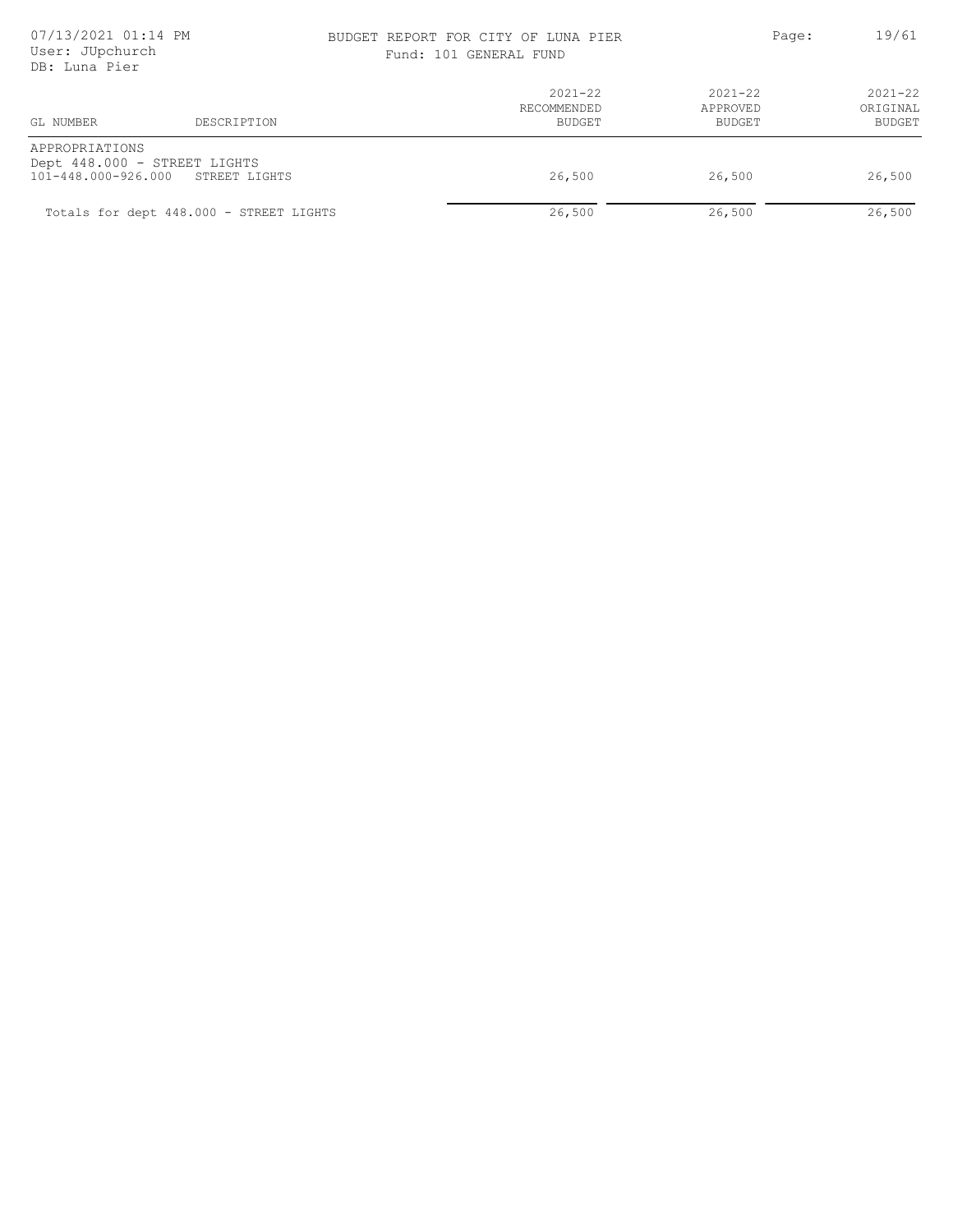# 07/13/2021 01:14 PM BUDGET REPORT FOR CITY OF LUNA PIER Page: 20/61

|  |  | Fund: 101 GENERAL FUND |  |  |
|--|--|------------------------|--|--|
|--|--|------------------------|--|--|

| <i>DD.</i> DUNC 1151                                               |                                      |                                      |                                   |                                   |
|--------------------------------------------------------------------|--------------------------------------|--------------------------------------|-----------------------------------|-----------------------------------|
| GL NUMBER                                                          | DESCRIPTION                          | $2021 - 22$<br>RECOMMENDED<br>BUDGET | $2021 - 22$<br>APPROVED<br>BUDGET | $2021 - 22$<br>ORIGINAL<br>BUDGET |
| APPROPRIATIONS<br>Dept 751.000 - RECREATION<br>101-751.000-921.000 | Telephone                            | 1,000                                | 1,000                             | 1,000                             |
|                                                                    | Totals for dept 751.000 - RECREATION | 1,000                                | 1,000                             | 1,000                             |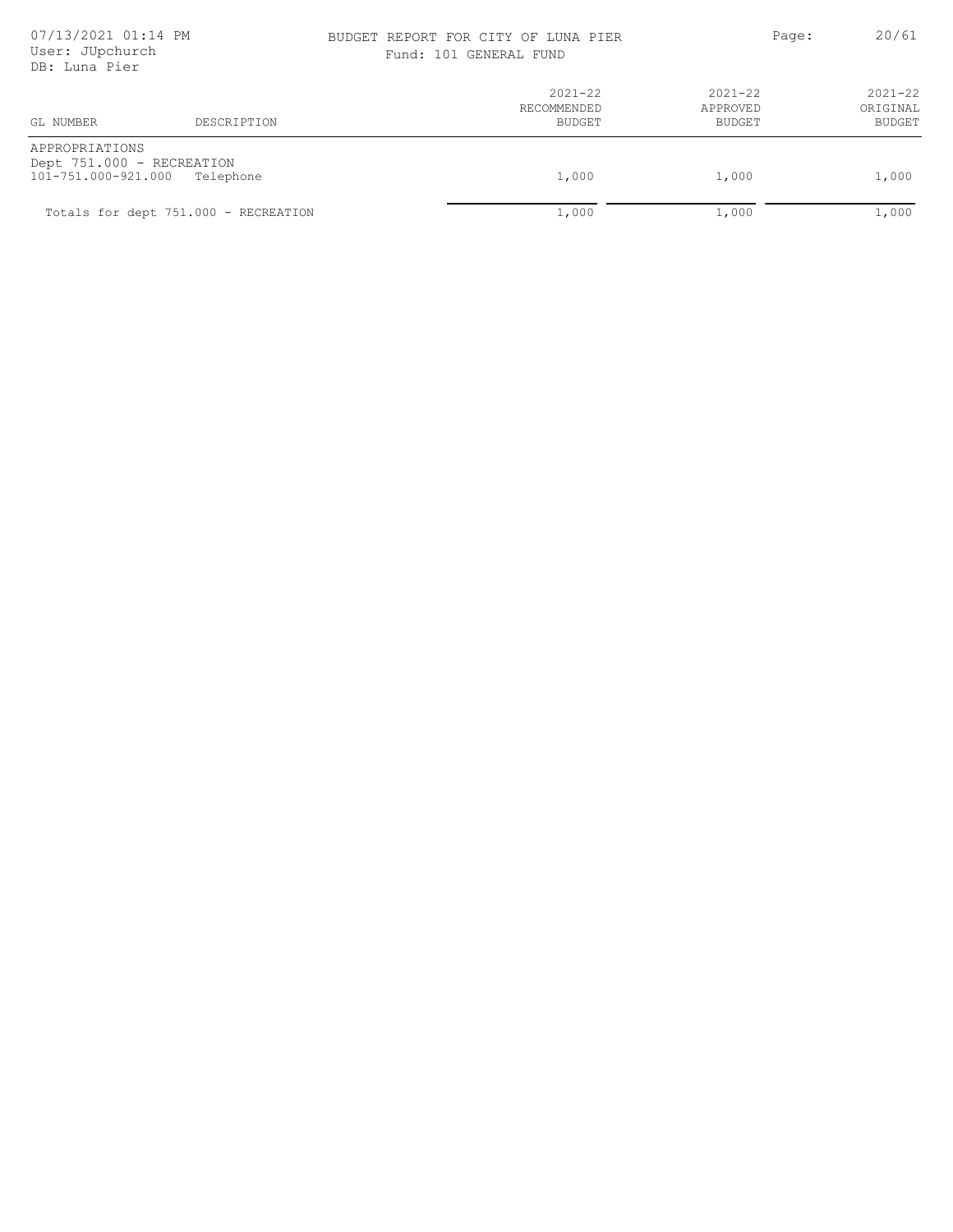07/13/2021 01:14 PM User: JUpchurch

### BUDGET REPORT FOR CITY OF LUNA PIER PAGE: 21/61 Fund: 101 GENERAL FUND

| ---       | --           | - - - - - |
|-----------|--------------|-----------|
|           |              |           |
| ז גם החוי | <b>THIND</b> |           |

|  | User: JUpchurc |
|--|----------------|
|  | DB: Luna Pier  |

|                                               |                                | $2021 - 22$<br>RECOMMENDED | $2021 - 22$<br>APPROVED | $2021 - 22$<br>ORIGINAL |
|-----------------------------------------------|--------------------------------|----------------------------|-------------------------|-------------------------|
| GL NUMBER                                     | DESCRIPTION                    | <b>BUDGET</b>              | <b>BUDGET</b>           | <b>BUDGET</b>           |
| APPROPRIATIONS                                |                                |                            |                         |                         |
| Dept 751.100 - 930.000<br>101-751.100-705.300 | Custodian's Salary             | 3,000                      | 3,000                   | 3,000                   |
|                                               |                                |                            |                         |                         |
| 101-751.100-720.200                           | SOCIAL SECURITY                | 175                        | 175                     | 175                     |
| 101-751.100-720.300                           | MEDICARE                       | 45                         | 45                      | 45                      |
|                                               |                                |                            |                         |                         |
| 101-751.100-729.000                           | Operating supplies             | 500                        | 500                     | 500                     |
| 101-751.100-810.000                           | PARKING BOXX MAINTANCE         | 1,420                      | 1,420                   | 1,420                   |
|                                               |                                |                            |                         |                         |
| 101-751.100-920.000                           | Utilities                      | 5,100                      | 5,100                   | 5,100                   |
| 101-751.100-920.001                           | LIGHTHOUSE UTILITIES           | 900                        | 900                     | 900                     |
|                                               |                                |                            |                         |                         |
| 101-751.100-932.200                           | PARK MAINTENANCE               | 1,500                      | 1,500                   | 1,500                   |
| 101-751.100-975.100                           | L.P. ROAD PARK IMPROVEMENT     | 300                        | 300                     | 300                     |
|                                               |                                |                            |                         |                         |
| 101-751.100-975.350                           | <b>BEACH HOUSE</b>             | 2,000                      | 2,000                   | 2,000                   |
| 101-751.100-975.351                           | GRANT- LIGHT HOUSE RENOVATIONS | 86,819                     | 79,489                  | 79,489                  |
|                                               |                                |                            |                         |                         |
| 101-751.100-975.700                           | L.P. Memorial Park             | 100                        | 100                     | 100                     |
| 101-751.100-975.800                           | Firemen/Vet. Memorial          | 100                        | 100                     | 100                     |
|                                               |                                |                            |                         |                         |
| Totals for dept 751.100 - 930.000             |                                | 101,959                    | 94,629                  | 94,629                  |
|                                               |                                |                            |                         |                         |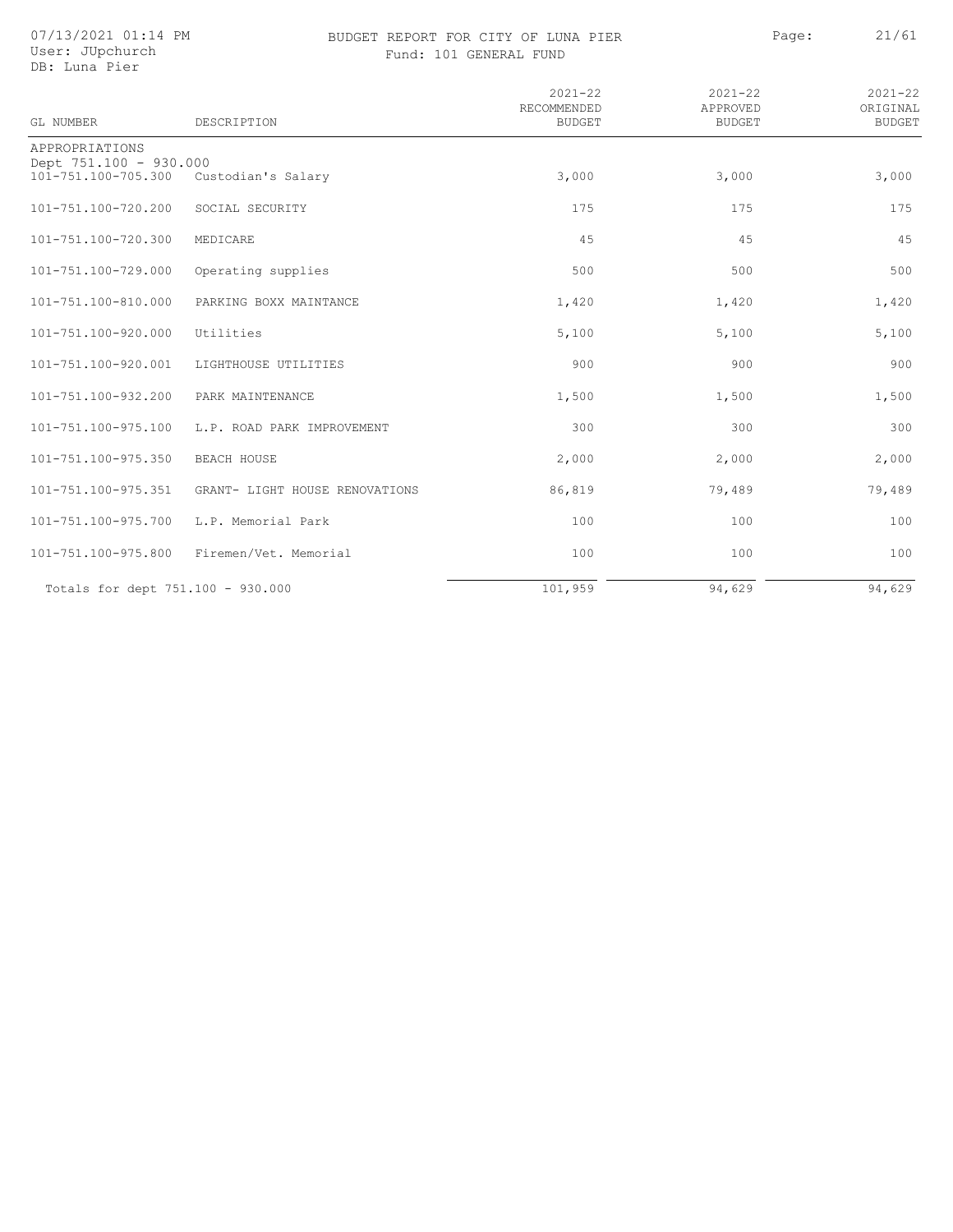# BUDGET REPORT FOR CITY OF LUNA PIER PAGE: Page: 22/61

Fund: 101 GENERAL FUND

| GT. NUMBER          | DESCRIPTION                                         | $2021 - 22$<br>RECOMMENDED<br><b>BUDGET</b> | $2021 - 22$<br>APPROVED<br>BUDGET | $2021 - 22$<br>ORIGINAL<br><b>BUDGET</b> |
|---------------------|-----------------------------------------------------|---------------------------------------------|-----------------------------------|------------------------------------------|
| APPROPRIATIONS      | Dept 751.200 - WATER TOWER MEMORIAL PARK            |                                             |                                   |                                          |
| 101-751.200-705.300 | Custodian's Salary                                  | 1,500                                       | 1,500                             | 1,500                                    |
| 101-751.200-720.200 | SOCIAL SECURITY                                     | 80                                          | 80                                | 80                                       |
| 101-751.200-720.300 | MEDICARE                                            | 25                                          | 25                                | 25                                       |
| 101-751.200-727.200 | Material & supplies                                 | 200                                         | 200                               | 200                                      |
| 101-751.200-920.000 | Utilities                                           | 5,000                                       | 5,000                             | 5,000                                    |
| 101-751.200-931.000 | Building Maintenance                                | 1,000                                       | 1,000                             | 1,000                                    |
| 101-751.200-933.000 | Park Maintenance                                    | 2,000                                       | 2,000                             | 2,000                                    |
|                     | Totals for dept 751.200 - WATER TOWER MEMORIAL PARK | 9,805                                       | 9,805                             | 9,805                                    |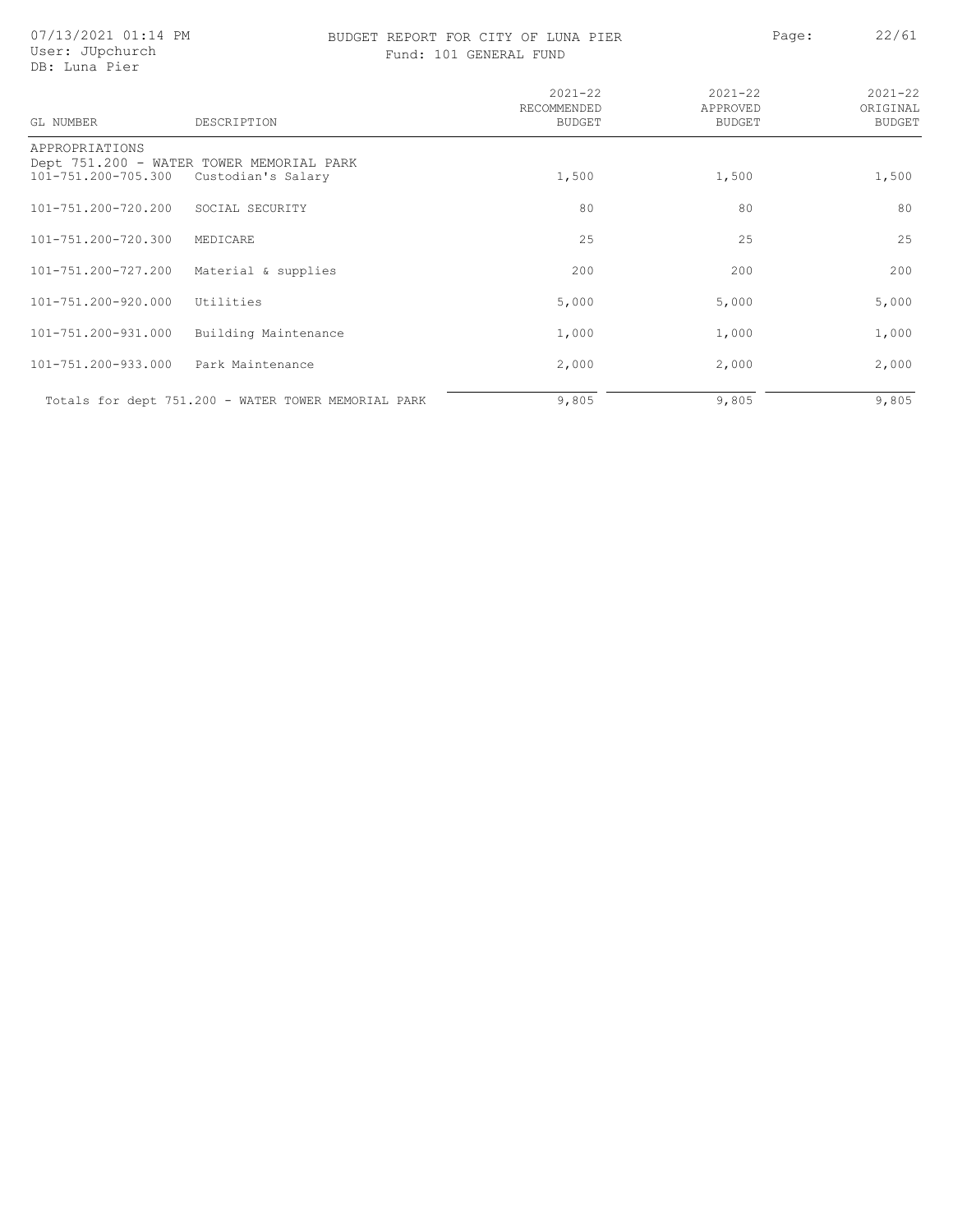### BUDGET REPORT FOR CITY OF LUNA PIER<br>
- A continued by Delta Page: 23/61 Fund: 101 GENERAL FUND

| GL NUMBER                             | DESCRIPTION                                                 | $2021 - 22$<br>RECOMMENDED<br>BUDGET | $2021 - 22$<br>APPROVED<br><b>BUDGET</b> | $2021 - 22$<br>ORIGINAL<br><b>BUDGET</b> |
|---------------------------------------|-------------------------------------------------------------|--------------------------------------|------------------------------------------|------------------------------------------|
| APPROPRIATIONS<br>101-790.000-705.300 | Dept 790.000 - RASEY MEMORIAL LIBRARY<br>Custodian's Salary | 650                                  | 650                                      | 650                                      |
| 101-790.000-720.200                   | SOCIAL SECURITY                                             | 50                                   | 50                                       | 50                                       |
| 101-790.000-720.300                   | MEDICARE                                                    | 15                                   | 15                                       | 15                                       |
| 101-790.000-727.200                   | Material & supplies                                         | 200                                  | 200                                      | 200                                      |
| 101-790.000-920.000                   | Utilities                                                   | 2,200                                | 2,200                                    | 2,200                                    |
| 101-790.000-931.000                   | Building Maintenance                                        | 700                                  | 700                                      | 700                                      |
|                                       | Totals for dept 790.000 - RASEY MEMORIAL LIBRARY            | 3,815                                | 3,815                                    | 3,815                                    |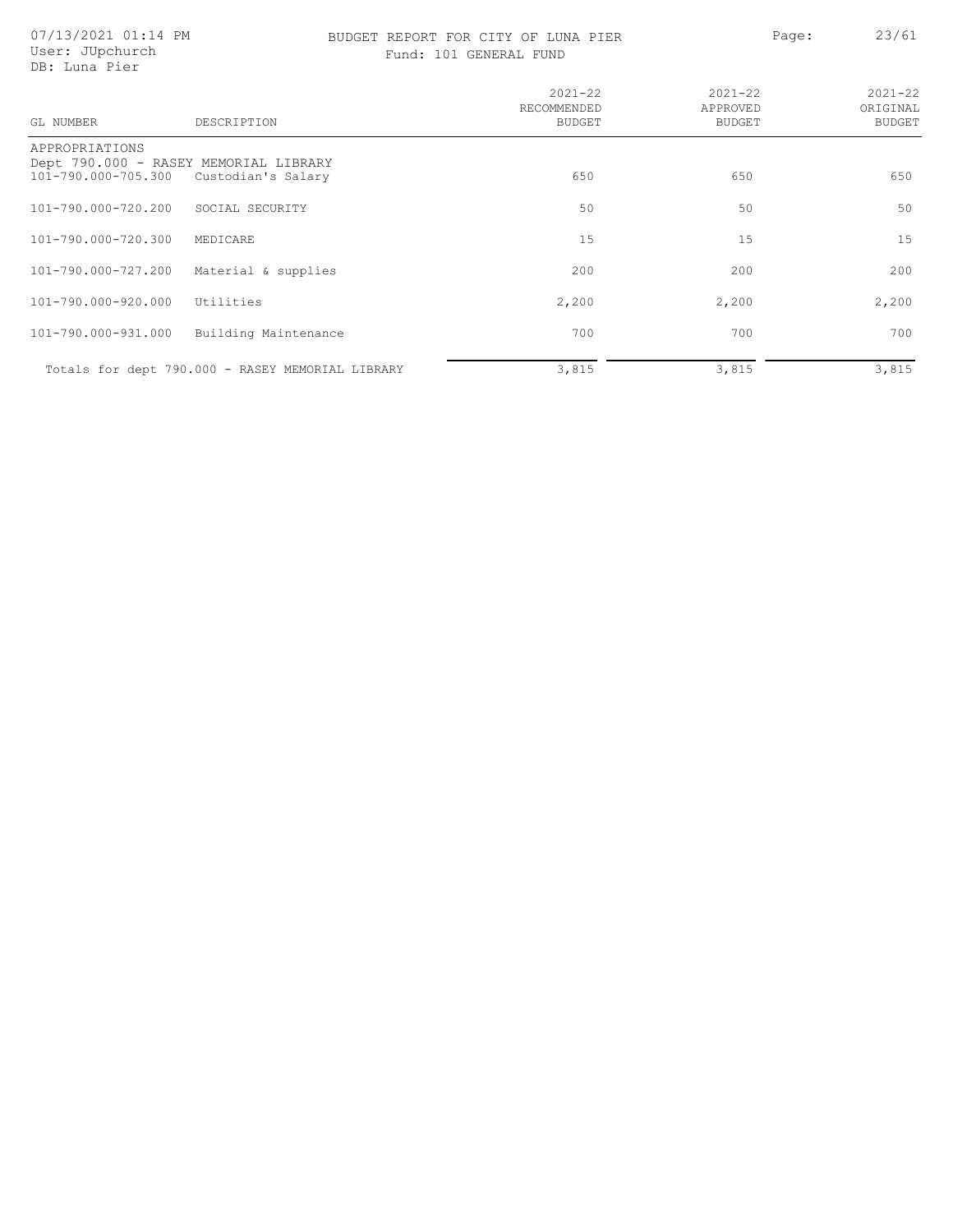# BUDGET REPORT FOR CITY OF LUNA PIER PAGE: Page: 24/61

Fund: 101 GENERAL FUND

| GL NUMBER<br>DESCRIPTION                                                                    | $2021 - 22$<br>RECOMMENDED<br>BUDGET | $2021 - 22$<br>APPROVED<br>BUDGET | $2021 - 22$<br>ORIGINAL<br>BUDGET |
|---------------------------------------------------------------------------------------------|--------------------------------------|-----------------------------------|-----------------------------------|
| APPROPRIATIONS<br>Dept 851.000 - GEN. INS. & BONDS<br>101-851.000-801.800 INSURANCE & BONDS | 30,000                               | 30,000                            | 30,000                            |
| Totals for dept 851.000 - GEN. INS. & BONDS                                                 | 30,000                               | 30,000                            | 30,000                            |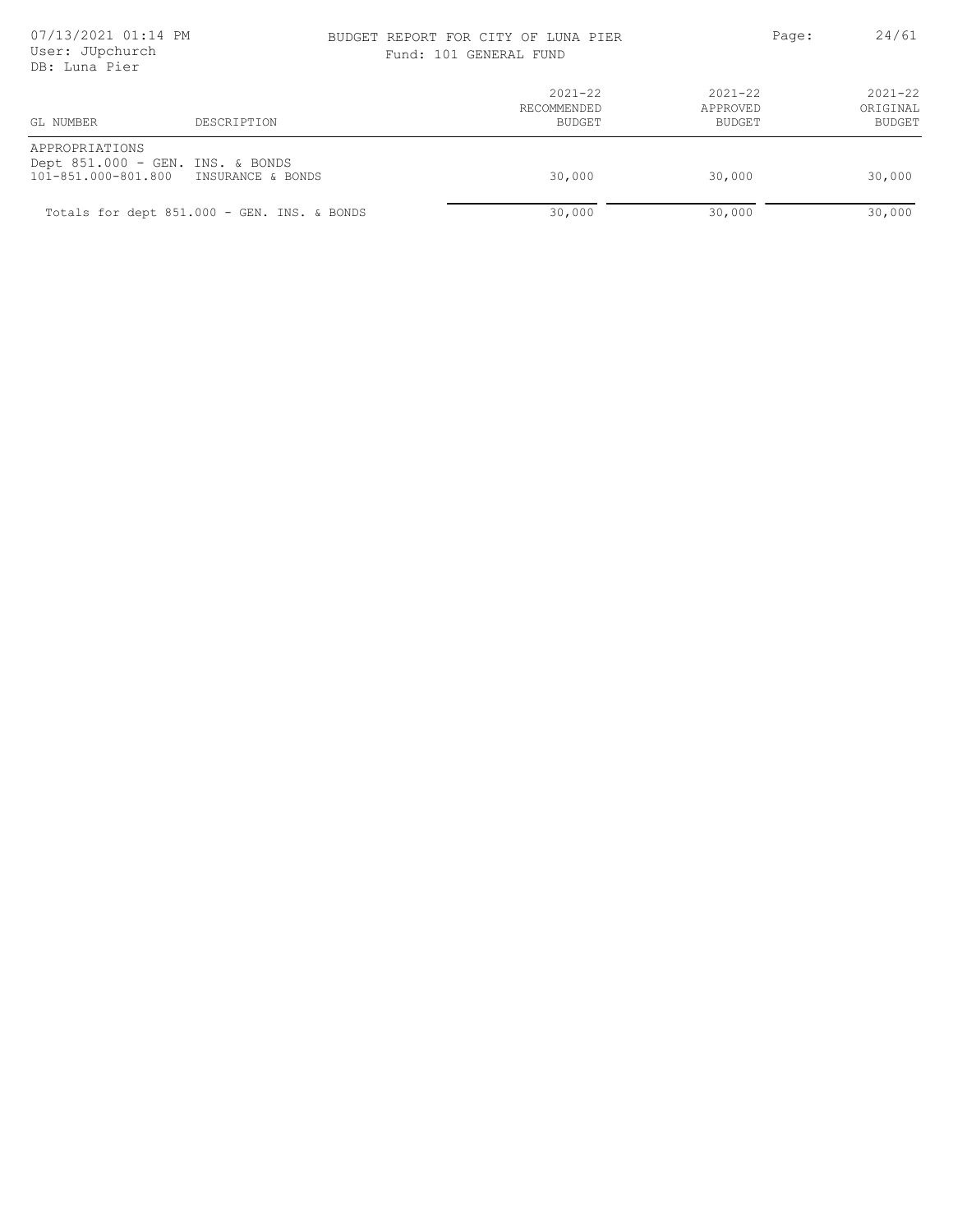### BUDGET REPORT FOR CITY OF LUNA PIER PAGE: 25/61 Fund: 101 GENERAL FUND

| 101 GENERAL FUND |  |
|------------------|--|
|------------------|--|

| GL NUMBER                             | DESCRIPTION                                         | $2021 - 22$<br>RECOMMENDED<br>BUDGET | $2021 - 22$<br>APPROVED<br>BUDGET | $2021 - 22$<br>ORIGINAL<br>BUDGET |
|---------------------------------------|-----------------------------------------------------|--------------------------------------|-----------------------------------|-----------------------------------|
| APPROPRIATIONS<br>101-852.000-716.200 | Dept 852.000 - HOSPITALIZATION & DENTAL<br>RETIREES | 20,000                               | 20,000                            | 20,000                            |
|                                       | Totals for dept 852.000 - HOSPITALIZATION & DENTAL  | 20,000                               | 20,000                            | 20,000                            |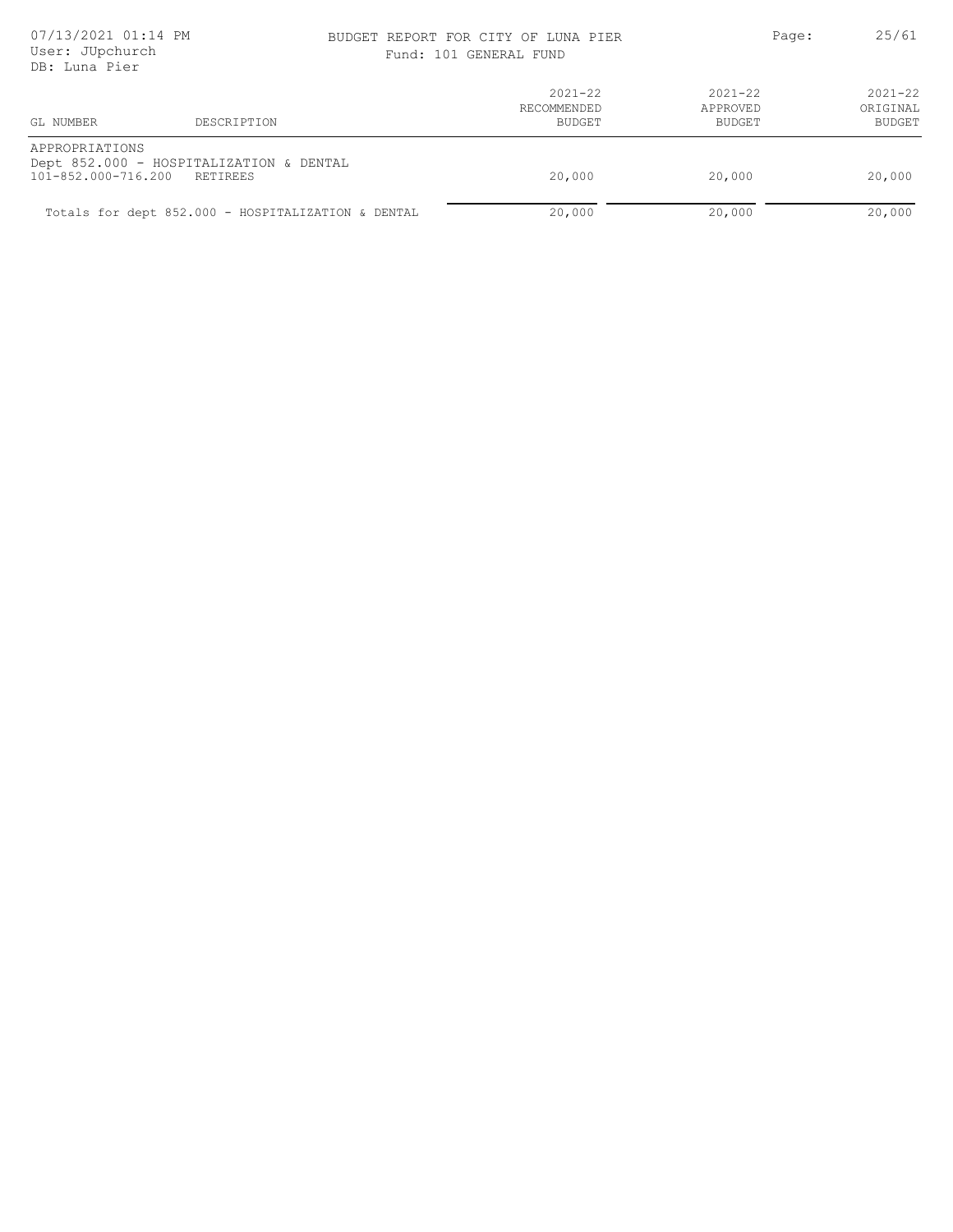### BUDGET REPORT FOR CITY OF LUNA PIER PAGE: Page: 26/61

|  | Fund: 101 GENERAL FUND |  |
|--|------------------------|--|
|  |                        |  |

| GL NUMBER                                | DESCRIPTION                                    | $2021 - 22$<br>RECOMMENDED<br><b>BUDGET</b> | 2021-22<br>APPROVED<br>BUDGET | $2021 - 22$<br>ORIGINAL<br><b>BUDGET</b> |
|------------------------------------------|------------------------------------------------|---------------------------------------------|-------------------------------|------------------------------------------|
| APPROPRIATIONS<br>Dept 861.000 - PENSION | 101-861.000-719.000 CITY CONTRIBUTION- PENSION | 259,368                                     | 259,368                       | 259,368                                  |
| Totals for dept 861.000 - PENSION        |                                                | 259,368                                     | 259,368                       | 259,368                                  |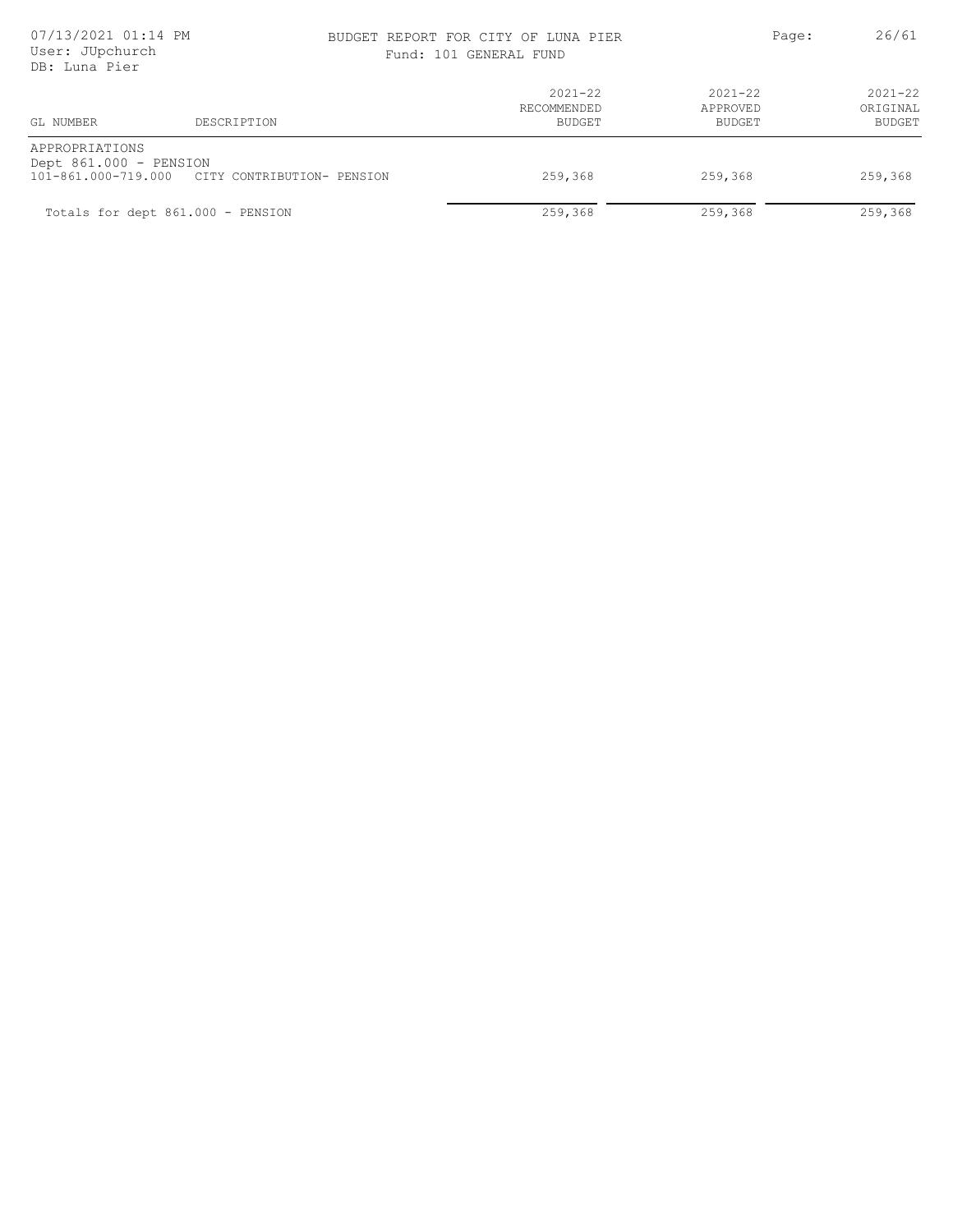# BUDGET REPORT FOR CITY OF LUNA PIER PAGE: 27/61

| Fund: 101 GENERAL FUND |
|------------------------|
|                        |

| GL NUMBER      | DESCRIPTION                                                                              | $2021 - 22$<br>RECOMMENDED<br>BUDGET | $2021 - 22$<br>APPROVED<br>BUDGET | $2021 - 22$<br>ORIGINAL<br><b>BUDGET</b> |
|----------------|------------------------------------------------------------------------------------------|--------------------------------------|-----------------------------------|------------------------------------------|
| APPROPRIATIONS | Dept 862.000 - SOCIAL SECURITY<br>101-862.000-719.000 CITY CONTRIBUTION- SOCIAL SECURITY | 60                                   | 60                                | -60                                      |
|                | Totals for dept 862.000 - SOCIAL SECURITY                                                | 60                                   | 60                                | 60                                       |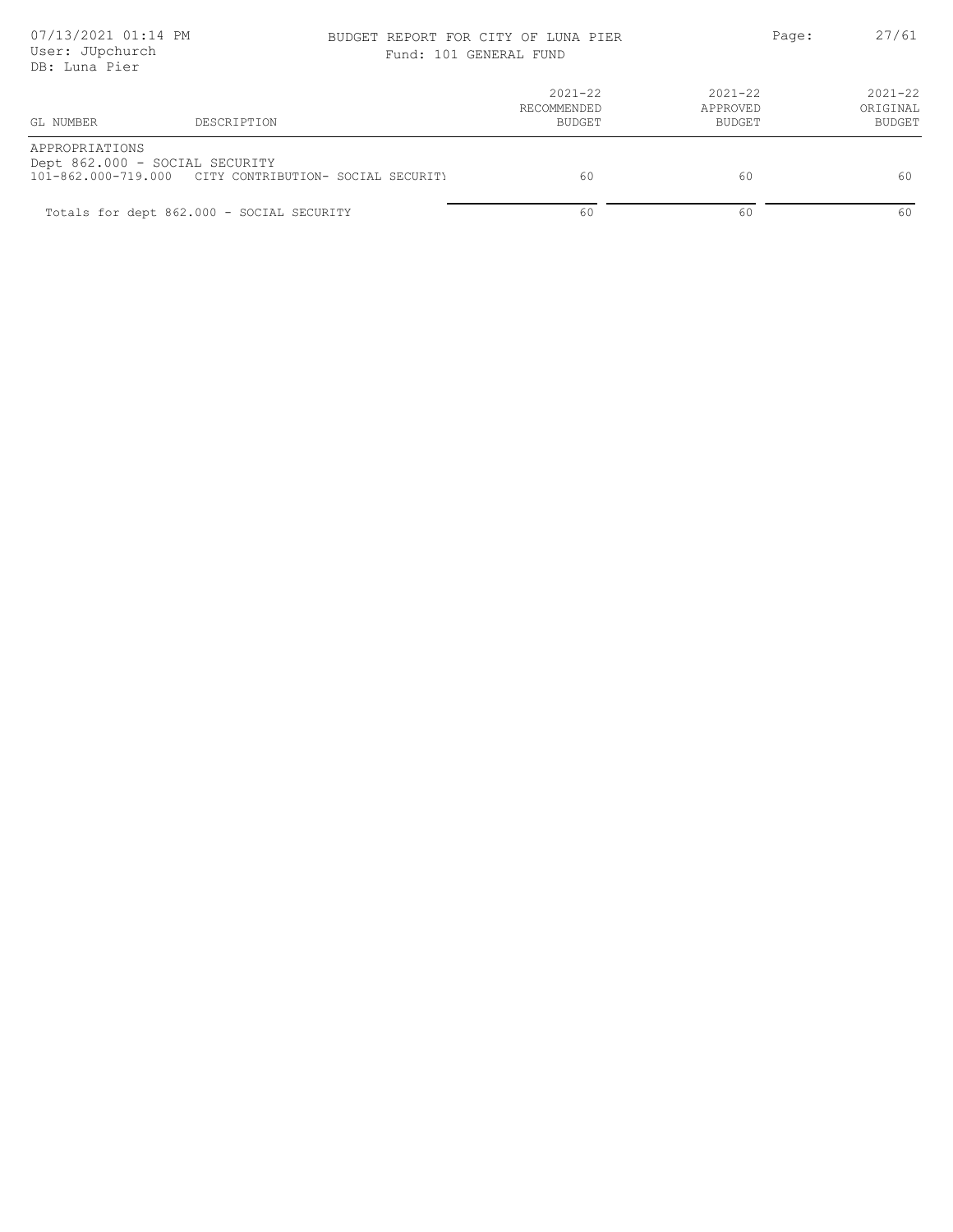### BUDGET REPORT FOR CITY OF LUNA PIER<br>
Fusion 101 contract the contract of the Page: 28/61 Fund: 101 GENERAL FUND

| GL NUMBER                                                              | DESCRIPTION                              | $2021 - 22$<br>RECOMMENDED<br>BUDGET | $2021 - 22$<br>APPROVED<br>BUDGET | $2021 - 22$<br>ORIGINAL<br><b>BUDGET</b> |
|------------------------------------------------------------------------|------------------------------------------|--------------------------------------|-----------------------------------|------------------------------------------|
| APPROPRIATIONS<br>Dept 906.000 - INTREST & FEES<br>101-906.000-991.300 | PRINCIPAL ON JUDGEMENT BOND              | 50,000                               | 50,000                            | 50,000                                   |
| $101 - 906.000 - 996.300$                                              | INTREST ON JUDGEMENT BOND                | 14,708                               | 14,708                            | 14,708                                   |
|                                                                        | Totals for dept 906.000 - INTREST & FEES | 64,708                               | 64,708                            | 64,708                                   |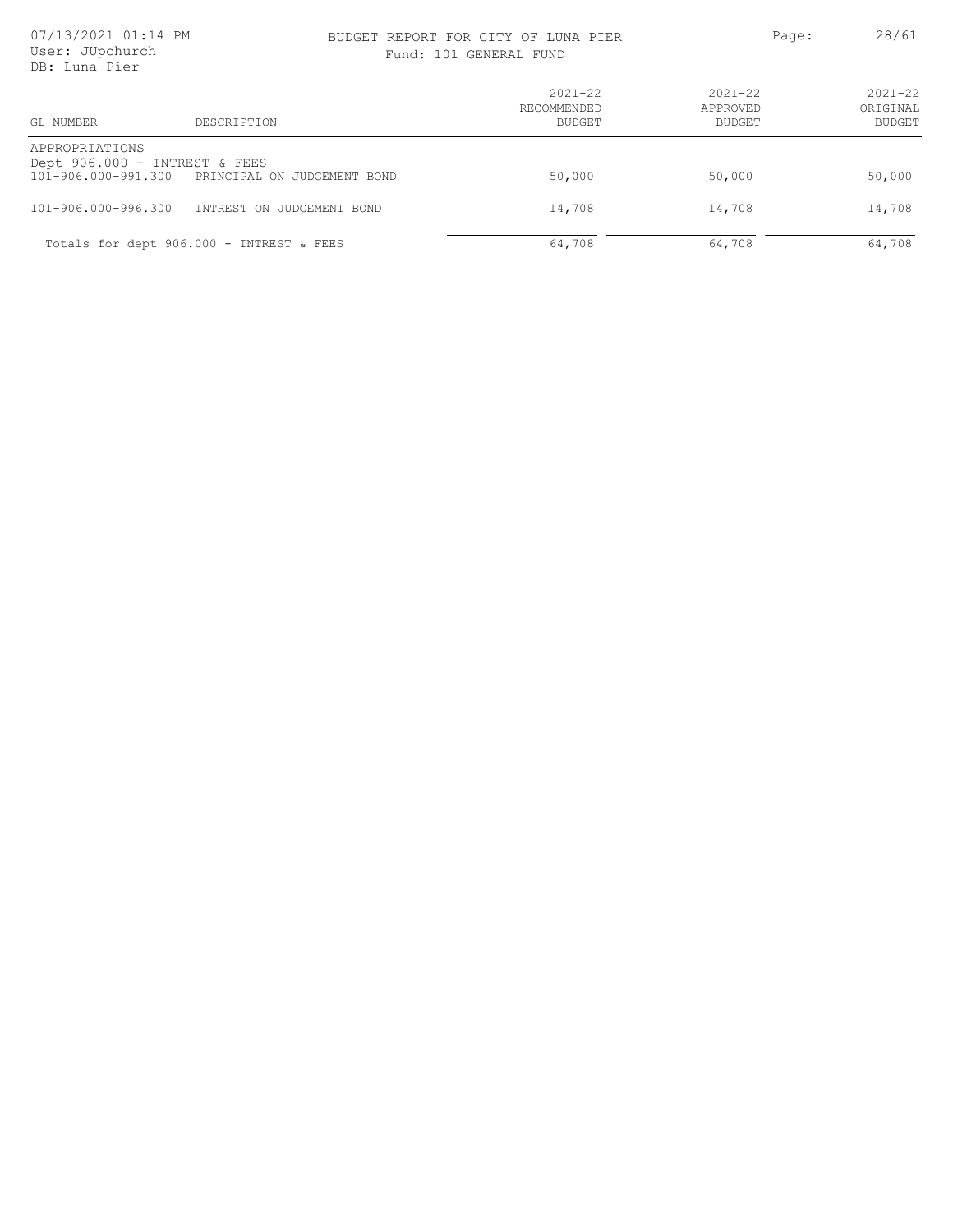### BUDGET REPORT FOR CITY OF LUNA PIER PAGE: 29/61

|  | Fund: 101 GENERAL FUND |  |
|--|------------------------|--|
|  |                        |  |

| GL NUMBER<br>DESCRIPTION                                                                           | $2021 - 22$<br>RECOMMENDED<br>BUDGET | $2021 - 22$<br>APPROVED<br>BUDGET | $2021 - 22$<br>ORIGINAL<br>BUDGET |
|----------------------------------------------------------------------------------------------------|--------------------------------------|-----------------------------------|-----------------------------------|
| APPROPRIATIONS<br>Dept 965.000 - GENERAL FUND TRANSFER<br>101-965.000-956.207 CONT. TO POLICE FUND | 40,000                               | 40,000                            | 40,000                            |
| Totals for dept 965.000 - GENERAL FUND TRANSFER                                                    | 40,000                               | 40,000                            | 40,000                            |
| TOTAL APPROPRIATIONS                                                                               | 1,005,824                            | 1,000,494                         | 1,000,494                         |
| NET OF REVENUES/APPROPRIATIONS - FUND 101                                                          | (208, 011)                           | (204, 439)                        | (204, 439)                        |

ENDING FUND BALANCE BEGINNING FUND BALANCE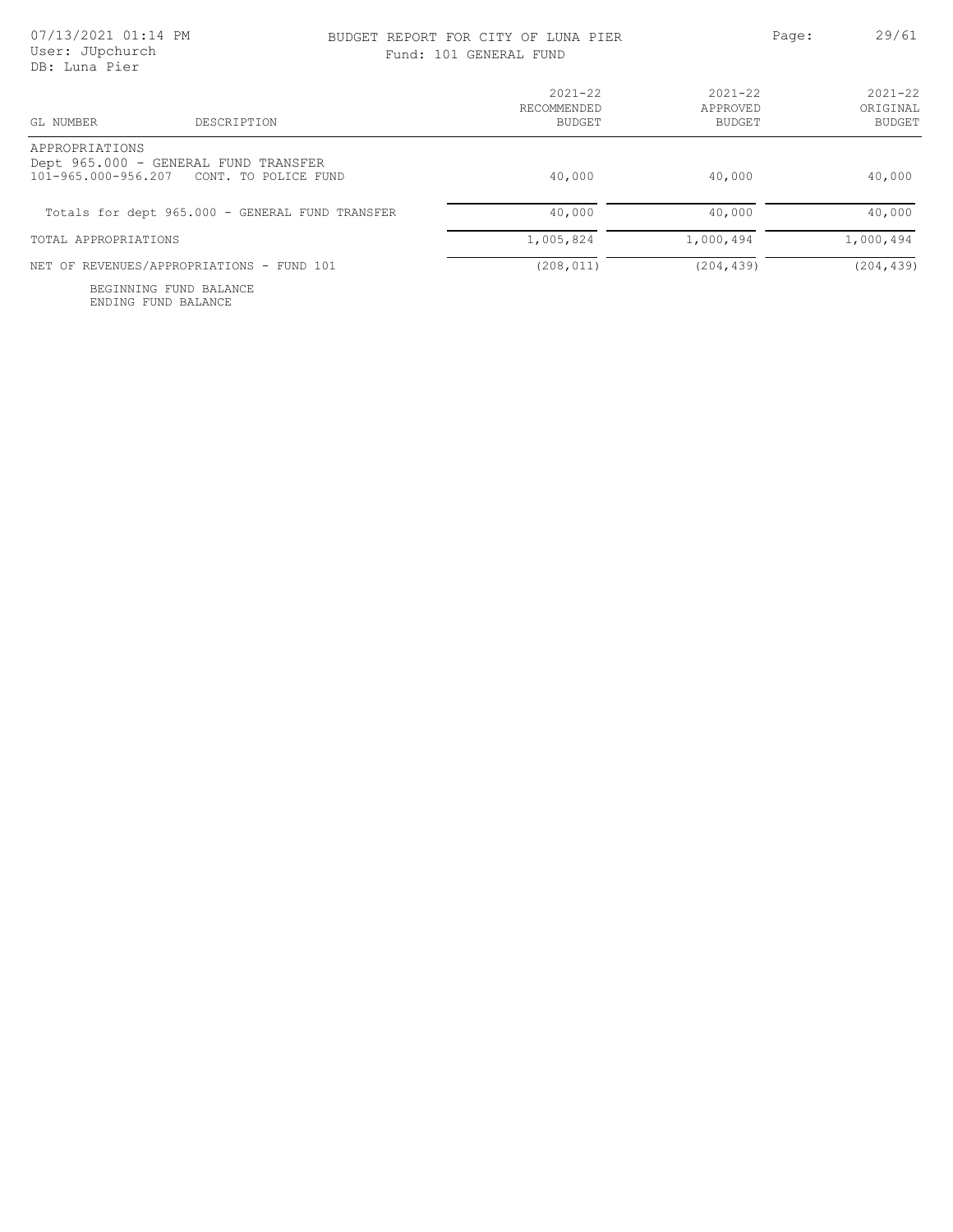### BUDGET REPORT FOR CITY OF LUNA PIER PAGE: 20/61

| GL NUMBER                                                 | DESCRIPTION         | $2021 - 22$<br>RECOMMENDED<br>BUDGET | $2021 - 22$<br>APPROVED<br><b>BUDGET</b> | $2021 - 22$<br>ORIGINAL<br>BUDGET |
|-----------------------------------------------------------|---------------------|--------------------------------------|------------------------------------------|-----------------------------------|
| ESTIMATED REVENUES<br>Dept 000.000<br>202-000.000-569.000 | Gas & Weight Tax    | 115,000                              | 115,000                                  | 115,000                           |
| 202-000.000-580.000                                       | RIGHT OF WAY PERMIT | 200                                  | 200                                      | 200                               |
| 202-000.000-665.100                                       | Earned Interest     | 100                                  | 100                                      | 100                               |
| Totals for dept $000.000 -$                               |                     | 115,300                              | 115,300                                  | 115,300                           |
| TOTAL ESTIMATED REVENUES                                  |                     | 115,300                              | 115,300                                  | 115,300                           |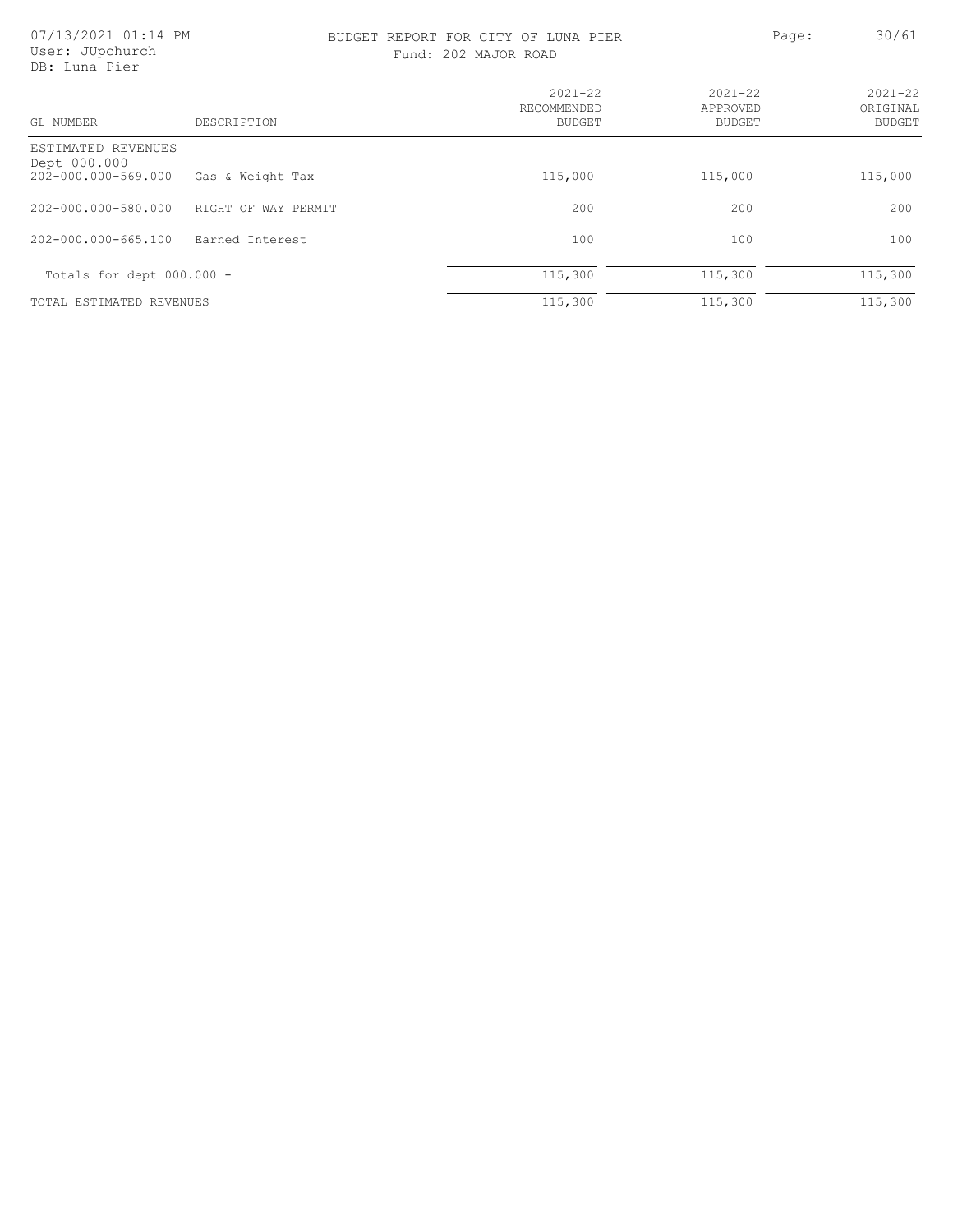### BUDGET REPORT FOR CITY OF LUNA PIER PAGE: 31/61

| Fund: 202 MAJOR ROAD |  |
|----------------------|--|
|----------------------|--|

| DD: Tulla RIET                                                                           |                  |                                      |                                   |                                          |
|------------------------------------------------------------------------------------------|------------------|--------------------------------------|-----------------------------------|------------------------------------------|
| GL NUMBER                                                                                | DESCRIPTION      | $2021 - 22$<br>RECOMMENDED<br>BUDGET | $2021 - 22$<br>APPROVED<br>BUDGET | $2021 - 22$<br>ORIGINAL<br><b>BUDGET</b> |
| APPROPRIATIONS<br>Dept 451.000 - CONSTRUCTION<br>202-451.000-801.300 Contracted Services |                  | 5,000                                | 5,000                             | 5,000                                    |
| $202 - 451.000 - 821.000$                                                                | ENGINEERING FEES | 2,000                                | 2,000                             | 2,000                                    |
| Totals for dept 451.000 - CONSTRUCTION                                                   |                  | 7,000                                | 7,000                             | 7,000                                    |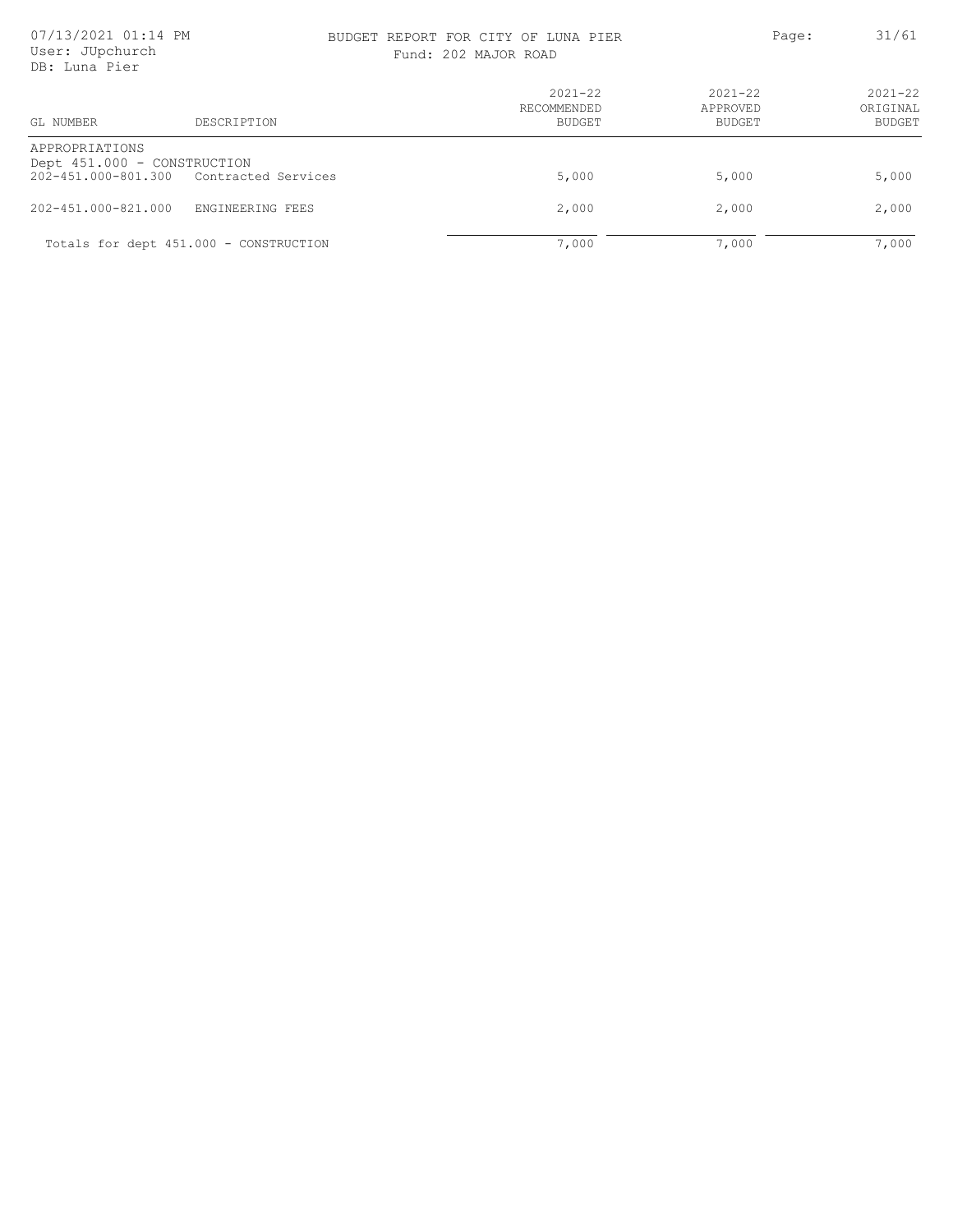07/13/2021 01:14 PM User: JUpchurch DB: Luna Pier

### BUDGET REPORT FOR CITY OF LUNA PIER PAGE: Page: 32/61 Fund: 202 MAJOR ROAD

|  | d: 202 MAJOR ROAD |  |
|--|-------------------|--|
|  |                   |  |

| GL NUMBER                  | DESCRIPTION                           | $2021 - 22$<br>RECOMMENDED<br><b>BUDGET</b> | $2021 - 22$<br>APPROVED<br><b>BUDGET</b> | $2021 - 22$<br>ORIGINAL<br><b>BUDGET</b> |
|----------------------------|---------------------------------------|---------------------------------------------|------------------------------------------|------------------------------------------|
| APPROPRIATIONS             |                                       |                                             |                                          |                                          |
| Dept 463.000 - MAINTENANCE |                                       |                                             |                                          |                                          |
| 202-463.000-702.120        | Superintendent's Salary               | 1,000                                       | 1,000                                    | 1,000                                    |
| 202-463.000-703.100        | Foreman's Salary                      | 1,000                                       | 1,000                                    | 1,000                                    |
| 202-463.000-705.400        | Part Time Salary                      | 4,000                                       | 4,000                                    | 4,000                                    |
| 202-463.000-714.000        | Fringe Benefits                       | 1,000                                       | 1,000                                    | 1,000                                    |
| 202-463.000-727.200        | Material & supplies                   | 1,000                                       | 1,000                                    | 1,000                                    |
| 202-463.000-920.100        | Pump Stations Utilities               | 5,000                                       | 5,000                                    | 5,000                                    |
| 202-463.000-940.000        | Equipment Rental                      | 12,000                                      | 12,000                                   | 12,000                                   |
|                            | Totals for dept 463.000 - MAINTENANCE | 25,000                                      | 25,000                                   | 25,000                                   |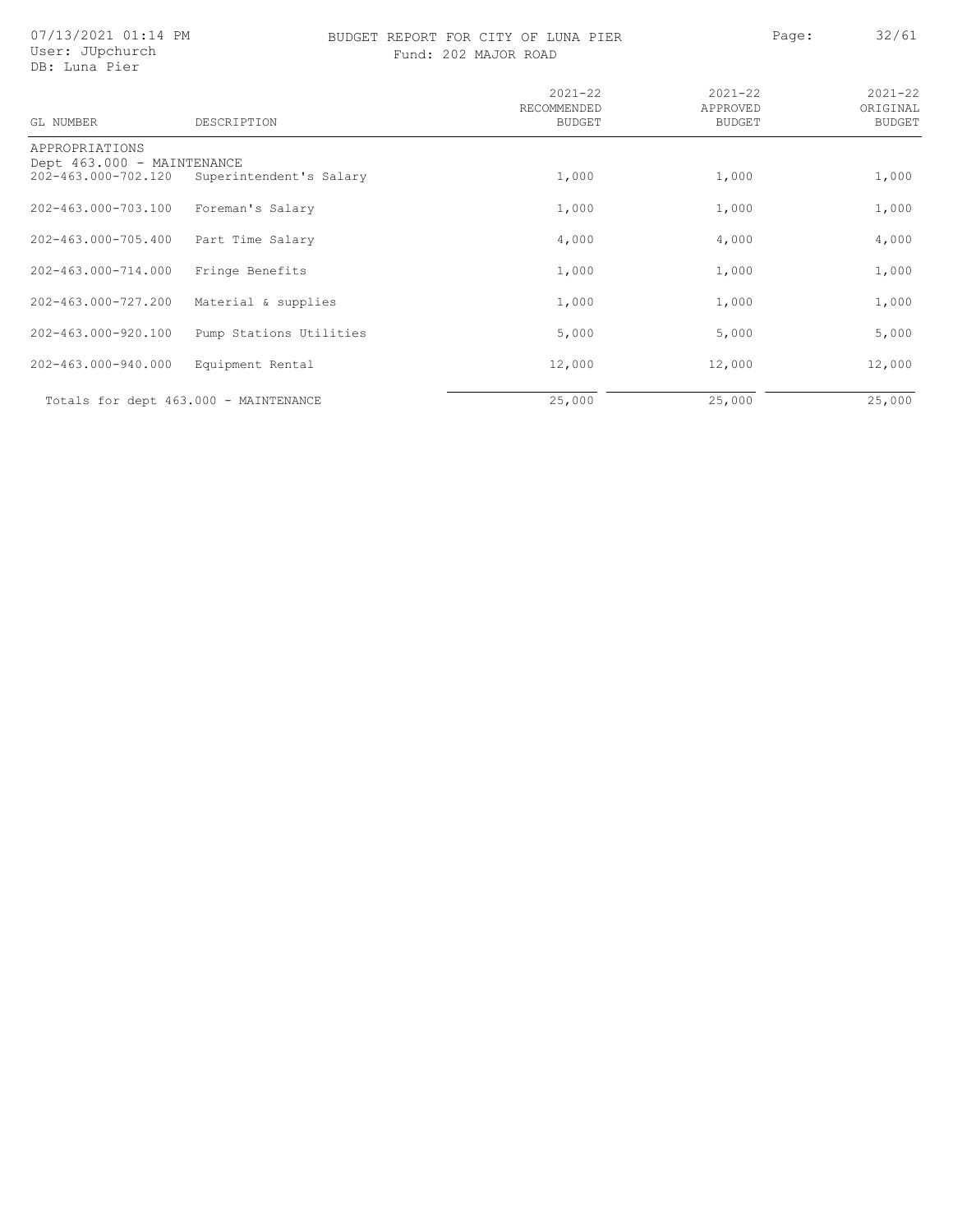# BUDGET REPORT FOR CITY OF LUNA PIER PAGE: 23/61

|  | Fund: 202 MAJOR ROAD |  |
|--|----------------------|--|
|  |                      |  |

| GL NUMBER                      | DESCRIPTION                               | $2021 - 22$<br>RECOMMENDED<br><b>BUDGET</b> | $2021 - 22$<br>APPROVED<br><b>BUDGET</b> | $2021 - 22$<br>ORIGINAL<br><b>BUDGET</b> |
|--------------------------------|-------------------------------------------|---------------------------------------------|------------------------------------------|------------------------------------------|
| APPROPRIATIONS                 |                                           |                                             |                                          |                                          |
| Dept 474.000 - TRAFFIC SERVICE |                                           |                                             |                                          |                                          |
| 202-474.000-702.120            | Superintendent's Salary                   | 100                                         | 100                                      | 100                                      |
| 202-474.000-705.400            | Part Time Salary                          | 150                                         | 150                                      | 150                                      |
|                                |                                           |                                             |                                          |                                          |
| 202-474.000-714.000            | Fringe Benefits                           | 50                                          | 50                                       | 50                                       |
| 202-474.000-719.000            | CITY CONTRIBUTION                         | 300                                         | 300                                      | 300                                      |
|                                |                                           |                                             |                                          |                                          |
| 202-474.000-728.000            | Traffic Control Supplies                  | 2,000                                       | 2,000                                    | 2,000                                    |
| 202-474.000-940.000            | Equipment Rental                          | 1,500                                       | 1,500                                    | 1,500                                    |
|                                |                                           |                                             |                                          |                                          |
|                                | Totals for dept 474.000 - TRAFFIC SERVICE | 4,100                                       | 4,100                                    | 4,100                                    |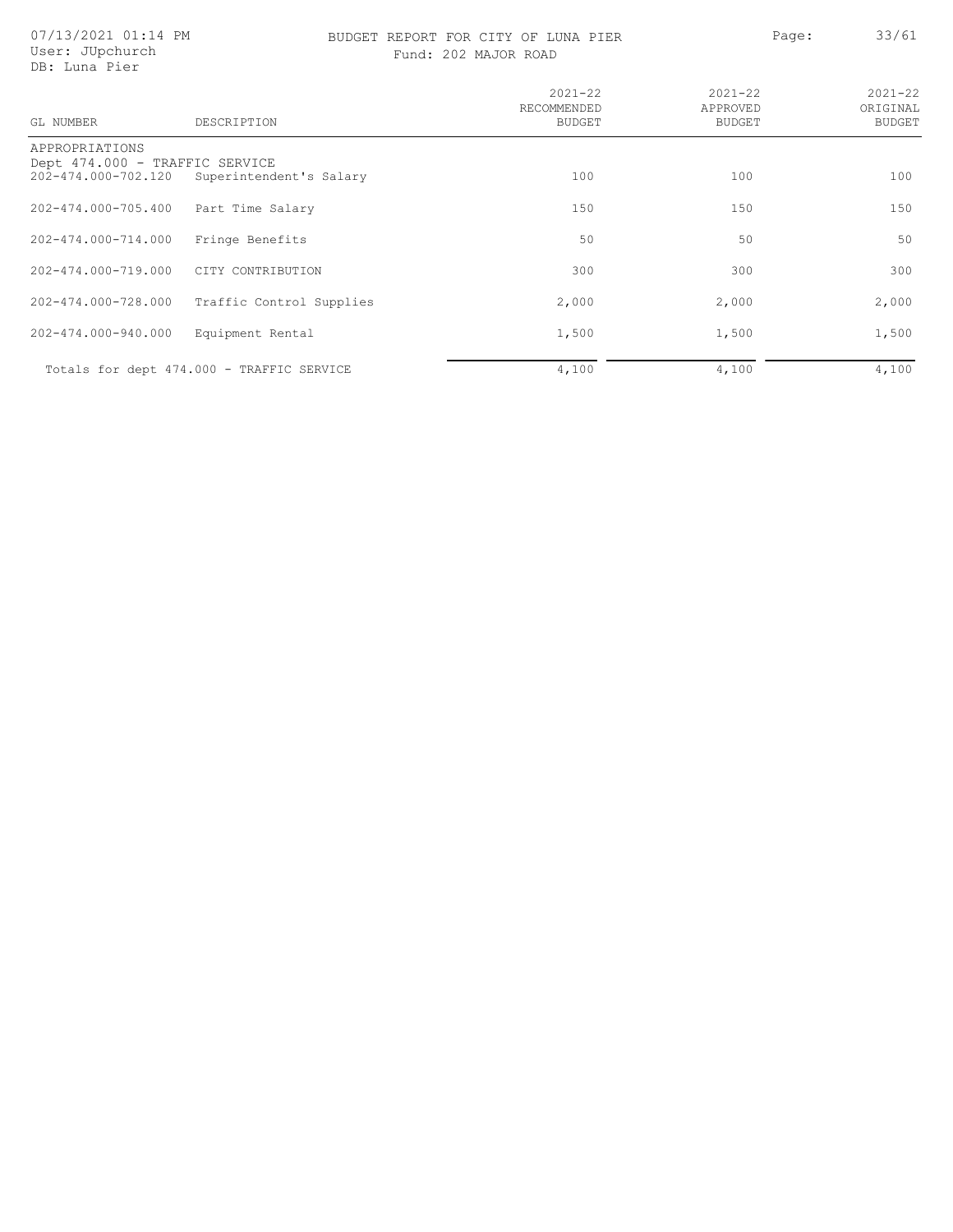# BUDGET REPORT FOR CITY OF LUNA PIER PAGE: Page: 34/61

| GL NUMBER                         | DESCRIPTION                                  | $2021 - 22$<br>RECOMMENDED<br><b>BUDGET</b> | $2021 - 22$<br>APPROVED<br>BUDGET | $2021 - 22$<br>ORIGINAL<br><b>BUDGET</b> |
|-----------------------------------|----------------------------------------------|---------------------------------------------|-----------------------------------|------------------------------------------|
| APPROPRIATIONS                    |                                              |                                             |                                   |                                          |
| Dept 478.000 - WINTER MAINTENANCE |                                              |                                             |                                   |                                          |
| 202-478.000-702.120               | Superintendent's Salary                      | 1,000                                       | 1,000                             | 1,000                                    |
| 202-478.000-703.100               | Foreman's Salary                             | 500                                         | 500                               | 500                                      |
| 202-478.000-705.400               | Part Time Salary                             | 1,000                                       | 1,000                             | 1,000                                    |
| 202-478.000-714.000               | Fringe Benefits                              | 250                                         | 250                               | 250                                      |
| 202-478.000-729.000               | Operating supplies                           | 1,000                                       | 1,000                             | 1,000                                    |
| 202-478.000-940.000               | Equipment Rental                             | 4,000                                       | 4,000                             | 4,000                                    |
|                                   | Totals for dept 478.000 - WINTER MAINTENANCE | 7,750                                       | 7,750                             | 7,750                                    |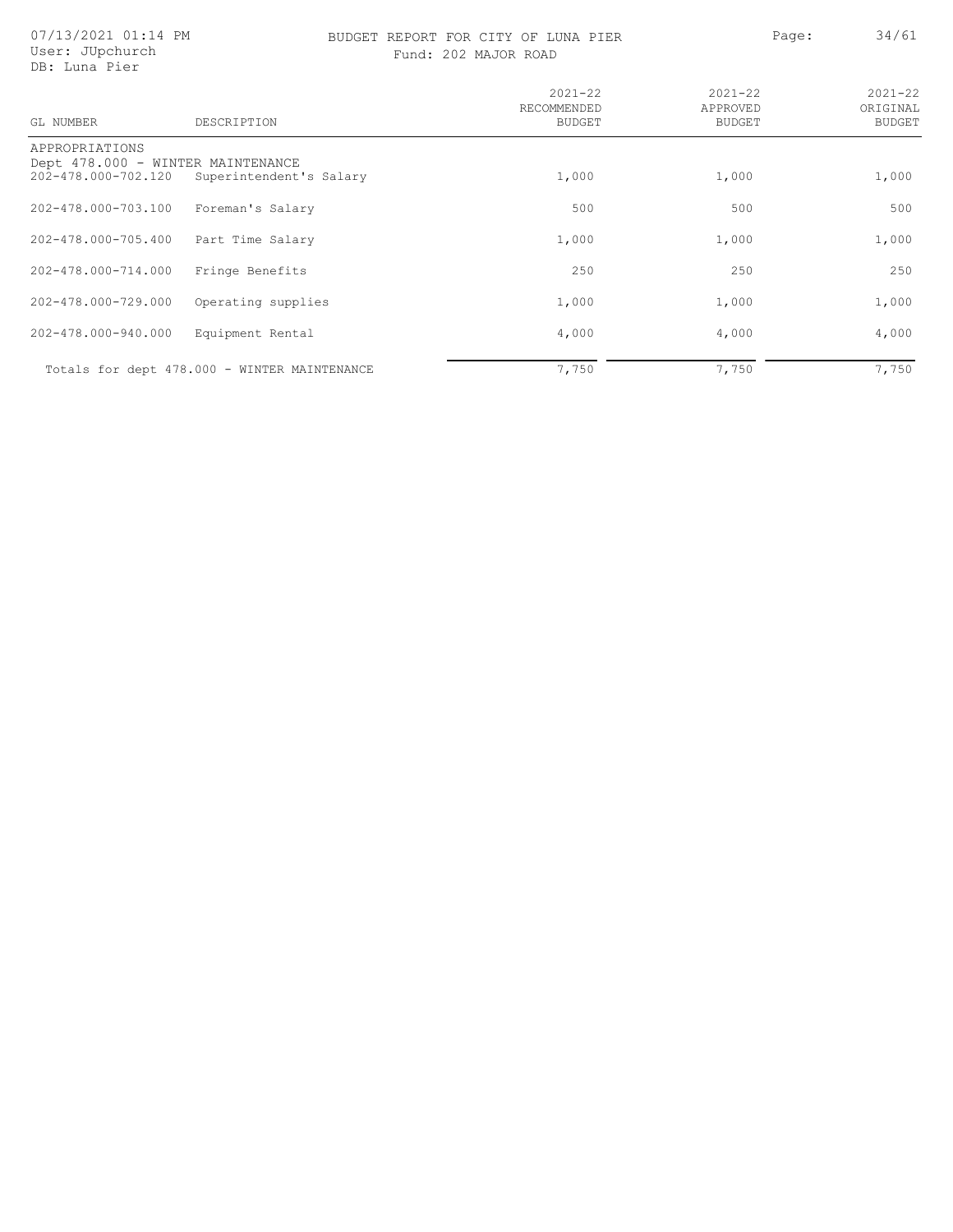### BUDGET REPORT FOR CITY OF LUNA PIER PAGE: Page: 35/61 Fund: 202 MAJOR ROAD

| GL NUMBER                                                             | DESCRIPTION                             | $2021 - 22$<br>RECOMMENDED<br><b>BUDGET</b> | $2021 - 22$<br>APPROVED<br>BUDGET | $2021 - 22$<br>ORIGINAL<br><b>BUDGET</b> |
|-----------------------------------------------------------------------|-----------------------------------------|---------------------------------------------|-----------------------------------|------------------------------------------|
| APPROPRIATIONS<br>Dept 483.000 - ADMINSTRATION<br>202-483.000-702.130 | Rd. Admin. Salary                       | 750                                         | 750                               | 750                                      |
| 202-483.000-702.140                                                   | Finance Officer's Salary                | 1,500                                       | 1,500                             | 1,500                                    |
| 202-483.000-714.000                                                   | Fringe Benefits                         | 440                                         | 440                               | 440                                      |
| 202-483.000-801.100                                                   | Audit Fees                              | 1,000                                       | 1,000                             | 1,000                                    |
| 202-483.000-961.000                                                   | Contingency                             | 23,000                                      | 23,000                            | 23,000                                   |
|                                                                       | Totals for dept 483.000 - ADMINSTRATION | 26,690                                      | 26,690                            | 26,690                                   |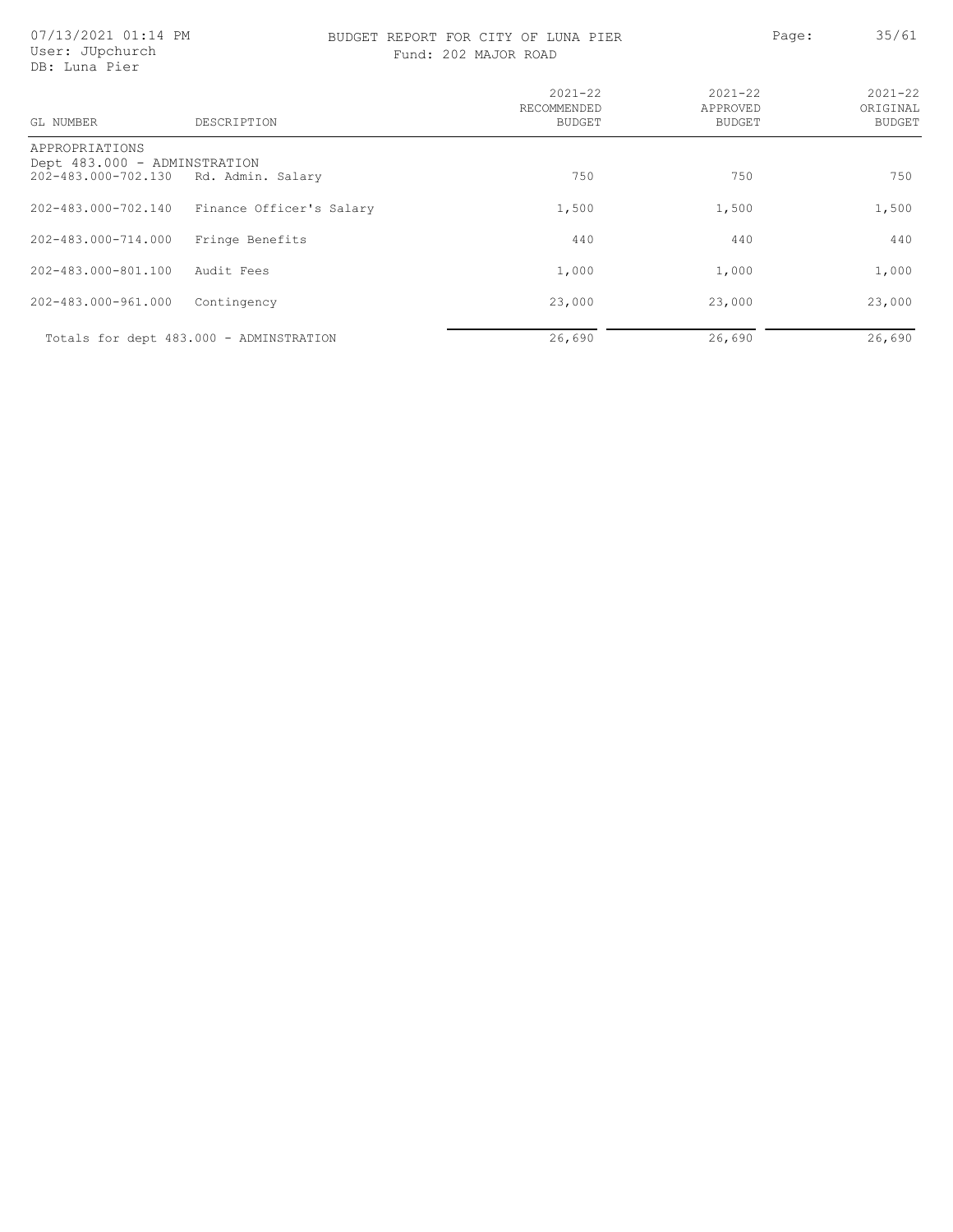### BUDGET REPORT FOR CITY OF LUNA PIER PAGE: Page: 36/61 Fund: 202 MAJOR ROAD

| DESCRIPTION<br>GL NUMBER                                                                  | $2021 - 22$<br>RECOMMENDED<br>BUDGET | $2021 - 22$<br>APPROVED<br>BUDGET | $2021 - 22$<br>ORIGINAL<br><b>BUDGET</b> |
|-------------------------------------------------------------------------------------------|--------------------------------------|-----------------------------------|------------------------------------------|
| APPROPRIATIONS<br>Dept 906.000 - INTREST & FEES<br>202-906.000-990.000 PRINCIPAL SIB LOAN | 25,450                               | 25,450                            | 25,450                                   |
| 202-906.000-991.000<br>INTREST ON SIB LOAN                                                | 8,753                                | 8,753                             | 8,753                                    |
| Totals for dept 906.000 - INTREST & FEES                                                  | 34,203                               | 34,203                            | 34,203                                   |
| TOTAL APPROPRIATIONS                                                                      | 104,743                              | 104,743                           | 104,743                                  |
| NET OF REVENUES/APPROPRIATIONS - FUND 202                                                 | 10,557                               | 10,557                            | 10,557                                   |

ENDING FUND BALANCE BEGINNING FUND BALANCE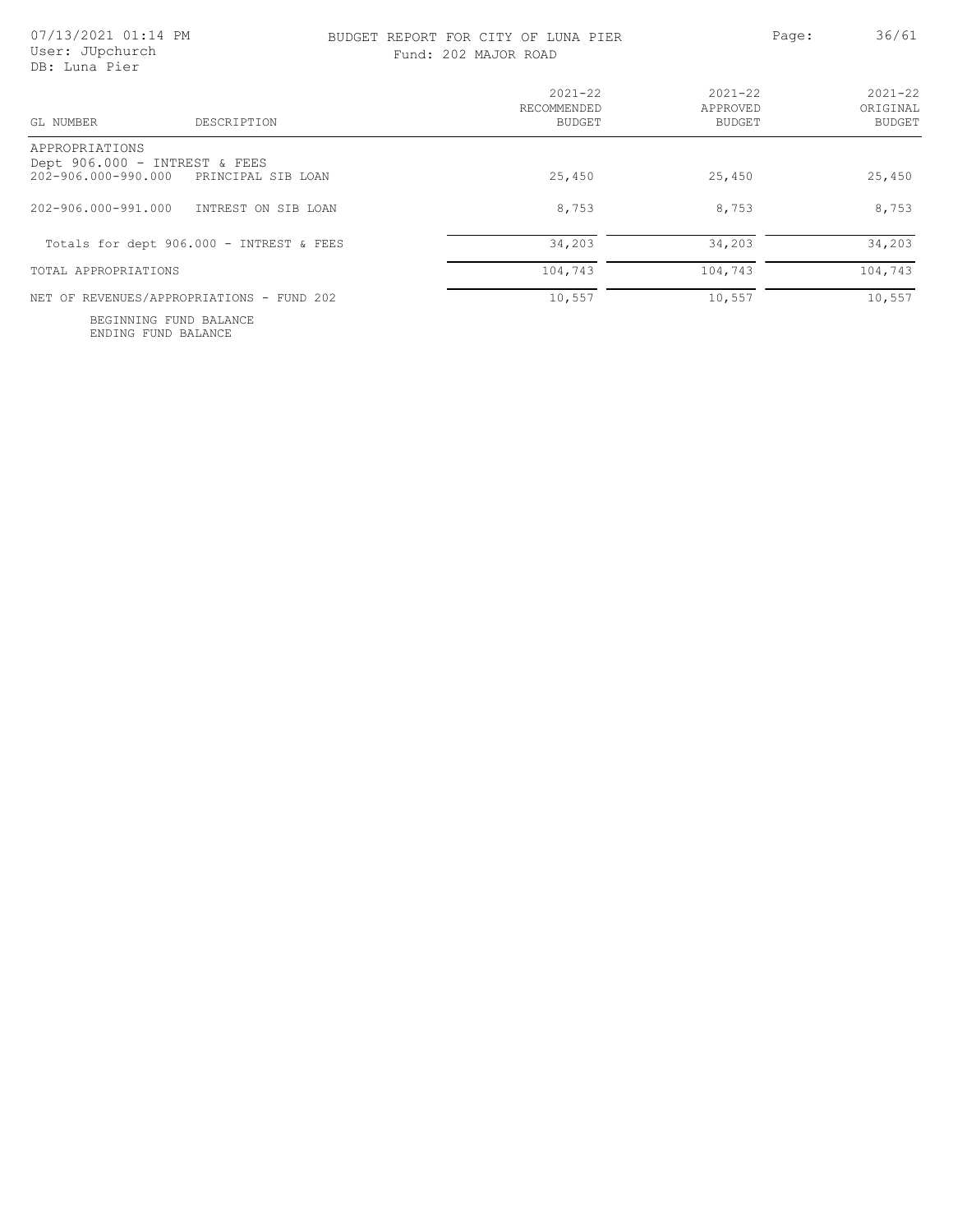### BUDGET REPORT FOR CITY OF LUNA PIER PAGE: 27/61 Fund: 203 LOCAL ROAD

| 203 LOCAL ROAD |  |
|----------------|--|
|                |  |

| GL NUMBER                          | DESCRIPTION         | $2021 - 22$<br>RECOMMENDED<br><b>BUDGET</b> | $2021 - 22$<br>APPROVED<br><b>BUDGET</b> | $2021 - 22$<br>ORIGINAL<br><b>BUDGET</b> |
|------------------------------------|---------------------|---------------------------------------------|------------------------------------------|------------------------------------------|
| ESTIMATED REVENUES<br>Dept 000.000 |                     |                                             |                                          |                                          |
| 203-000.000-569.000                | Gas & Weight Tax    | 58,000                                      | 58,000                                   | 58,000                                   |
| 203-000.000-580.000                | RIGHT OF WAY PERMIT | 500                                         | 500                                      | 500                                      |
| 203-000.000-665.100                | Earned Interest     | 100                                         | 100                                      | 100                                      |
| Totals for dept 000.000 -          |                     | 58,600                                      | 58,600                                   | 58,600                                   |
| TOTAL ESTIMATED REVENUES           |                     | 58,600                                      | 58,600                                   | 58,600                                   |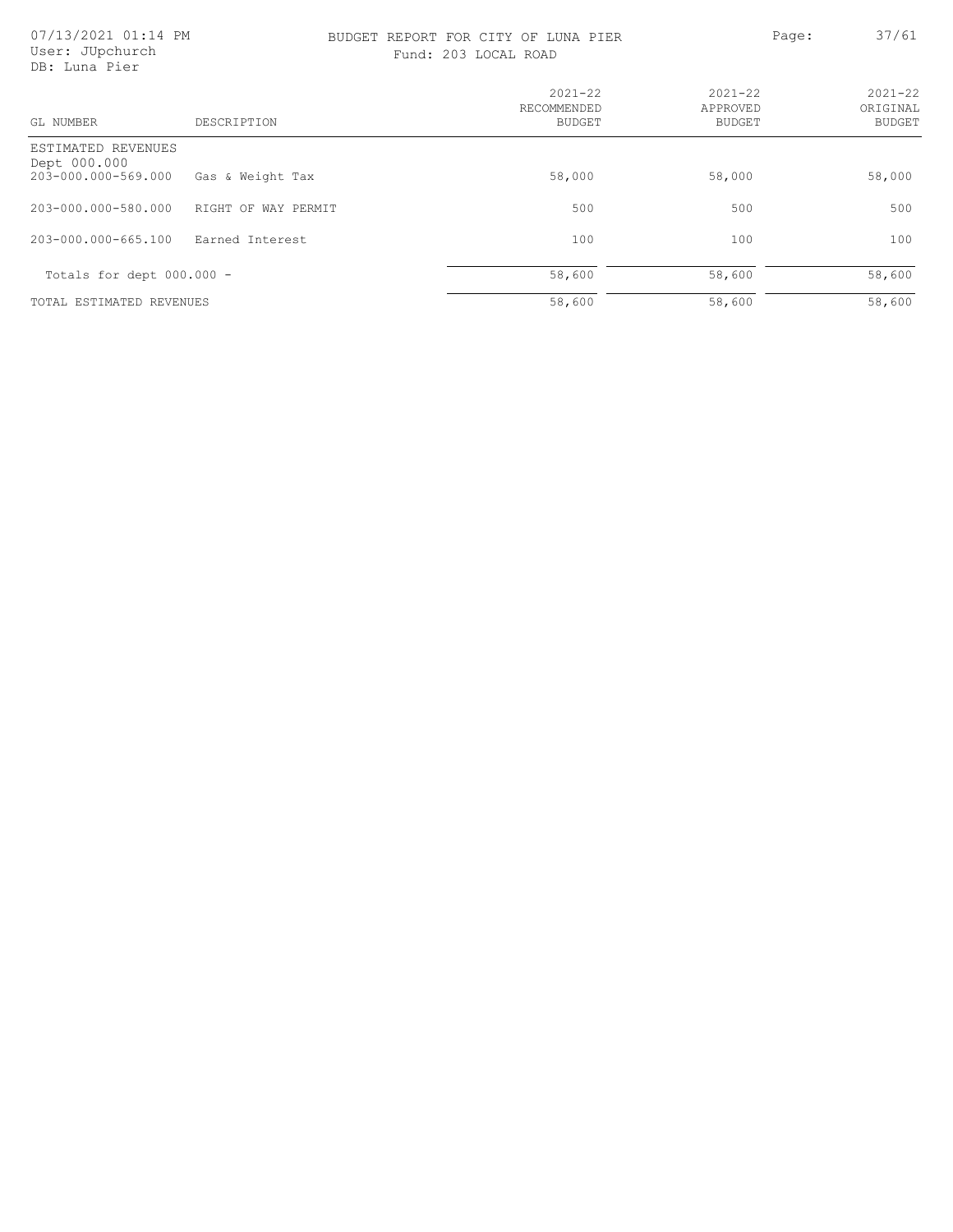### BUDGET REPORT FOR CITY OF LUNA PIER PAGE: Page: 38/61

| Fund: 203 LOCAL ROAD |  |
|----------------------|--|
|----------------------|--|

| GL NUMBER<br>DESCRIPTION                                                                    | $2021 - 22$<br>RECOMMENDED<br>BUDGET | $2021 - 22$<br>APPROVED<br>BUDGET | $2021 - 22$<br>ORIGINAL<br><b>BUDGET</b> |
|---------------------------------------------------------------------------------------------|--------------------------------------|-----------------------------------|------------------------------------------|
| APPROPRIATIONS<br>Dept 451.000 - CONSTRUCTION<br>203-451.000-801.300<br>Contracted Services | 5,000                                | 5,000                             | 5,000                                    |
| 203-451.000-821.000<br>ENGINEERING FEES                                                     | 5,000                                | 5,000                             | 5,000                                    |
| Totals for dept 451.000 - CONSTRUCTION                                                      | 10,000                               | 10,000                            | 10,000                                   |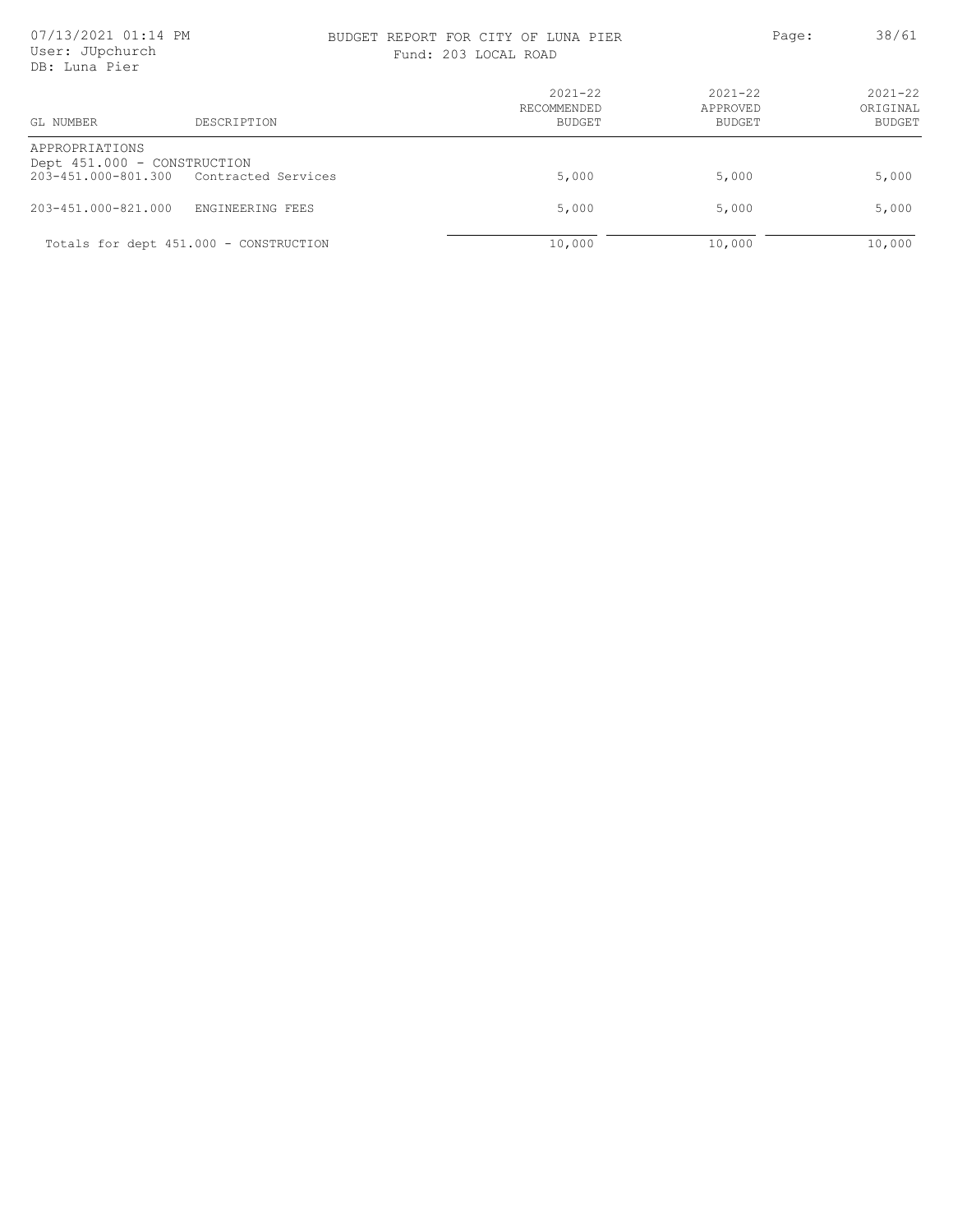07/13/2021 01:14 PM User: JUpchurch DB: Luna Pier

GL NUMBER

# BUDGET REPORT FOR CITY OF LUNA PIER Page: 39/61

2021-22 ORIGINAL BUDGET

| h           | Fund: 203 LOCAL ROAD                 |                                   |
|-------------|--------------------------------------|-----------------------------------|
| DESCRIPTION | $2021 - 22$<br>RECOMMENDED<br>BUDGET | $2021 - 22$<br>APPROVED<br>BUDGET |
| MAINTENANCE |                                      |                                   |

| APPROPRIATIONS<br>Dept 463.000 - MAINTENANCE |                         |        |        |        |
|----------------------------------------------|-------------------------|--------|--------|--------|
| 203-463.000-702.120                          | Superintendent's Salary | 200    | 200    | 200    |
| 203-463.000-703.100                          | Foreman's Salary        | 500    | 500    | 500    |
| 203-463.000-705.400                          | Part Time Salary        | 4,000  | 4,000  | 4,000  |
| 203-463.000-714.000                          | Fringe Benefits         | 1,000  | 1,000  | 1,000  |
| 203-463.000-727.200                          | Material & supplies     | 600    | 600    | 600    |
| 203-463.000-920.100                          | Pump Stations Utilities | 1,300  | 1,300  | 1,300  |
| 203-463.000-940.000                          | Equipment Rental        | 15,000 | 15,000 | 15,000 |
| Totals for dept 463.000 - MAINTENANCE        |                         | 22,600 | 22,600 | 22,600 |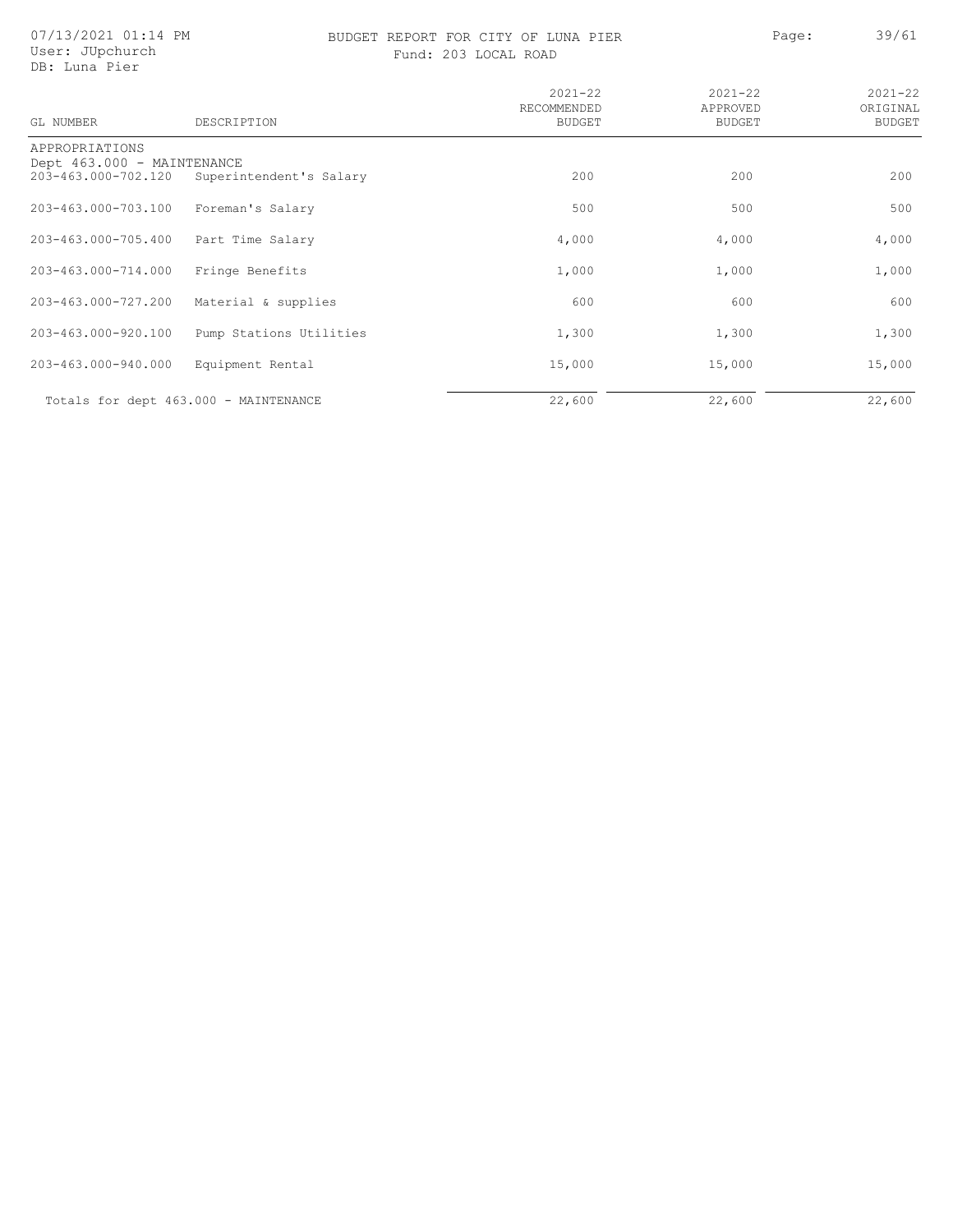### BUDGET REPORT FOR CITY OF LUNA PIER Page: 40/61 Fund: 203 LOCAL ROAD

| GL NUMBER                                             | DESCRIPTION                               | $2021 - 22$<br>RECOMMENDED<br><b>BUDGET</b> | $2021 - 22$<br>APPROVED<br><b>BUDGET</b> | $2021 - 22$<br>ORIGINAL<br><b>BUDGET</b> |
|-------------------------------------------------------|-------------------------------------------|---------------------------------------------|------------------------------------------|------------------------------------------|
| APPROPRIATIONS                                        |                                           |                                             |                                          |                                          |
| Dept 474.000 - TRAFFIC SERVICE<br>203-474.000-702.120 | Superintendent's Salary                   | 250                                         | 250                                      | 250                                      |
| 203-474.000-703.100                                   | Foreman's Salary                          | 400                                         | 400                                      | 400                                      |
| 203-474.000-705.400                                   | Part Time Salary                          | 250                                         | 250                                      | 250                                      |
| 203-474.000-714.000                                   | Fringe Benefits                           | 150                                         | 150                                      | 150                                      |
| 203-474.000-728.000                                   | Traffic Control Supplies                  | 500                                         | 500                                      | 500                                      |
| 203-474.000-940.000                                   | Equipment Rental                          | 1,000                                       | 1,000                                    | 1,000                                    |
|                                                       | Totals for dept 474.000 - TRAFFIC SERVICE | 2,550                                       | 2,550                                    | 2,550                                    |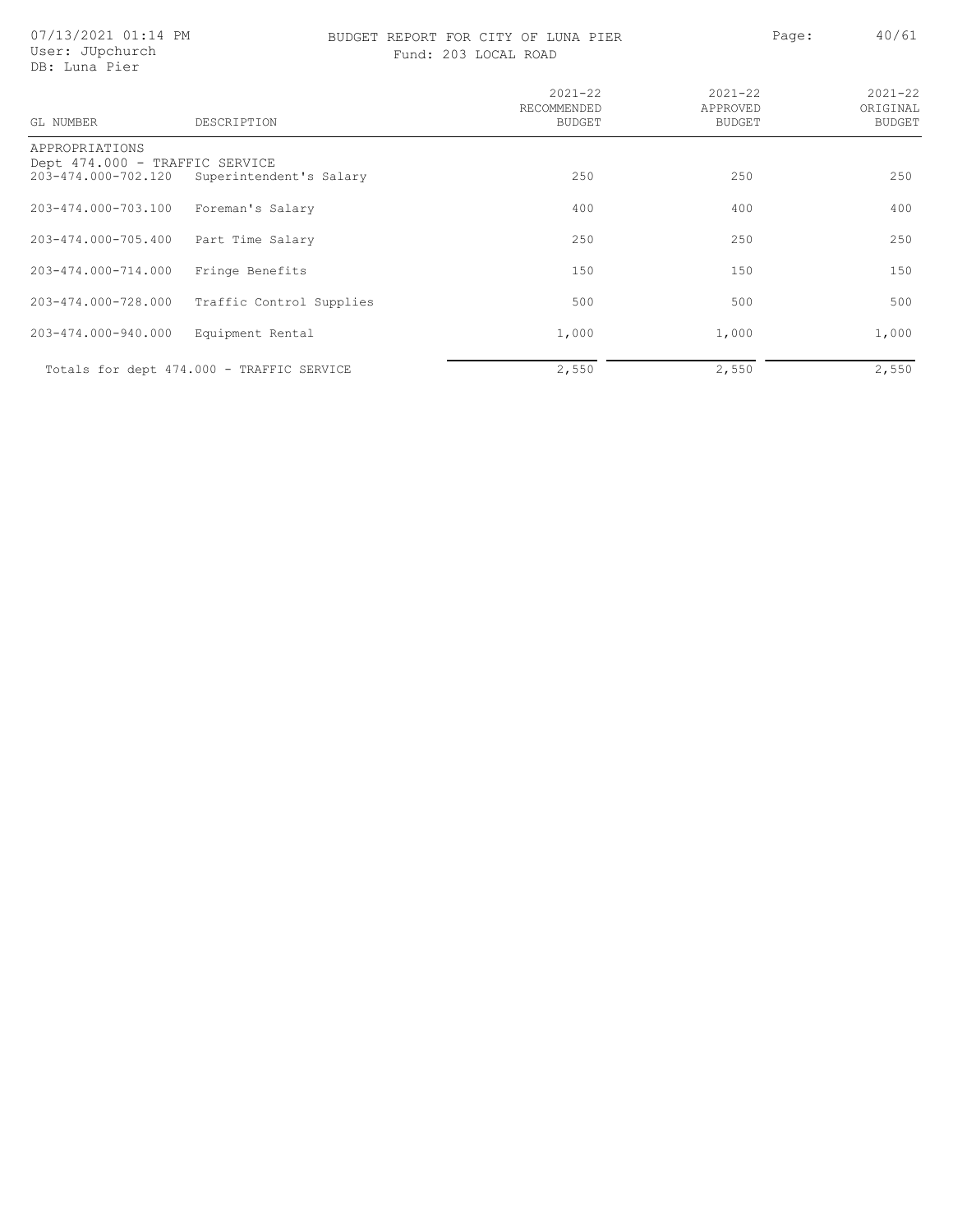### BUDGET REPORT FOR CITY OF LUNA PIER PAGE: 41/61

Fund: 203 LOCAL ROAD

| GL NUMBER                                                                  | DESCRIPTION                                  | $2021 - 22$<br>RECOMMENDED<br><b>BUDGET</b> | $2021 - 22$<br>APPROVED<br><b>BUDGET</b> | $2021 - 22$<br>ORIGINAL<br><b>BUDGET</b> |
|----------------------------------------------------------------------------|----------------------------------------------|---------------------------------------------|------------------------------------------|------------------------------------------|
| APPROPRIATIONS<br>Dept 478.000 - WINTER MAINTENANCE<br>203-478.000-702.120 | Superintendent's Salary                      | 1,000                                       | 1,000                                    | 1,000                                    |
| 203-478.000-705.400                                                        | Part Time Salary                             | 2,500                                       | 2,500                                    | 2,500                                    |
| 203-478.000-714.000                                                        | Fringe Benefits                              | 150                                         | 150                                      | 150                                      |
| 203-478.000-729.000                                                        | Operating supplies                           | 1,000                                       | 1,000                                    | 1,000                                    |
| 203-478.000-940.000                                                        | Equipment Rental                             | 2,000                                       | 2,000                                    | 2,000                                    |
|                                                                            | Totals for dept 478.000 - WINTER MAINTENANCE | 6,650                                       | 6,650                                    | 6,650                                    |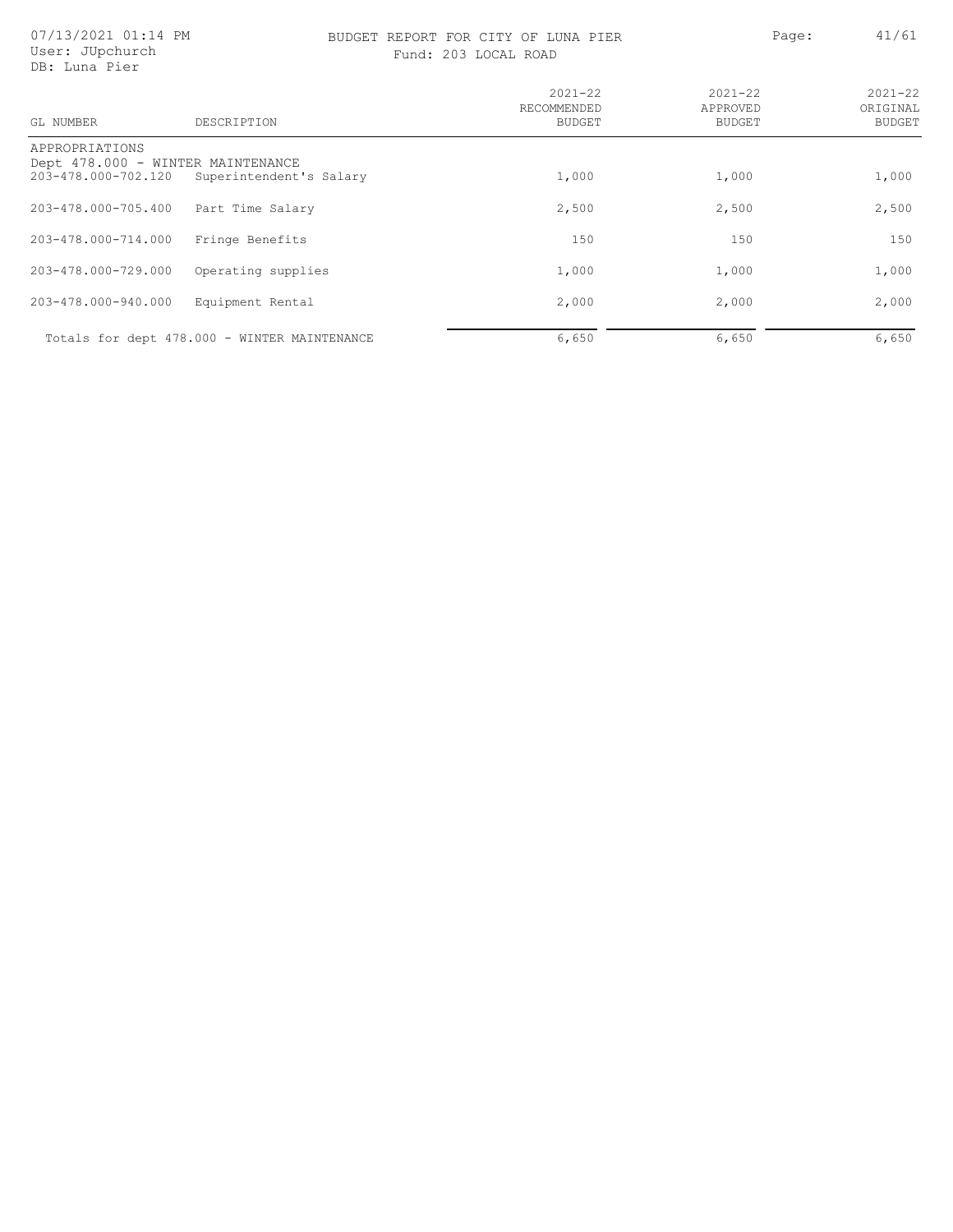07/13/2021 01:14 PM User: JUpchurch DB: Luna Pier

### BUDGET REPORT FOR CITY OF LUNA PIER PAGE: 42/61 Fund: 203 LOCAL ROAD

|  | 203 LOCAL ROAD |  |
|--|----------------|--|
|--|----------------|--|

| Paqe: | 42/ |
|-------|-----|
|       |     |

| GL NUMBER                                           | DESCRIPTION                               | $2021 - 22$<br>RECOMMENDED<br><b>BUDGET</b> | $2021 - 22$<br>APPROVED<br>BUDGET | $2021 - 22$<br>ORIGINAL<br><b>BUDGET</b> |
|-----------------------------------------------------|-------------------------------------------|---------------------------------------------|-----------------------------------|------------------------------------------|
| APPROPRIATIONS                                      |                                           |                                             |                                   |                                          |
| Dept 483.000 - ADMINSTRATION<br>203-483.000-702.130 | Rd. Admin. Salary                         | 1,000                                       | 1,000                             | 1,000                                    |
| 203-483.000-702.140                                 | Finance Officer's Salary                  | 1,800                                       | 1,800                             | 1,800                                    |
| 203-483.000-714.000                                 | Fringe Benefits                           | 600                                         | 600                               | 600                                      |
| 203-483.000-801.100                                 | Audit Fees                                | 800                                         | 800                               | 800                                      |
| 203-483.000-961.000                                 | Contingency                               | 7,000                                       | 7,000                             | 7,000                                    |
|                                                     | Totals for dept 483.000 - ADMINSTRATION   | 11,200                                      | 11,200                            | 11,200                                   |
| TOTAL APPROPRIATIONS                                |                                           | 53,000                                      | 53,000                            | 53,000                                   |
|                                                     | NET OF REVENUES/APPROPRIATIONS - FUND 203 | 5,600                                       | 5,600                             | 5,600                                    |

ENDING FUND BALANCE BEGINNING FUND BALANCE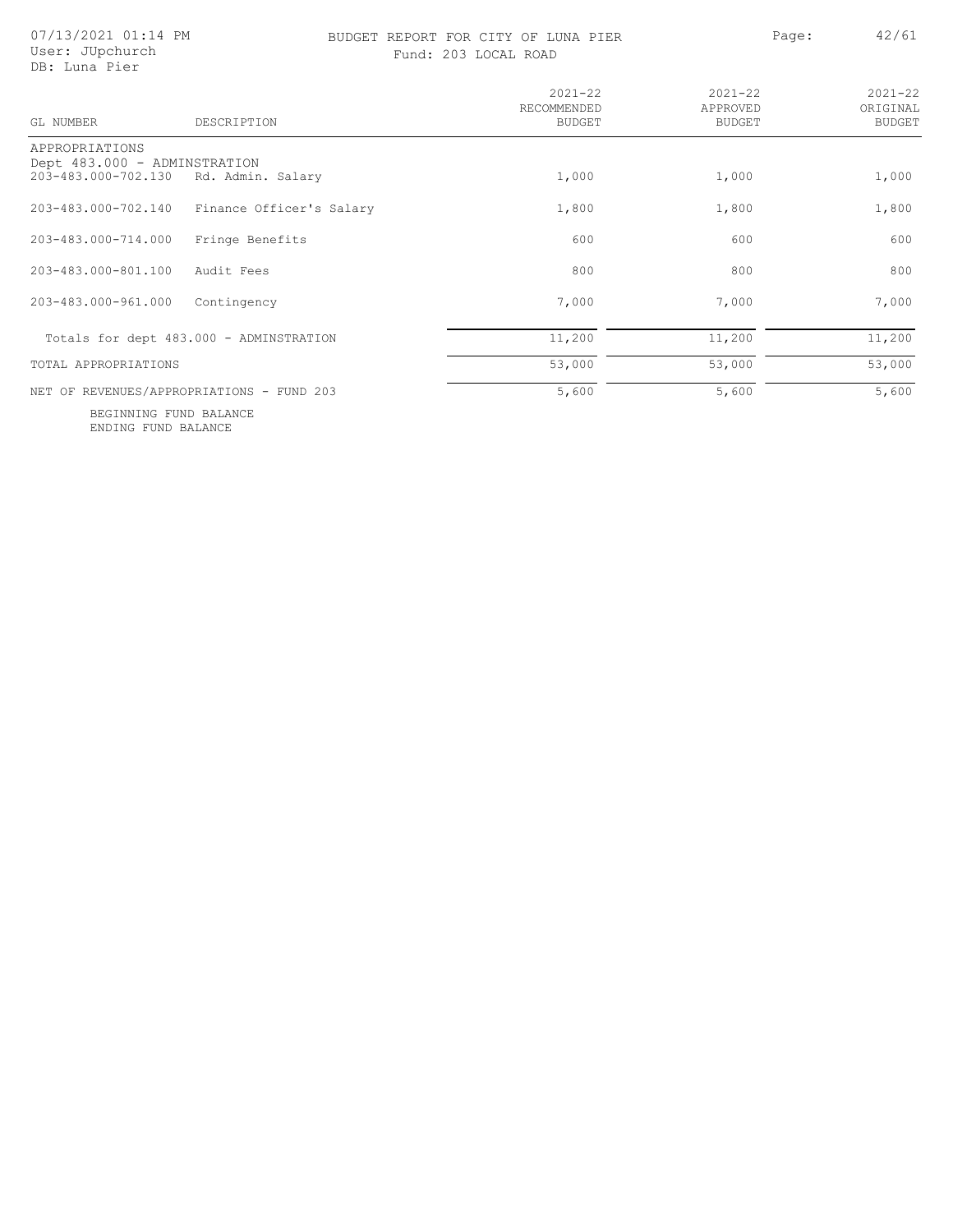### BUDGET REPORT FOR CITY OF LUNA PIER PAGE: 43/61 Fund: 206 Fire

| DESCRIPTION<br>GL NUMBER                                                           | $2021 - 22$<br>RECOMMENDED<br><b>BUDGET</b> | $2021 - 22$<br>APPROVED<br>BUDGET | $2021 - 22$<br>ORIGINAL<br><b>BUDGET</b> |
|------------------------------------------------------------------------------------|---------------------------------------------|-----------------------------------|------------------------------------------|
| ESTIMATED REVENUES<br>Dept 000.000<br>206-000.000-576.000<br>MARIHUANA LICENSE FEE | 3,750                                       | 3,750                             | 3,750                                    |
| Totals for dept $000.000 -$                                                        | 3,750                                       | 3,750                             | 3,750                                    |
| TOTAL ESTIMATED REVENUES                                                           | 3,750                                       | 3,750                             | 3,750                                    |
| NET OF REVENUES/APPROPRIATIONS - FUND 206                                          | 3,750                                       | 3,750                             | 3,750                                    |

ENDING FUND BALANCE BEGINNING FUND BALANCE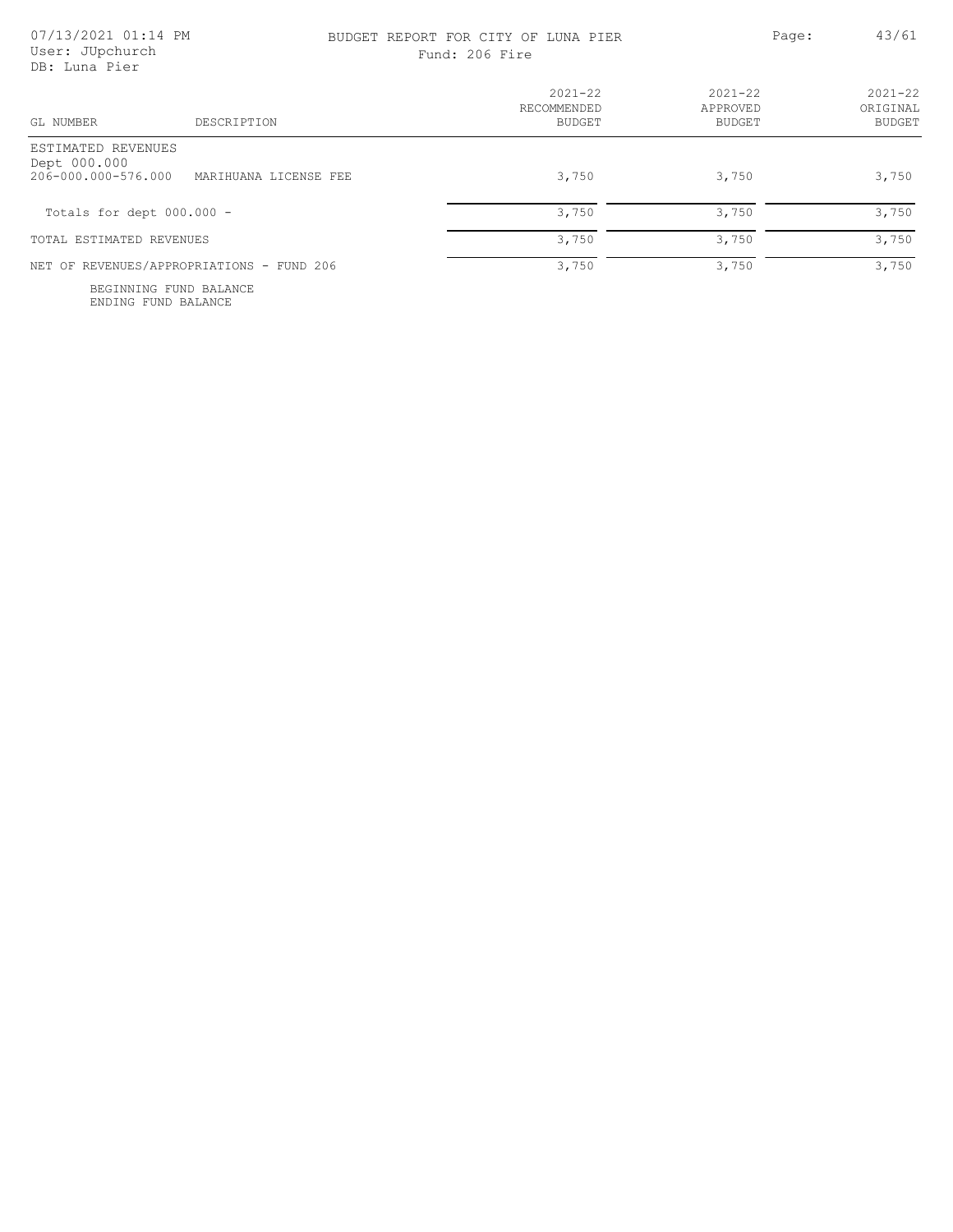07/13/2021 01:14 PM User: JUpchurch DB: Luna Pier

### BUDGET REPORT FOR CITY OF LUNA PIER PAGE: A4/61 Fund: 207 POLICE FUND

| GL NUMBER                          | DESCRIPTION              | $2021 - 22$<br>RECOMMENDED<br><b>BUDGET</b> | $2021 - 22$<br>APPROVED<br><b>BUDGET</b> | $2021 - 22$<br>ORIGINAL<br><b>BUDGET</b> |
|------------------------------------|--------------------------|---------------------------------------------|------------------------------------------|------------------------------------------|
| ESTIMATED REVENUES<br>Dept 000.000 |                          |                                             |                                          |                                          |
| 207-000.000-402.000                | Real Property Tax        | 75,285                                      | 75,285                                   | 75,285                                   |
| 207-000.000-403.000                | Personal Property Tax    | 9,785                                       | 9,785                                    | 9,785                                    |
| 207-000.000-446.000                | Int. & Pen.- Del. Taxes  | 275                                         | 275                                      | 275                                      |
| 207-000.000-505.000                | STONE GARDEN GRANT       | 5,000                                       | 5,293                                    | 5,293                                    |
| 207-000.000-576.000                | MARIHUANA LICENSE FEE    | 3,750                                       | 3,750                                    | 3,750                                    |
| 207-000.000-583.200                | Contr. from General Fund | 40,000                                      | 40,000                                   | 40,000                                   |
| Totals for dept $000.000 -$        |                          | 134,095                                     | 134,388                                  | 134,388                                  |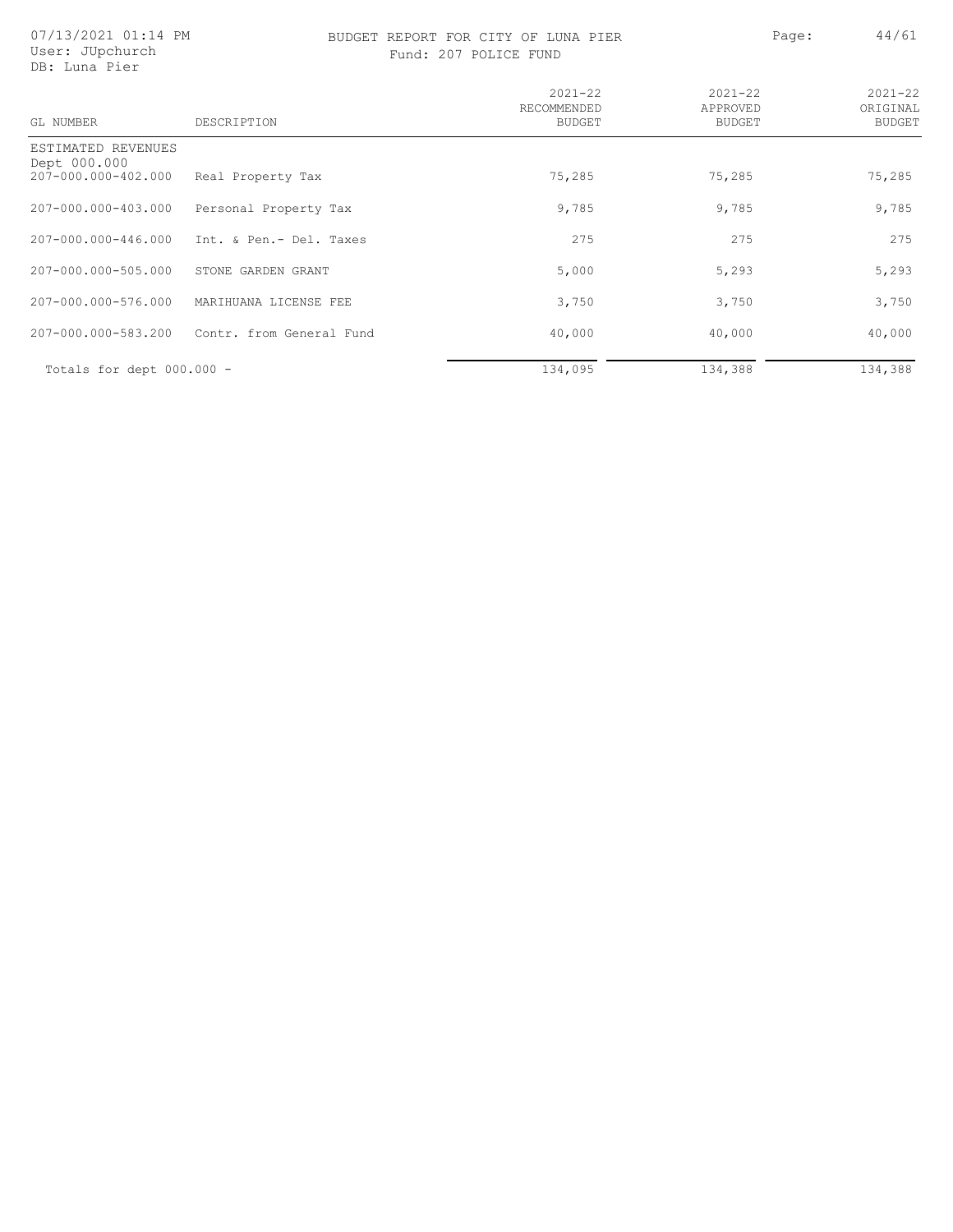# BUDGET REPORT FOR CITY OF LUNA PIER Page: 45/61

| Fund: 207 POLICE FUND |  |  |  |  |  |
|-----------------------|--|--|--|--|--|
|-----------------------|--|--|--|--|--|

| 22. Bana 1101                                                                                                 |                                      |                                   |                                          |
|---------------------------------------------------------------------------------------------------------------|--------------------------------------|-----------------------------------|------------------------------------------|
| GL NUMBER<br>DESCRIPTION                                                                                      | $2021 - 22$<br>RECOMMENDED<br>BUDGET | $2021 - 22$<br>APPROVED<br>BUDGET | $2021 - 22$<br>ORTGINAL<br><b>BUDGET</b> |
| ESTIMATED REVENUES<br>Dept 930.000 - TRANSFER FROM GENERAL FUND<br>207-930.000-699.200 TRANSFERS FROM GENERAL | 40,000                               | 40,000                            | 40,000                                   |
| Totals for dept 930.000 - TRANSFER FROM GENERAL FUND                                                          | 40,000                               | 40,000                            | 40,000                                   |
| TOTAL ESTIMATED REVENUES                                                                                      | 174,095                              | 174,388                           | 174,388                                  |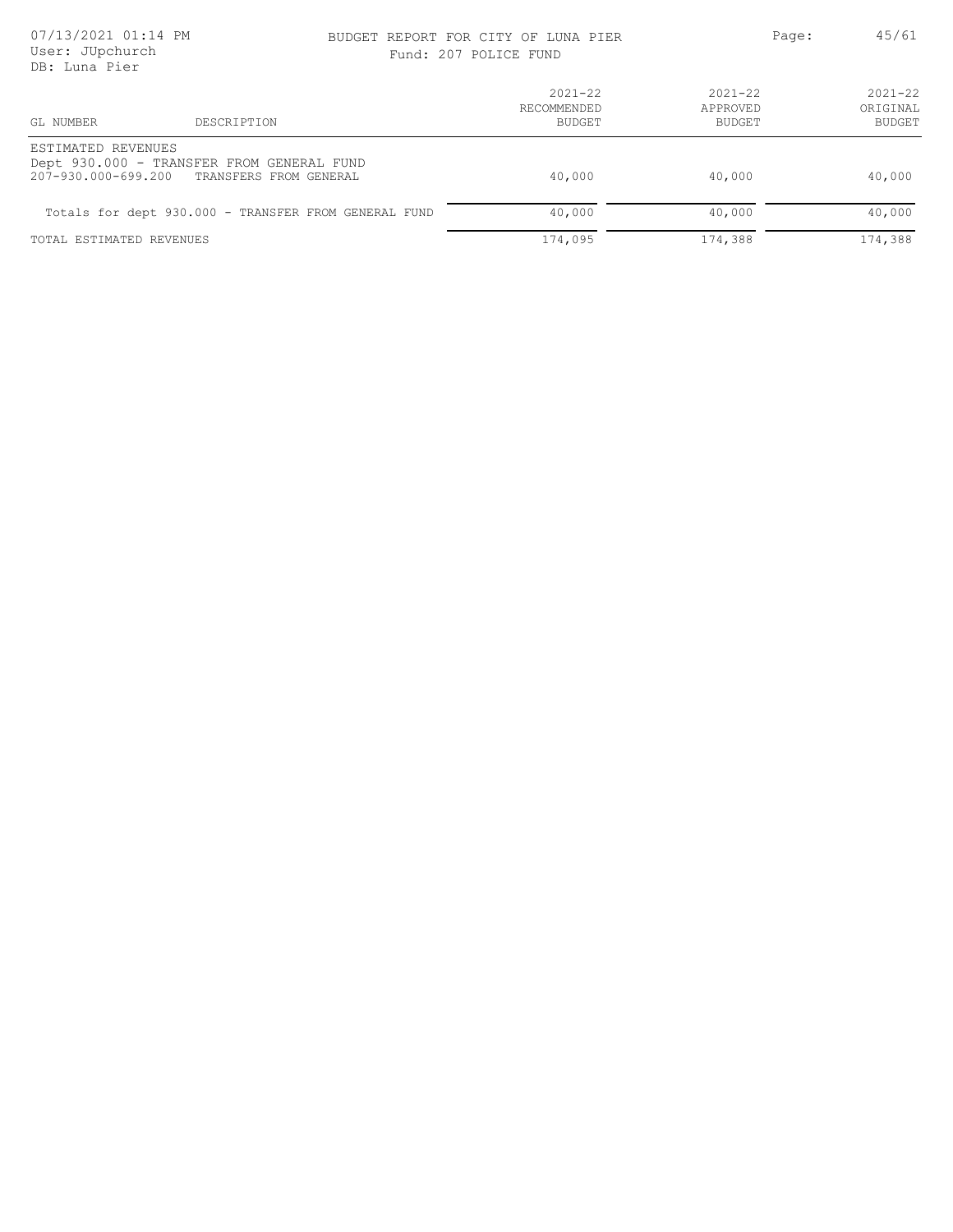### BUDGET REPORT FOR CITY OF LUNA PIER PAGE: Page: 46/61 Fund: 207 POLICE FUND

| GL NUMBER                                               | DESCRIPTION                                 | $2021 - 22$<br>RECOMMENDED<br><b>BUDGET</b> | $2021 - 22$<br>APPROVED<br><b>BUDGET</b> | $2021 - 22$<br>ORIGINAL<br>BUDGET |
|---------------------------------------------------------|---------------------------------------------|---------------------------------------------|------------------------------------------|-----------------------------------|
| APPROPRIATIONS                                          |                                             |                                             |                                          |                                   |
| Dept 301.000 - POLICE DEPARTMENT<br>207-301.000-702.900 | Chief's Salary                              | 43,264                                      | 43,264                                   | 43,264                            |
| 207-301.000-705.100                                     | Pt. Time Officer's Salary                   | 76,000                                      | 76,000                                   | 76,000                            |
| 207-301.000-705.200                                     | Pt. Time Clerk's Salary                     | 3,000                                       | 3,000                                    | 3,000                             |
| 207-301.000-705.202                                     | STONE GARDEN GRANT                          | 5,000                                       | 5,293                                    | 5,293                             |
| 207-301.000-720.200                                     | SOCIAL SECURITY                             | 7,500                                       | 7,500                                    | 7,500                             |
| 207-301.000-720.300                                     | MEDICARE                                    | 1,750                                       | 1,750                                    | 1,750                             |
|                                                         | Totals for dept 301.000 - POLICE DEPARTMENT | 136,514                                     | 136,807                                  | 136,807                           |
| TOTAL APPROPRIATIONS                                    |                                             | 136,514                                     | 136,807                                  | 136,807                           |
|                                                         | NET OF REVENUES/APPROPRIATIONS - FUND 207   | 37,581                                      | 37,581                                   | 37,581                            |

ENDING FUND BALANCE BEGINNING FUND BALANCE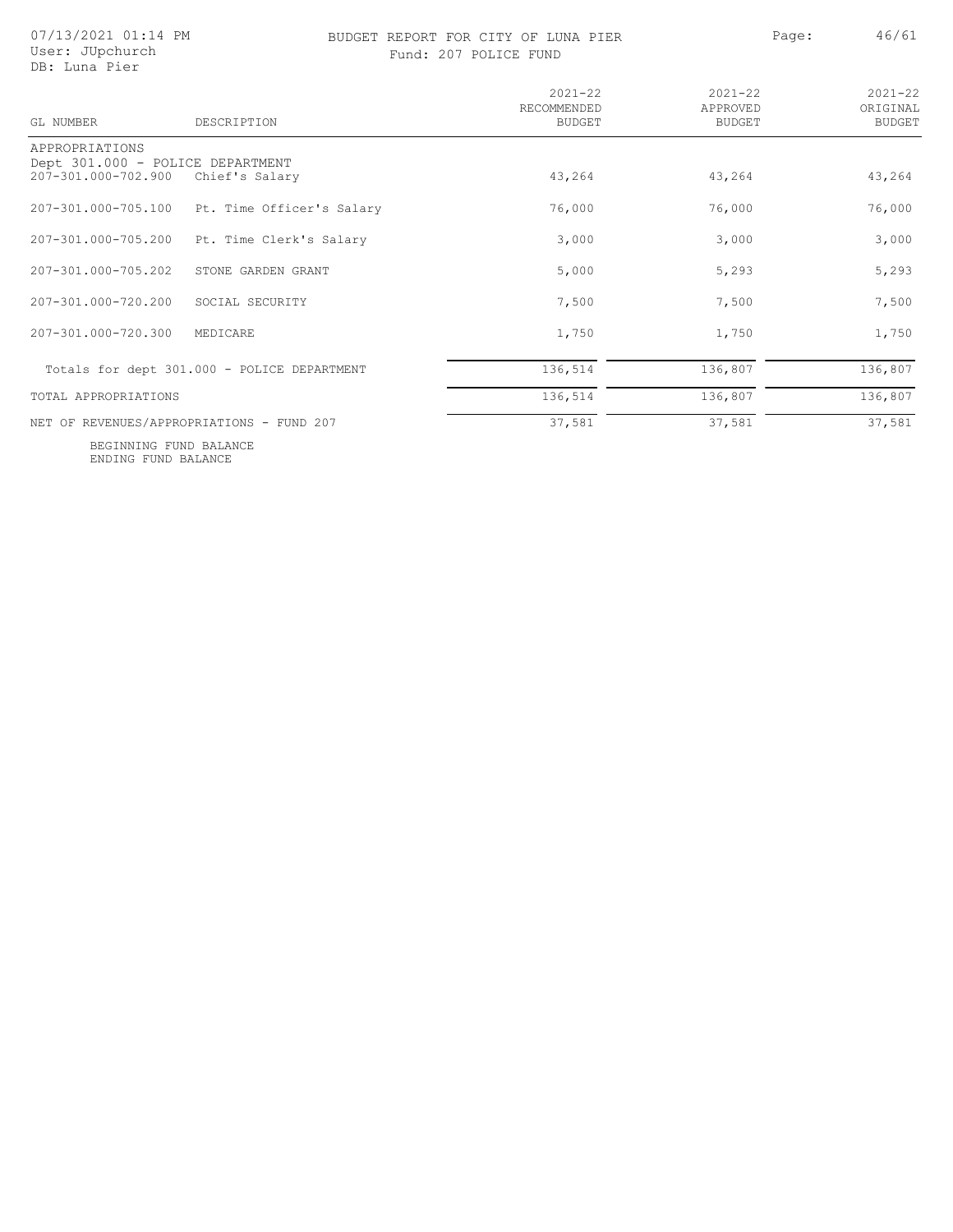### BUDGET REPORT FOR CITY OF LUNA PIER PAGE: 47/61 Fund: 226 GARBAGE AND RUBBISH COLLECTION FUND

| GL NUMBER                                                 | DESCRIPTION                     | $2021 - 22$<br>RECOMMENDED<br><b>BUDGET</b> | $2021 - 22$<br>APPROVED<br><b>BUDGET</b> | $2021 - 22$<br>ORIGINAL<br><b>BUDGET</b> |
|-----------------------------------------------------------|---------------------------------|---------------------------------------------|------------------------------------------|------------------------------------------|
| ESTIMATED REVENUES<br>Dept 000.000<br>226-000.000-405.000 | SPECIAL ASSESMENT TRASH REMOVAL | 68,195                                      | 68,195                                   | 68,195                                   |
| Totals for dept $000.000 -$                               |                                 | 68,195                                      | 68,195                                   | 68,195                                   |
| TOTAL ESTIMATED REVENUES                                  |                                 | 68,195                                      | 68,195                                   | 68,195                                   |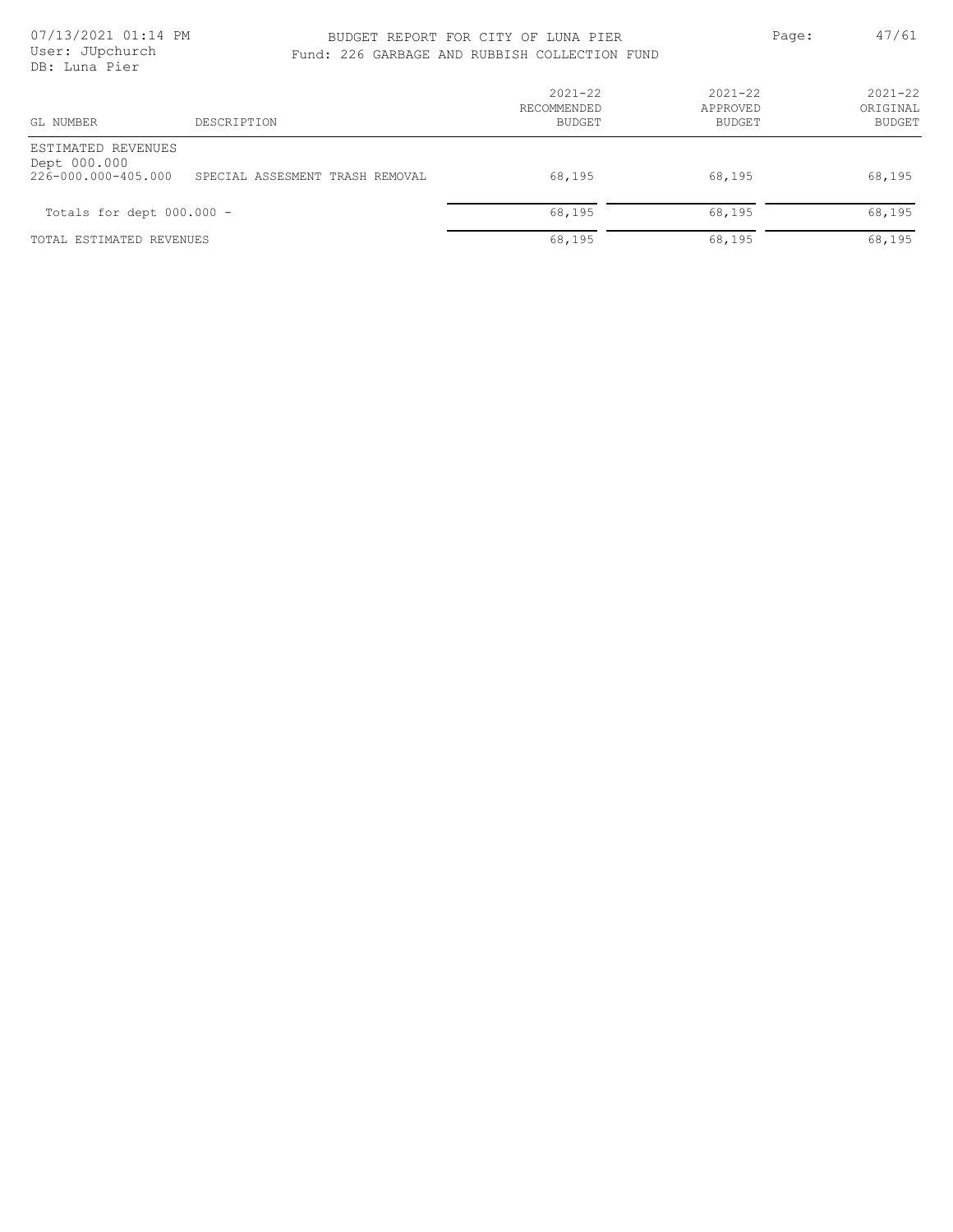# BUDGET REPORT FOR CITY OF LUNA PIER Page: 48/61

| User: JUpchurch<br>DB: Luna Pier |                                             | Fund: 226 GARBAGE AND RUBBISH COLLECTION FUND |                                   |                                          |
|----------------------------------|---------------------------------------------|-----------------------------------------------|-----------------------------------|------------------------------------------|
| GL NUMBER                        | DESCRIPTION                                 | $2021 - 22$<br>RECOMMENDED<br><b>BUDGET</b>   | $2021 - 22$<br>APPROVED<br>BUDGET | $2021 - 22$<br>ORIGINAL<br><b>BUDGET</b> |
| APPROPRIATIONS                   |                                             |                                               |                                   |                                          |
| Dept 528.000 - REFUSE COLLECTION |                                             |                                               |                                   |                                          |
|                                  | 226-528.000-801.300 Contracted Services     | 68,195                                        | 68,195                            | 68,195                                   |
| 226-528.000-956.100              | CONTR. TO GEN. FUND                         | 1,000                                         | 1,000                             | 1,000                                    |
|                                  | Totals for dept 528.000 - REFUSE COLLECTION | 69,195                                        | 69,195                            | 69,195                                   |

TOTAL APPROPRIATIONS 69, 195

NET OF REVENUES/APPROPRIATIONS - FUND 226  $\overline{(1,000)}$  (1,000) (1,000) (1,000)

ENDING FUND BALANCE BEGINNING FUND BALANCE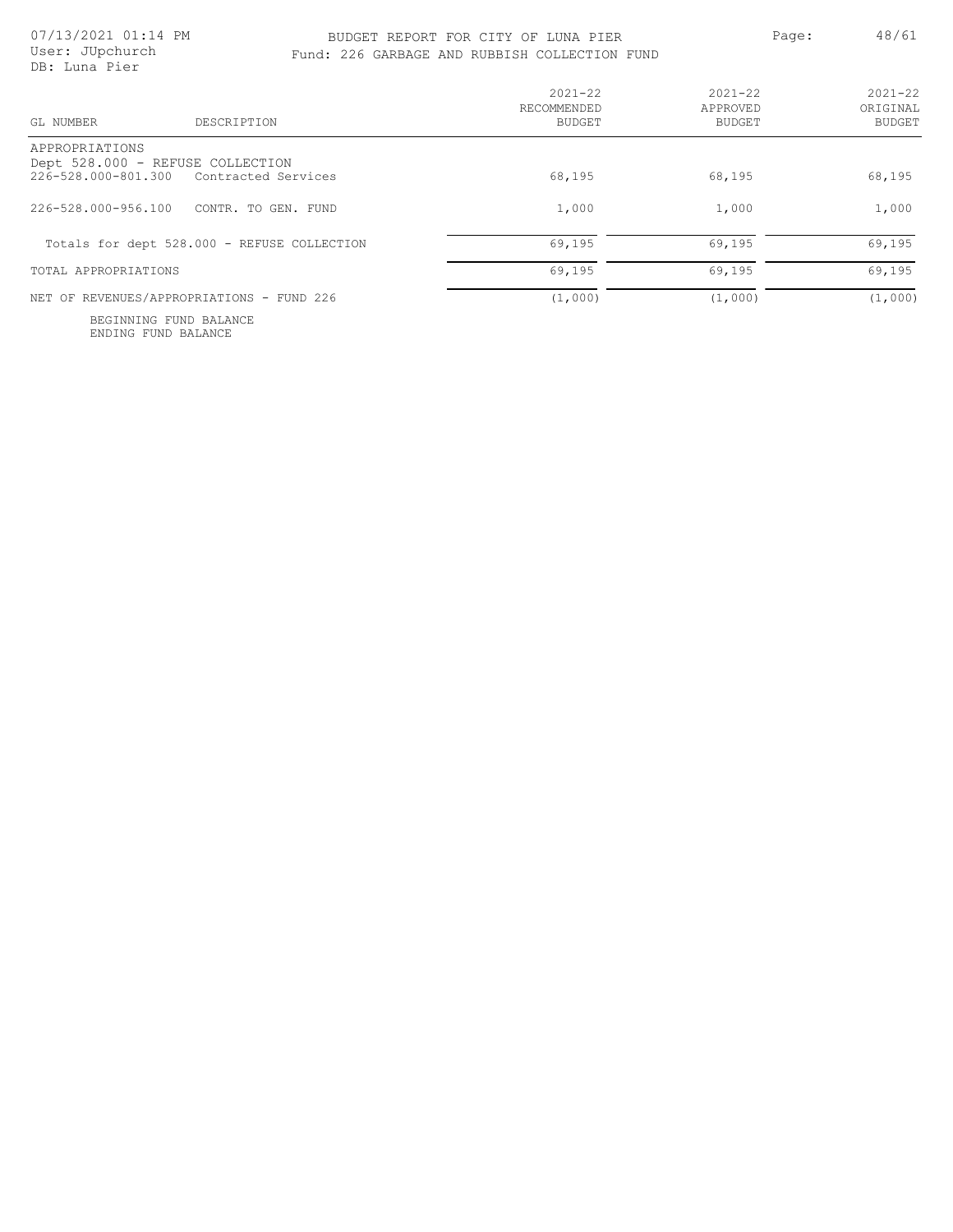07/13/2021 01:14 PM User: JUpchurch DB: Luna Pier

### BUDGET REPORT FOR CITY OF LUNA PIER PAGE: 49/61 Fund: 246 FLOOD CONTROL FACILITIES

| OL FACILITIES |
|---------------|

| e: |  |  |  | 4 | J.<br>í. |
|----|--|--|--|---|----------|
|    |  |  |  |   |          |

| GL NUMBER                                                 | DESCRIPTION             | $2021 - 22$<br>RECOMMENDED<br><b>BUDGET</b> | $2021 - 22$<br>APPROVED<br><b>BUDGET</b> | $2021 - 22$<br>ORIGINAL<br><b>BUDGET</b> |
|-----------------------------------------------------------|-------------------------|---------------------------------------------|------------------------------------------|------------------------------------------|
| ESTIMATED REVENUES<br>Dept 000.000<br>246-000.000-402.000 | Real Property Tax       | 39,700                                      | 39,700                                   | 39,700                                   |
| 246-000.000-403.000                                       | Personal Property Tax   | 5,100                                       | 5,100                                    | 5,100                                    |
| 246-000.000-446.000                                       | Int. & Pen.- Del. Taxes | 50                                          |                                          |                                          |
| 246-000.000-665.100                                       | Earned Interest         | 2,000                                       | 3,000                                    | 3,000                                    |
| Totals for dept $000.000 -$                               |                         | 46,850                                      | 47,800                                   | 47,800                                   |
| TOTAL ESTIMATED REVENUES                                  |                         | 46,850                                      | 47,800                                   | 47,800                                   |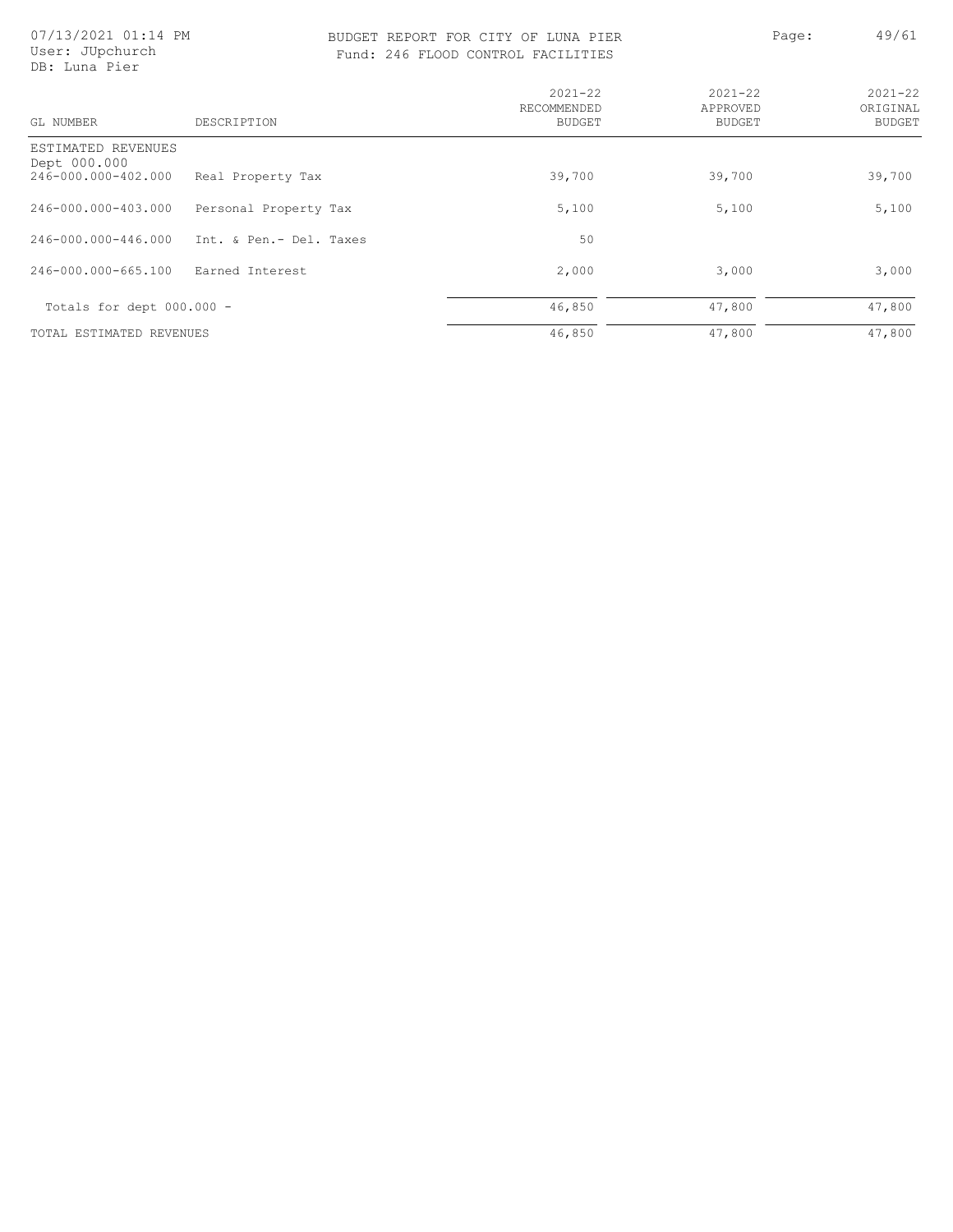### BUDGET REPORT FOR CITY OF LUNA PIER PAGE: 50/61 Fund: 246 FLOOD CONTROL FACILITIES

| GL NUMBER                                    | DESCRIPTION                             | $2021 - 22$<br>RECOMMENDED<br><b>BUDGET</b> | $2021 - 22$<br>APPROVED<br>BUDGET | $2021 - 22$<br>ORIGINAL<br>BUDGET |
|----------------------------------------------|-----------------------------------------|---------------------------------------------|-----------------------------------|-----------------------------------|
| APPROPRIATIONS<br>Dept 463.000 - MAINTENANCE | 246-463.000-801.120 Maintenance of dike | 24,000                                      | 24,000                            | 24,000                            |
|                                              | Totals for dept 463.000 - MAINTENANCE   | 24,000                                      | 24,000                            | 24,000                            |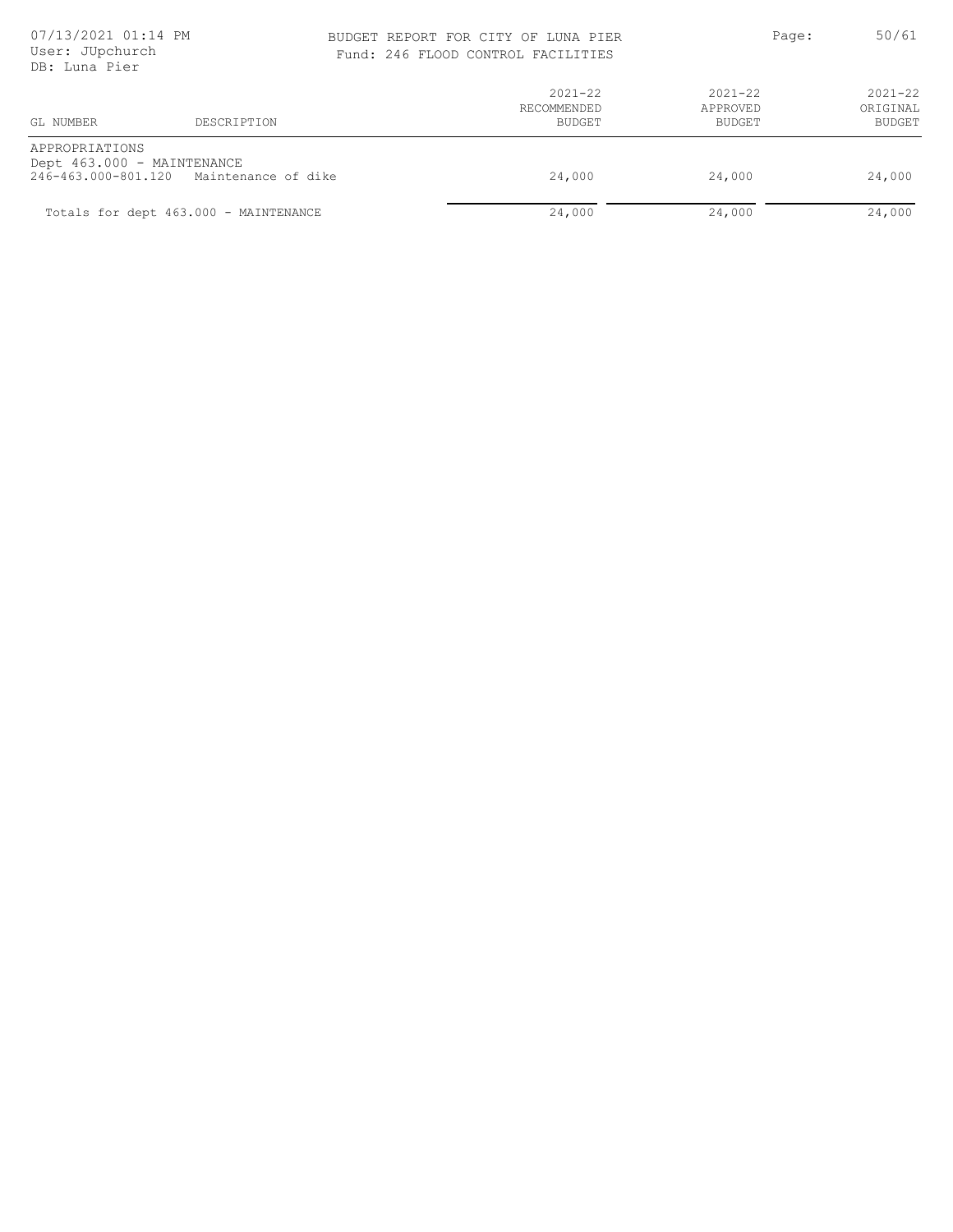APPROPRIATIONS

GL NUMBER DESCRIPTION

# BUDGET REPORT FOR CITY OF LUNA PIER Page: 51/61

| DANGET IZELAIJI LAN ATIT AL HAMU LIEN<br>Fund: 246 FLOOD CONTROL FACILITIES |                              | $    -$            | $\sim$ $ \sim$ $-$ |
|-----------------------------------------------------------------------------|------------------------------|--------------------|--------------------|
|                                                                             | $2021 - 22$                  | $2021 - 22$        | $2021 - 22$        |
|                                                                             | RECOMMENDED<br><b>BUDGET</b> | APPROVED<br>BUDGET | ORIGINAL<br>BUDGET |
| $T+++1+++200$                                                               | 1.500                        | 1.500              | 1.500              |

| Dept 483.000 - ADMINSTRATION                   |        |        |        |
|------------------------------------------------|--------|--------|--------|
| Pump Stations Utilities<br>246-483.000-920.100 | 4,500  | 4,500  | 4,500  |
| 246-483.000-956.100<br>Miscellaneous           | 1,000  | 1,000  | 1,000  |
| Totals for dept 483.000 - ADMINSTRATION        | 5,500  | 5,500  | 5,500  |
| TOTAL APPROPRIATIONS                           | 29,500 | 29,500 | 29,500 |
| NET OF REVENUES/APPROPRIATIONS - FUND 246      | 17,350 | 18,300 | 18,300 |

ENDING FUND BALANCE BEGINNING FUND BALANCE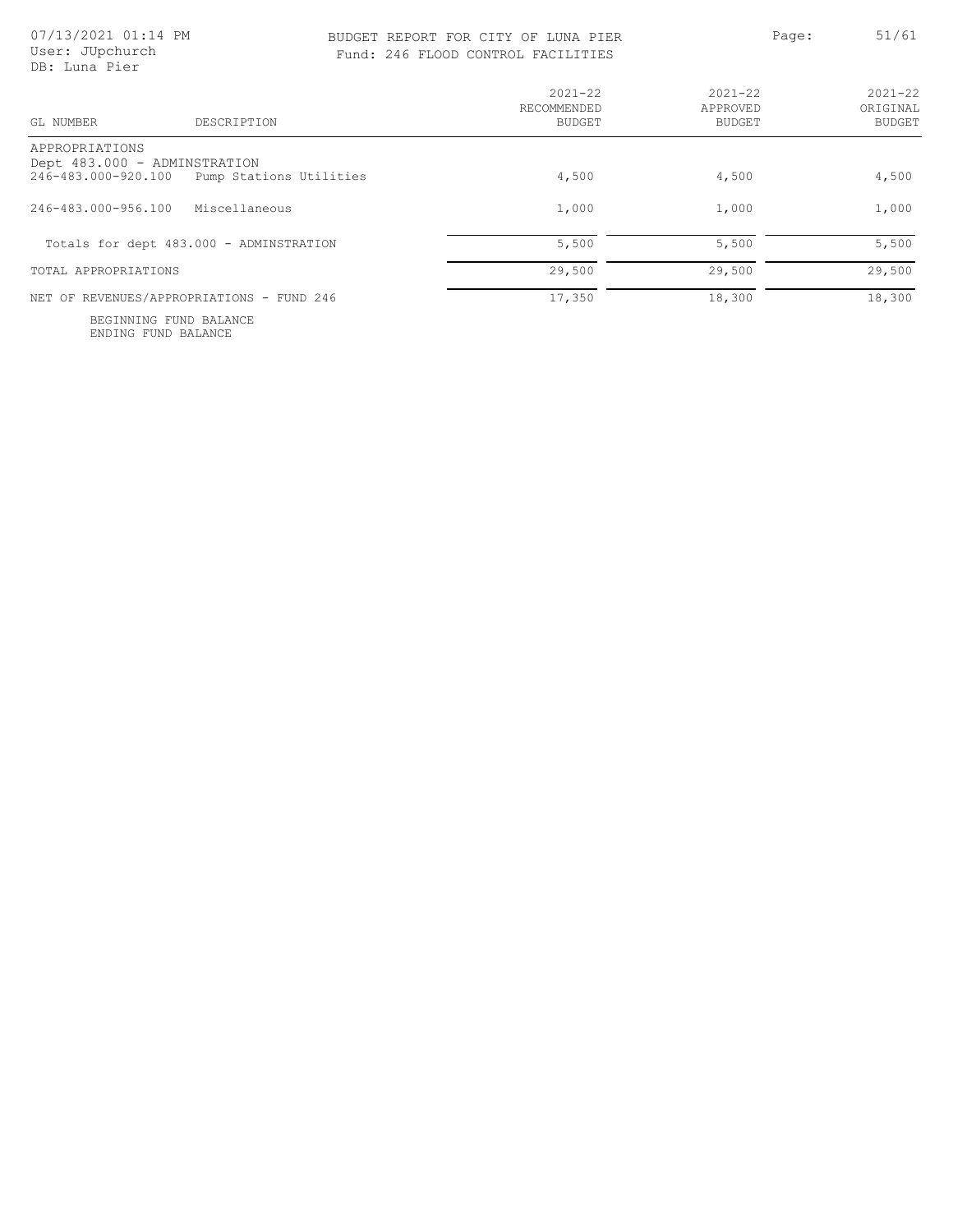### 07/13/2021 01:14 PM BUDGET REPORT FOR CITY OF LUNA PIER Page: 52/61 Fund: 248 DOWNTOWN DEVELOPMENT

|  | Fund: 248 DOWNTOWN DEVELOPMENT |
|--|--------------------------------|
|  |                                |

| GL NUMBER                                                 | DESCRIPTION       | $2021 - 22$<br>RECOMMENDED<br><b>BUDGET</b> | $2021 - 22$<br>APPROVED<br>BUDGET | $2021 - 22$<br>ORIGINAL<br>BUDGET |
|-----------------------------------------------------------|-------------------|---------------------------------------------|-----------------------------------|-----------------------------------|
| ESTIMATED REVENUES<br>Dept 000.000<br>248-000.000-402.000 | Real Property Tax | 300                                         |                                   |                                   |
| Totals for dept $000.000 -$                               |                   | 300                                         |                                   |                                   |
| TOTAL ESTIMATED REVENUES                                  |                   | 300                                         |                                   |                                   |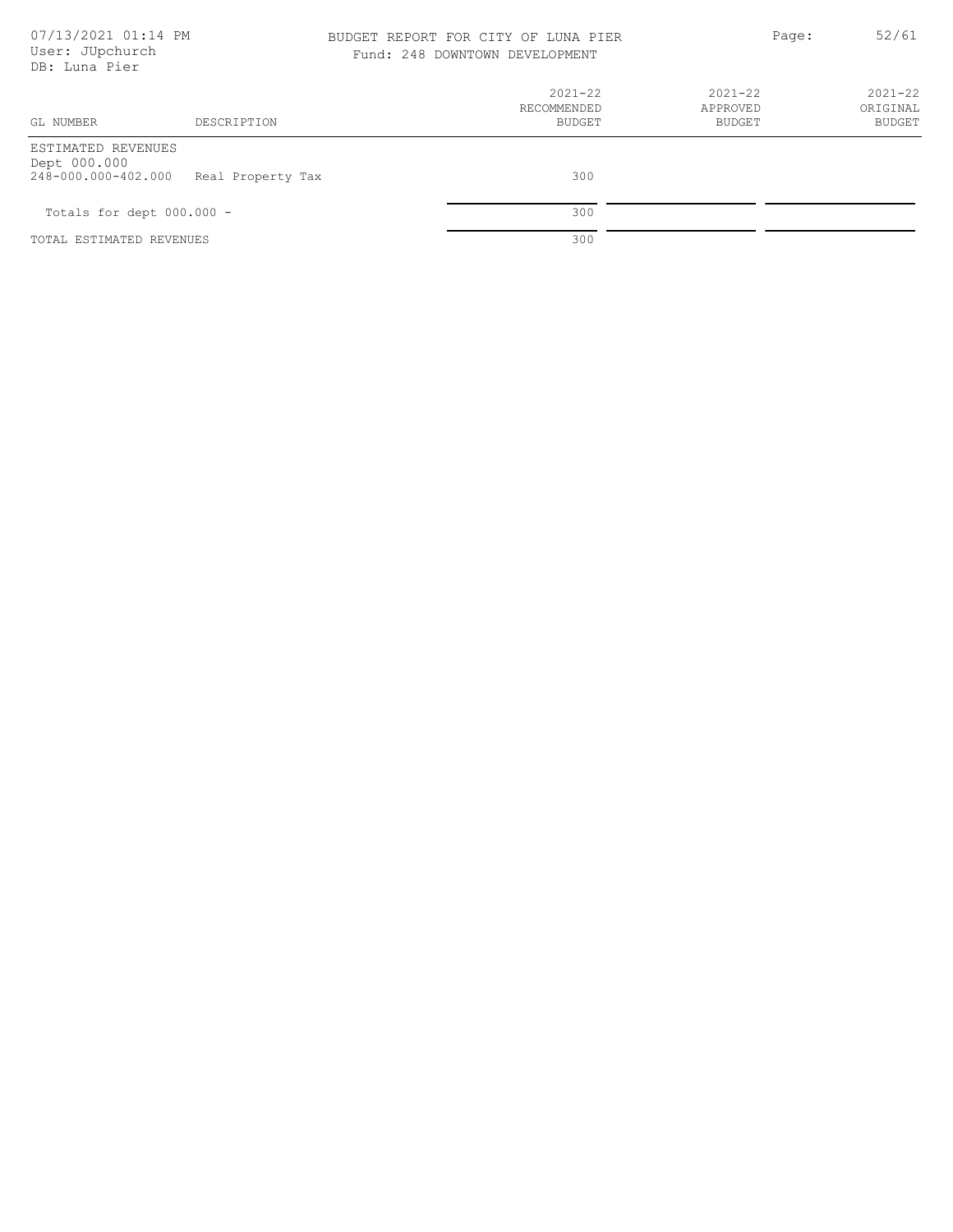### BUDGET REPORT FOR CITY OF LUNA PIER Page: 53/61 Fund:

|  |  |  | : 248 DOWNTOWN DEVELOPMENT |  |
|--|--|--|----------------------------|--|
|--|--|--|----------------------------|--|

| GL NUMBER<br>DESCRIPTION                                             | $2021 - 22$<br>RECOMMENDED<br><b>BUDGET</b> | $2021 - 22$<br>APPROVED<br>BUDGET | $2021 - 22$<br>ORIGINAL<br><b>BUDGET</b> |
|----------------------------------------------------------------------|---------------------------------------------|-----------------------------------|------------------------------------------|
| APPROPRIATIONS<br>Dept 728.000 - DDA<br>248-728.000-000.963<br>MTSC. | 1,000                                       | 1,000                             | 1,000                                    |
| Totals for dept 728.000 - DDA                                        | 1,000                                       | 1,000                             | 1,000                                    |
| TOTAL APPROPRIATIONS                                                 | 1,000                                       | 1,000                             | 1,000                                    |
| NET OF REVENUES/APPROPRIATIONS - FUND 248                            | (700)                                       | (1,000)                           | (1,000)                                  |

ENDING FUND BALANCE BEGINNING FUND BALANCE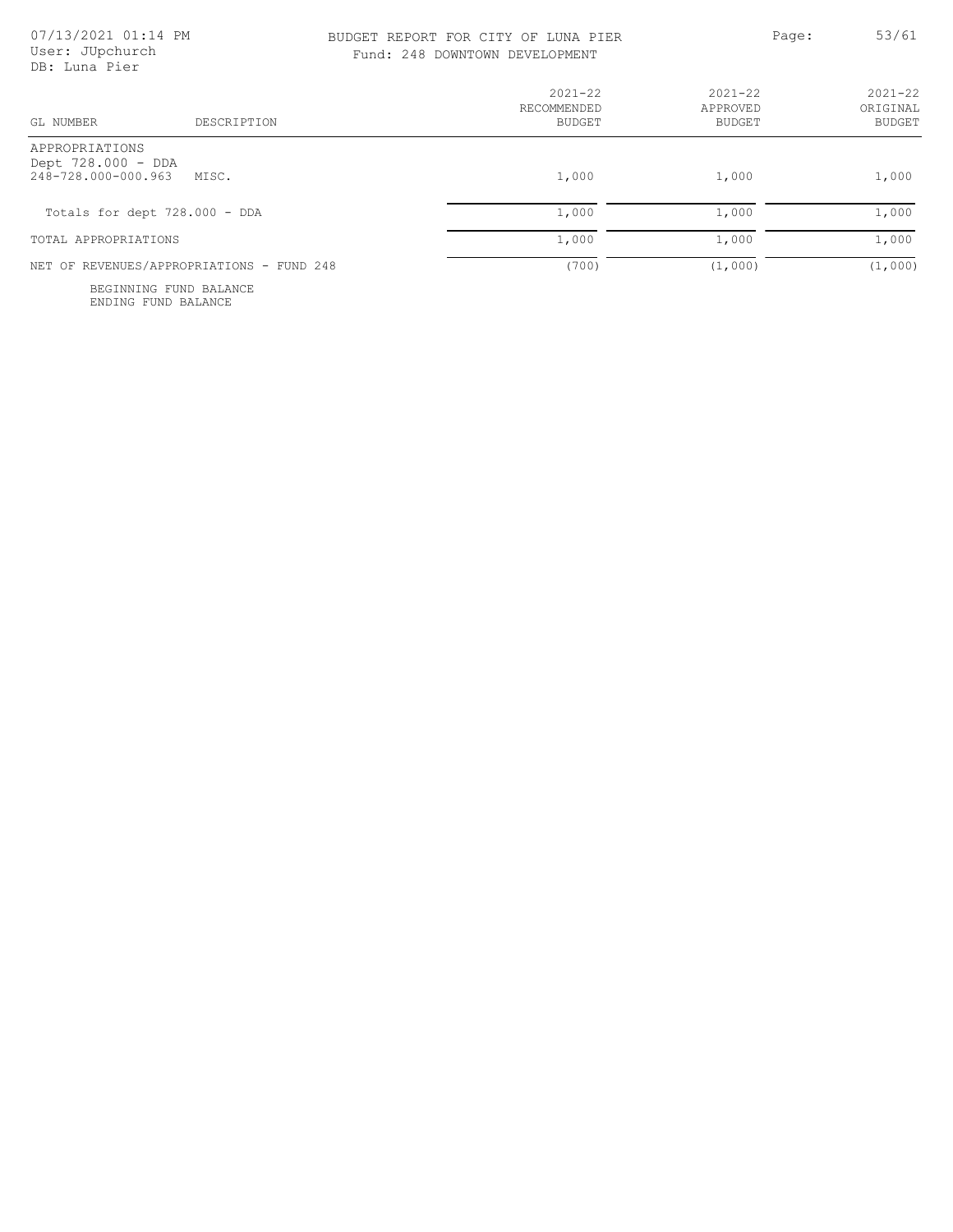07/13/2021 01:14 PM User: JUpchurch DB: Luna Pier

### BUDGET REPORT FOR CITY OF LUNA PIER PAGE: 54/61 Fund: 590 WASTE WATER TREATMENT PLANT

|  |  |  | 0 WASTE WATER TREATMENT PLANT |  |  |
|--|--|--|-------------------------------|--|--|
|--|--|--|-------------------------------|--|--|

| ie: |  | 54/61 |  |
|-----|--|-------|--|
|     |  |       |  |

| GL NUMBER                                                 | DESCRIPTION                 | $2021 - 22$<br>RECOMMENDED<br>BUDGET | $2021 - 22$<br>APPROVED<br>BUDGET | $2021 - 22$<br>ORIGINAL<br><b>BUDGET</b> |
|-----------------------------------------------------------|-----------------------------|--------------------------------------|-----------------------------------|------------------------------------------|
| ESTIMATED REVENUES<br>Dept 000.000<br>590-000.000-454.000 | Sewer Tap Permits           | 2,000                                | 2,000                             | 2,000                                    |
| 590-000.000-642.000                                       | Fringes Benefits            | 250                                  | 250                               | 250                                      |
| 590-000.000-642.100                                       | SEWER USE CHARGE- LUNA PIER | 421,600                              | 421,600                           | 421,600                                  |
| 590-000.000-665.100                                       | Earned Interest             | 215                                  | 215                               | 215                                      |
| 590-000.000-670.100                                       | Miscellaneous               |                                      | 100                               | 100                                      |
| Totals for dept $000.000 -$                               |                             | 424,065                              | 424,165                           | 424,165                                  |
| TOTAL ESTIMATED REVENUES                                  |                             | 424,065                              | 424,165                           | 424,165                                  |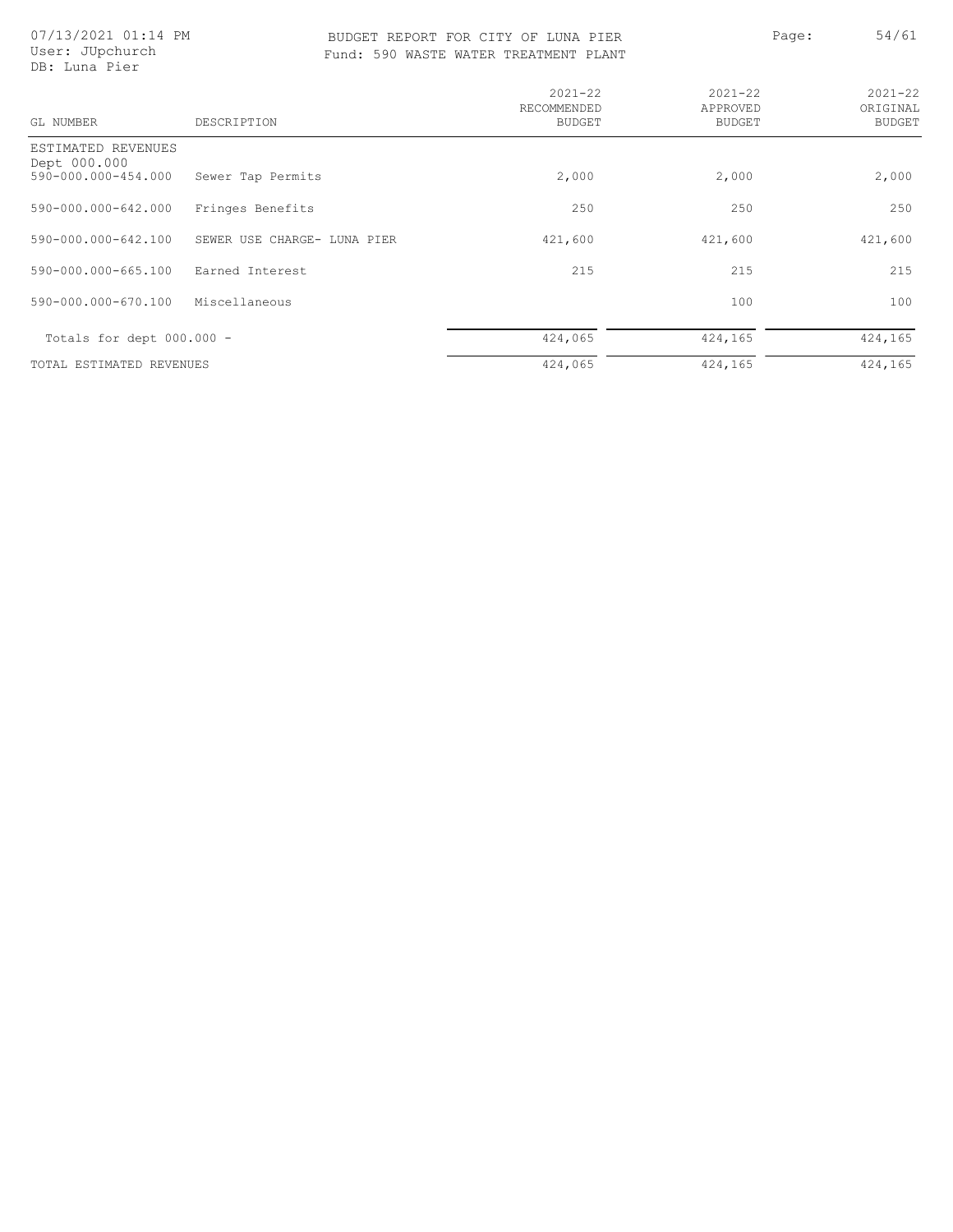| GL NUMBER           | DESCRIPTION                                    | $2021 - 22$<br>RECOMMENDED<br>BUDGET | $2021 - 22$<br>APPROVED<br>BUDGET | $2021 - 22$<br>ORIGINAL<br><b>BUDGET</b> |
|---------------------|------------------------------------------------|--------------------------------------|-----------------------------------|------------------------------------------|
| APPROPRIATIONS      |                                                |                                      |                                   |                                          |
|                     | Dept 570.000 - MAINTENANCE OF MAINS            |                                      |                                   |                                          |
|                     | 590-570.000-801.300 Contracted Services        |                                      | 350                               | 350                                      |
| 590-570.000-930.100 | Equipt, Maint, - Escrow                        |                                      | 499                               | 499                                      |
|                     |                                                |                                      |                                   |                                          |
| 590-570.000-956.100 | Miscellaneous                                  |                                      | 100                               | 100                                      |
|                     |                                                |                                      |                                   |                                          |
|                     | Totals for dept 570.000 - MAINTENANCE OF MAINS |                                      | 949                               | 949                                      |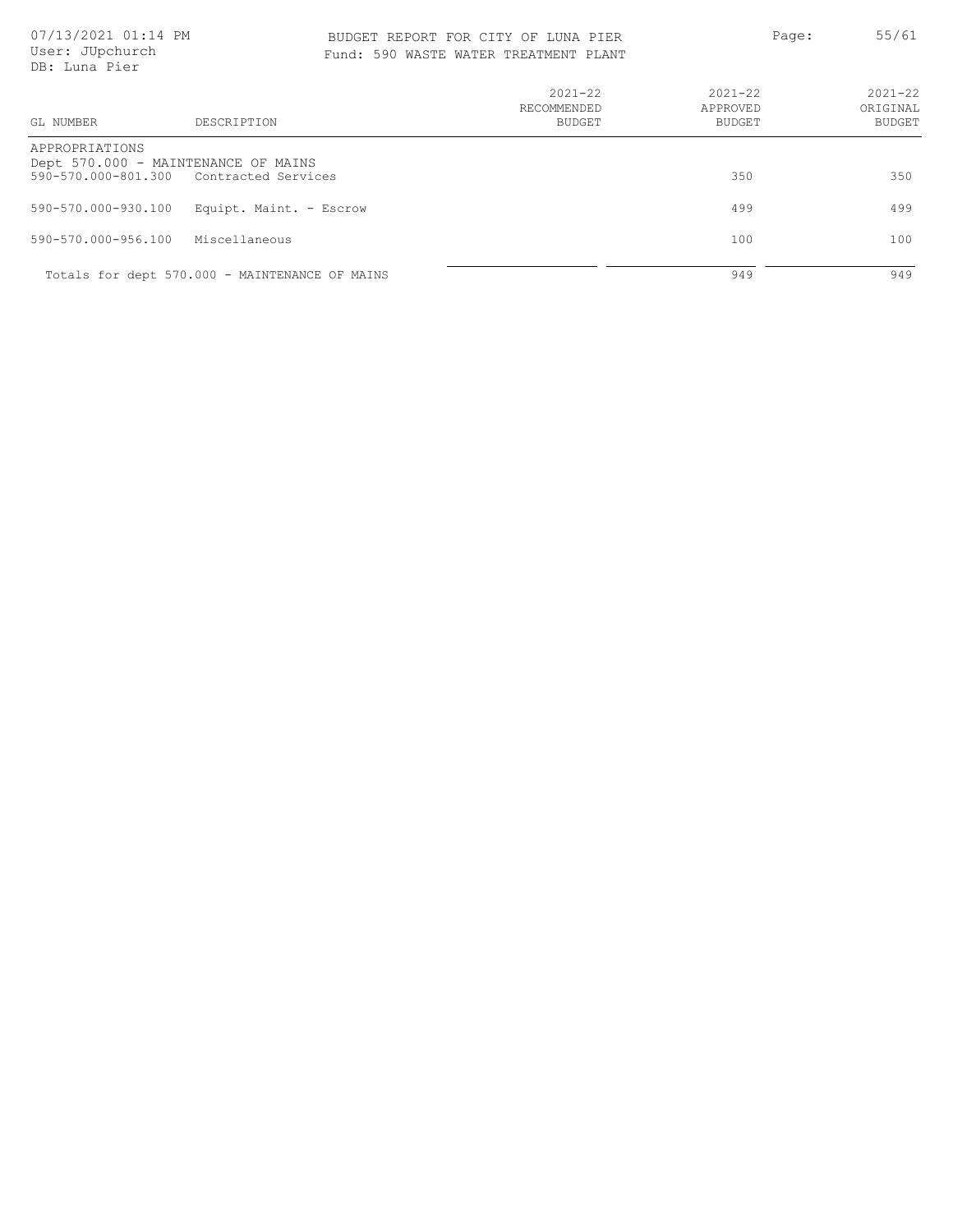### 07/13/2021 01:14 PM User: JUpchurch

### BUDGET REPORT FOR CITY OF LUNA PIER Page: 56/61 Fund: 590 WASTE WATER TREATMENT PLANT

| DB: Luna Pier                                           |                             |                                             |                                          |                                          |
|---------------------------------------------------------|-----------------------------|---------------------------------------------|------------------------------------------|------------------------------------------|
| GL NUMBER                                               | DESCRIPTION                 | $2021 - 22$<br>RECOMMENDED<br><b>BUDGET</b> | $2021 - 22$<br>APPROVED<br><b>BUDGET</b> | $2021 - 22$<br>ORIGINAL<br><b>BUDGET</b> |
| APPROPRIATIONS                                          |                             |                                             |                                          |                                          |
| Dept 574.000 - SEWAGE PROCESSING<br>590-574.000-702.120 | Superintendent's Salary     | 45,915                                      | 45,915                                   | 45,915                                   |
| 590-574.000-704.100                                     | Other Salary - Mechanic     | 68,634                                      | 68,634                                   | 68,634                                   |
| 590-574.000-728.100                                     | Lab. Supplies               | 8,000                                       | 8,000                                    | 8,000                                    |
| 590-574.000-729.000                                     | Operating supplies          | 3,700                                       | 3,000                                    | 3,000                                    |
| 590-574.000-749.000                                     | Uniforms                    | 1,200                                       | 1,200                                    | 1,200                                    |
| 590-574.000-751.000                                     | Gasoline & Diesel           | 2,000                                       | 2,000                                    | 2,000                                    |
| 590-574.000-775.000                                     | Chemicals                   | 29,000                                      | 29,000                                   | 29,000                                   |
| 590-574.000-801.300                                     | Contracted Services         | 40,000                                      | 40,000                                   | 40,000                                   |
| 590-574.000-920.000                                     | Utilities                   | 34,000                                      | 34,000                                   | 34,000                                   |
| 590-574.000-921.000                                     | Telephone                   | 3,000                                       | 3,000                                    | 3,000                                    |
| 590-574.000-930.000                                     | Equipment Maintenance       | 12,600                                      | 12,600                                   | 12,600                                   |
| 590-574.000-931.000                                     | Building Maintenance        | 2,500                                       | 2,500                                    | 2,500                                    |
| 590-574.000-932.000                                     | REPAIR REPLACEMENT RESERVE  | 28,800                                      | 28,800                                   | 28,800                                   |
| 590-574.000-933.000                                     | SEWER LINE MAINTENANCE      | 20,000                                      | 20,000                                   | 20,000                                   |
| 590-574.000-940.000                                     | Equipment Rental            | 400                                         | 400                                      | 400                                      |
| 590-574.000-956.100                                     | Miscellaneous               | 4,500                                       | 4,500                                    | 4,500                                    |
| 590-574.000-960.000                                     | Schooling                   | 1,500                                       | 1,500                                    | 1,500                                    |
| 590-574.000-970.000                                     | CAPITAL OUTLAY              | 7,500                                       | 7,500                                    | 7,500                                    |
| 590-574.000-977.100                                     | New Equipment               | 12,000                                      | 1,000                                    | 1,000                                    |
| 590-574.000-977.200                                     | New Equipment - Replacement | 4,000                                       | 4,000                                    | 4,000                                    |
|                                                         |                             |                                             |                                          |                                          |

Totals for dept 574.000 - SEWAGE PROCESSING 329,249 317,549 317,549 317,549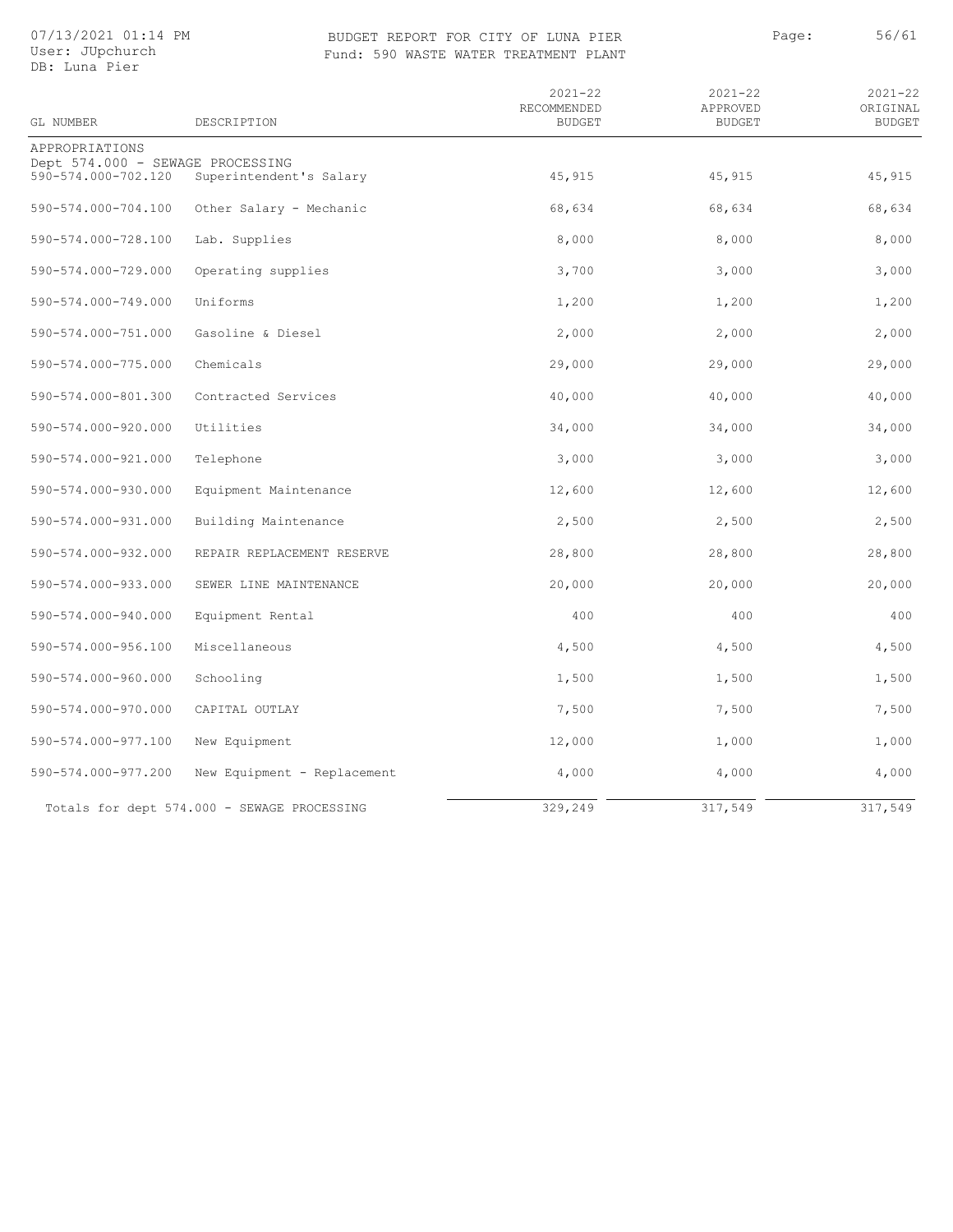### 07/13/2021 01:14 PM User: JUpchurch

### BUDGET REPORT FOR CITY OF LUNA PIER PAGE: 57/61 Fund: 590 WASTE WATER TREATMENT PLANT

|  | OUGL. OURGHALG |
|--|----------------|
|  | DB: Luna Pier  |

| GL NUMBER           | DESCRIPTION                                                 | $2021 - 22$<br>RECOMMENDED<br><b>BUDGET</b> | $2021 - 22$<br>APPROVED<br><b>BUDGET</b> | $2021 - 22$<br>ORIGINAL<br><b>BUDGET</b> |
|---------------------|-------------------------------------------------------------|---------------------------------------------|------------------------------------------|------------------------------------------|
| APPROPRIATIONS      |                                                             |                                             |                                          |                                          |
| 590-578.000-702.150 | Dept 578.000 - OFFICE AND ADMINISTRATION<br>Admin. Salaries | 21,385                                      | 21,385                                   | 21,385                                   |
| 590-578.000-715.000 | Insurance                                                   | 17,500                                      | 17,500                                   | 17,500                                   |
| 590-578.000-717.000 | Workers Compensation                                        | 1,975                                       | 1,975                                    | 1,975                                    |
| 590-578.000-718.000 | Pension                                                     | 8,877                                       | 8,877                                    | 8,877                                    |
| 590-578.000-719.000 | CITY CONTRIBUTION                                           | 1,575                                       | 1,575                                    | 1,575                                    |
| 590-578.000-719.100 | City's Contribution - Hosp.                                 | 32,241                                      | 32,241                                   | 32,241                                   |
| 590-578.000-719.150 | DENTAL                                                      | 6,000                                       | 6,000                                    | 6,000                                    |
| 590-578.000-719.200 | RETIREE HEALTHCARE                                          | 6,500                                       | 6,500                                    | 6,500                                    |
| 590-578.000-719.250 | VISION                                                      |                                             | 6,000                                    | 6,000                                    |
| 590-578.000-720.300 | MEDICARE                                                    | 2,000                                       | 2,000                                    | 2,000                                    |
| 590-578.000-721.000 | MERS RETIREE HEALTHCARE SAVINGS                             | 500                                         | 500                                      | 500                                      |
| 590-578.000-727.100 | Office Supplies                                             | 500                                         | 500                                      | 500                                      |
| 590-578.000-801.100 | Audit Fees                                                  | 6,300                                       | 6,300                                    | 6,300                                    |
| 590-578.000-822.000 | SERVICE- MISS DIG                                           | 500                                         | 500                                      | 500                                      |
| 590-578.000-958.100 | MEMBERSHIP & DUES- MISS DIG                                 | 1,670                                       | 1,670                                    | 1,670                                    |
|                     | Totals for dept 578.000 - OFFICE AND ADMINISTRATION         | 107,523                                     | 113,523                                  | 113,523                                  |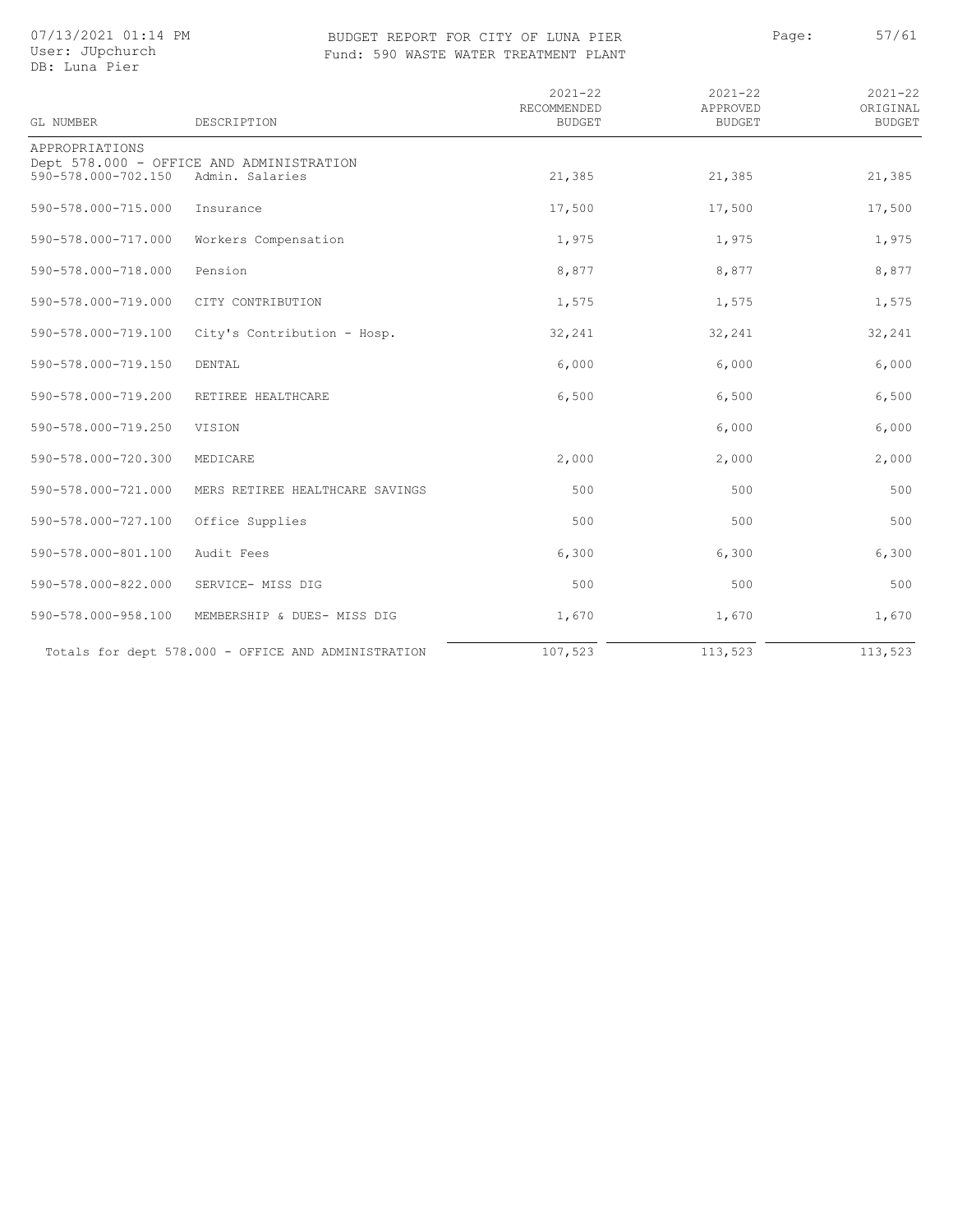### BUDGET REPORT FOR CITY OF LUNA PIER PAGE: 58/61 Fund: 590 WASTE WATER TREATMENT PLANT

|  |  |  | 590 WASTE WATER TREATMENT PLANT |  |  |
|--|--|--|---------------------------------|--|--|
|--|--|--|---------------------------------|--|--|

|  |  | 58/6. |  |
|--|--|-------|--|
|  |  |       |  |
|  |  |       |  |

| GL NUMBER      | DESCRIPTION                                                             | $2021 - 22$<br>RECOMMENDED<br>BUDGET | $2021 - 22$<br>APPROVED<br>BUDGET | $2021 - 22$<br>ORIGINAL<br>BUDGET |  |
|----------------|-------------------------------------------------------------------------|--------------------------------------|-----------------------------------|-----------------------------------|--|
| APPROPRIATIONS | Dept 862.000 - SOCIAL SECURITY<br>590-862.000-719.000 CITY CONTRIBUTION | 9,240                                | 9,240                             | 9,240                             |  |
|                | Totals for dept 862.000 - SOCIAL SECURITY                               | 9,240                                | 9,240                             | 9,240                             |  |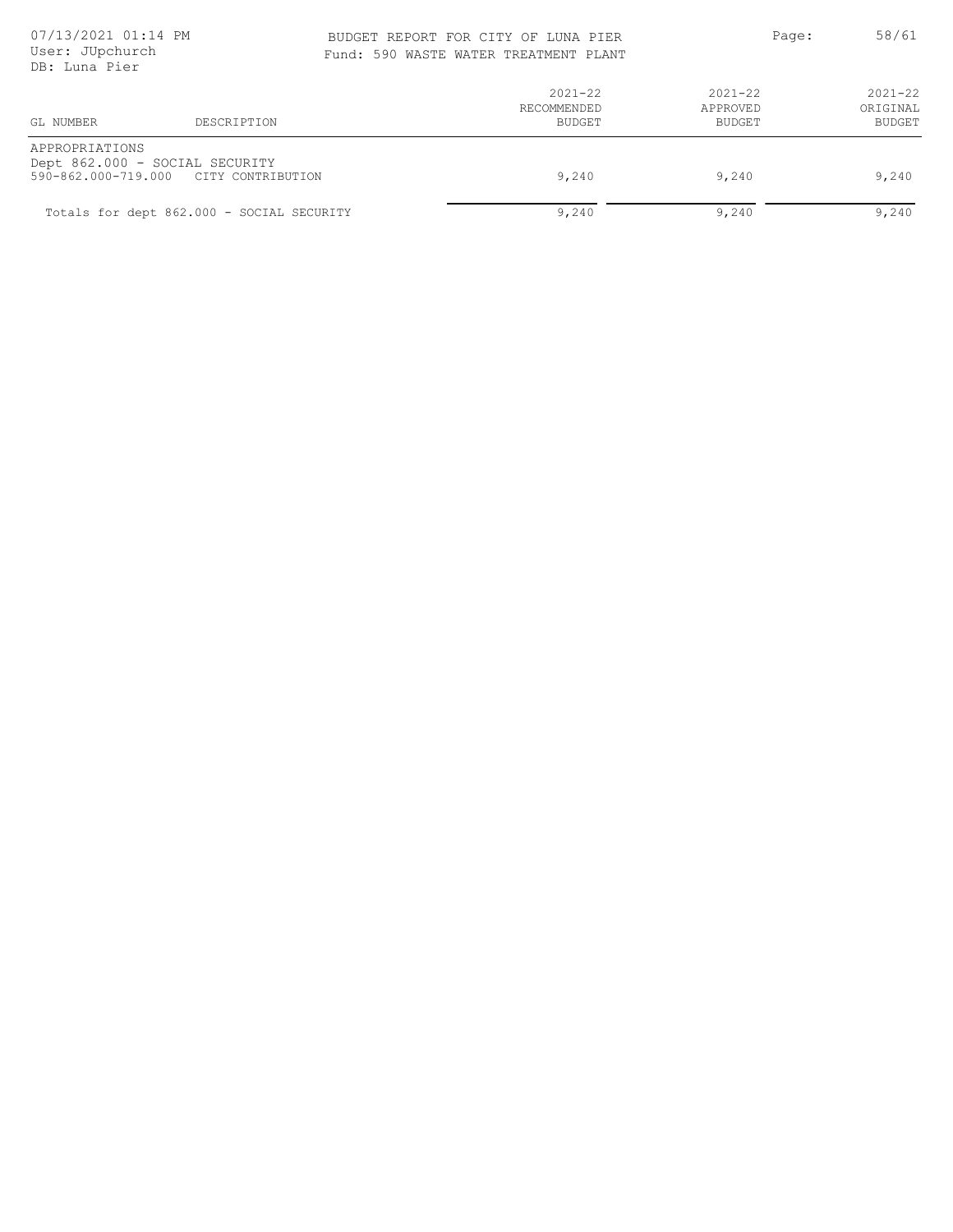### BUDGET REPORT FOR CITY OF LUNA PIER Page: 59/61 Fund:

|  |  |  | 590 WASTE WATER TREATMENT PLANT |  |  |
|--|--|--|---------------------------------|--|--|
|--|--|--|---------------------------------|--|--|

| DB: Luna Pier                                                |                              |                                             |                                          |                                          |
|--------------------------------------------------------------|------------------------------|---------------------------------------------|------------------------------------------|------------------------------------------|
| GL NUMBER                                                    | DESCRIPTION                  | $2021 - 22$<br>RECOMMENDED<br><b>BUDGET</b> | $2021 - 22$<br>APPROVED<br><b>BUDGET</b> | $2021 - 22$<br>ORIGINAL<br><b>BUDGET</b> |
| APPROPRIATIONS<br>Dept 901.000 - DEBT<br>590-901.000-991.100 | PRINCIPAL ON USDA LOAN       | 63,000                                      | 63,000                                   | 63,000                                   |
| 590-901.000-994.000                                          | CONTRIBUTION TO BOND RESERVE | 31,967                                      | 31,967                                   | 31,967                                   |
| 590-901.000-997.100                                          | INTREST ON USDA LOAN         | 86,682                                      | 86,682                                   | 86,682                                   |
| Totals for dept 901.000 - DEBT                               |                              | 181,649                                     | 181,649                                  | 181,649                                  |
| TOTAL APPROPRIATIONS                                         |                              | 627,661                                     | 622,910                                  | 622,910                                  |
| NET OF REVENUES/APPROPRIATIONS - FUND 590                    |                              | (203, 596)                                  | (198, 745)                               | (198, 745)                               |

ENDING FUND BALANCE BEGINNING FUND BALANCE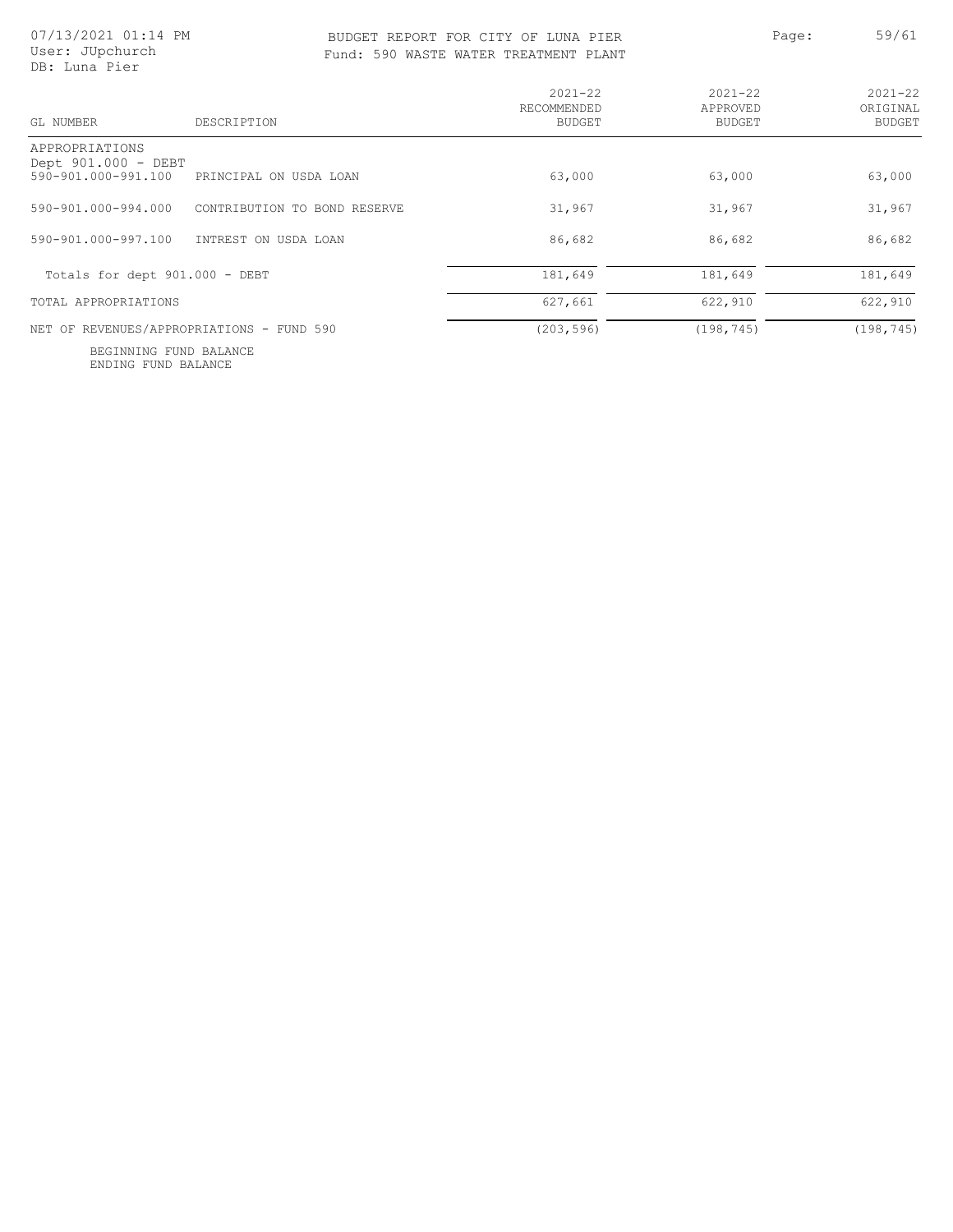| 07/13/2021 01:14 PM |  |
|---------------------|--|
| User: JUpchurch     |  |
| DB: Luna Pier       |  |
|                     |  |

 $DB:$ 

| GL NUMBER<br>DESCRIPTION                                                 | $2021 - 22$<br>RECOMMENDED<br><b>BUDGET</b> | $2021 - 22$<br>APPROVED<br>BUDGET | $2021 - 22$<br>ORIGINAL<br><b>BUDGET</b> |
|--------------------------------------------------------------------------|---------------------------------------------|-----------------------------------|------------------------------------------|
| ESTIMATED REVENUES<br>Dept 000.000<br>703-000.000-665.100<br>EARNED INT. | 450                                         | 450                               | 450                                      |
| Totals for dept $000.000 -$                                              | 450                                         | 450                               | 450                                      |
| TOTAL ESTIMATED REVENUES                                                 | 450                                         | 450                               | 450                                      |
| NET OF REVENUES/APPROPRIATIONS - FUND 703                                | 450                                         | 450                               | 450                                      |

ENDING FUND BALANCE BEGINNING FUND BALANCE